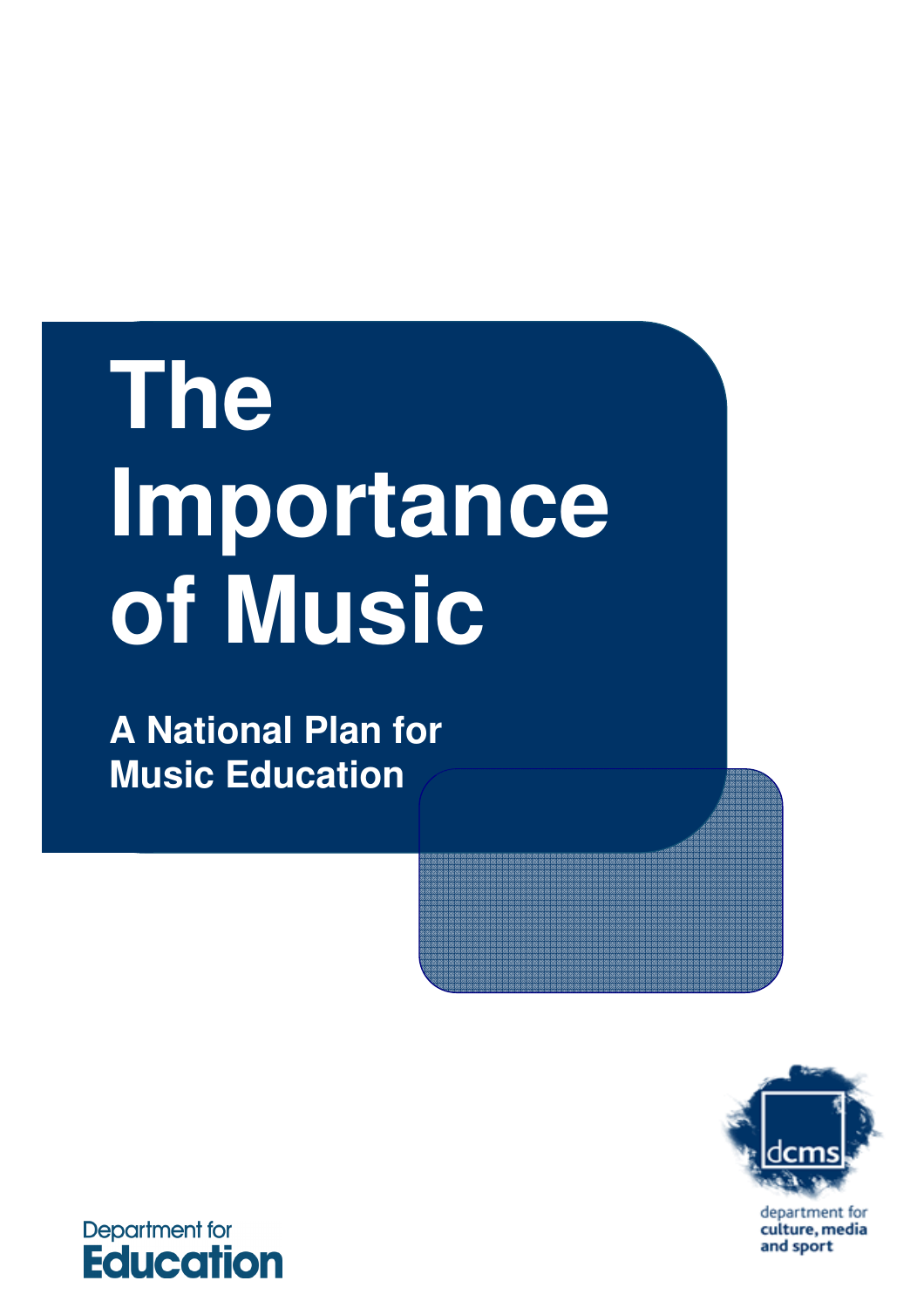$\ddot{\phantom{0}}$  $\overline{a}$ Music has a power of forming the character and should therefore be introduced into the education of the young.

(Aristotle)

 Music is a moral law. It gives soul to the universe, wings to the mind, and life to everything… Without music, life would be an error.

(Plato) (Plato) 2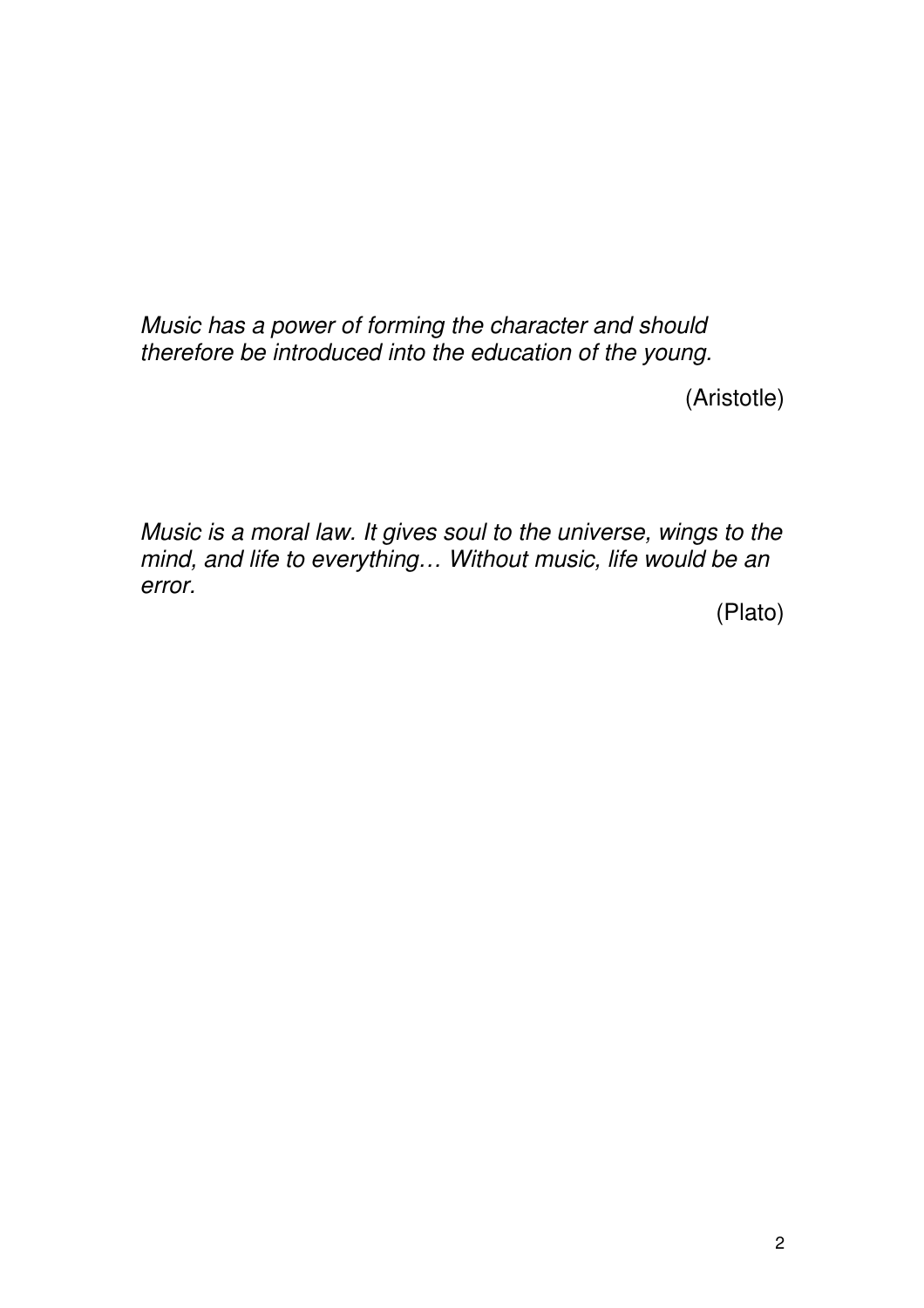# Foreword

 England is a world leader in music education, but Darren Henley's excellent review published in February showed there is more that we can do.

 We have a long heritage in this country of creating some of the greatest music the world has ever heard. In every musical genre, composers and performers from England have made their mark. From Thomas Tallis and William Byrd in Elizabethan times, via Edward Elgar and Ralph Vaughan Williams in the 20th century, through to Peter Maxwell Davies, Thomas Adès and Howard Goodall today. In rock, pop and dance music, England has consistently led the way, whether in the 1960s when The Beatles and the Rolling Stones were at the height of their worldwide success, or today with younger artists such as Adele and Tinie Tempah dominating sales worldwide. We have also achieved notable success in jazz, folk and world music on the international stage.

 England's music achievement has, however, not just been limited to performance and composition. We would not have scaled the heights of artistic greatness in the first place without our pre-eminence in music education. Much of the credit for this success goes to the highly committed and highly professional teachers, who instil in our young people a passion for music, the skills to perform and compose, and an understanding of the dedication and hard work necessary to achieve meaningful success in this subject.

 We have both seen many examples of great teachers and great teaching over the past few years, but Darren Henley's review suggested ways of addressing the inequalities in provision across England. So, for the first time, the Government is publishing a National Plan for Music Education. The very existence of this plan underlines the unswerving commitment by both the Department for Education and the Department for Culture, Media and Sport to recognise the importance of music in the lives of young people and to ensure that we consistently give young people a music education that is of the highest quality.

 Great music education is a partnership between classroom teachers, specialist teachers, professional performers and a host of other organisations, including those from the arts, charity and voluntary sectors. For this reason the creation of a National Plan is necessary to help us to bring together all of this expertise in a focussed way for the benefit of children and young people across the country.

 Most children will have their first experience of music at school. It is important that music education of high quality is available to as many of them as possible: it must not become the preserve of those children whose families can afford to pay for music tuition. While music touches the lives of all young people, the disadvantaged can benefit most.

 Music helps bind pupils into the wider life of the school. Schools cannot do everything alone: they need the support of a wider local music structure. Central to our proposals is the creation of new music education hubs to take forward the work of local authority music services from September 2012. More children will experience a combination of classroom teaching, instrumental and vocal tuition, opportunities to play in ensembles and the chance to learn from professional musicians. Hubs will provide opportunities that reach beyond school boundaries and draw-in the expertise of a range of education and arts partners.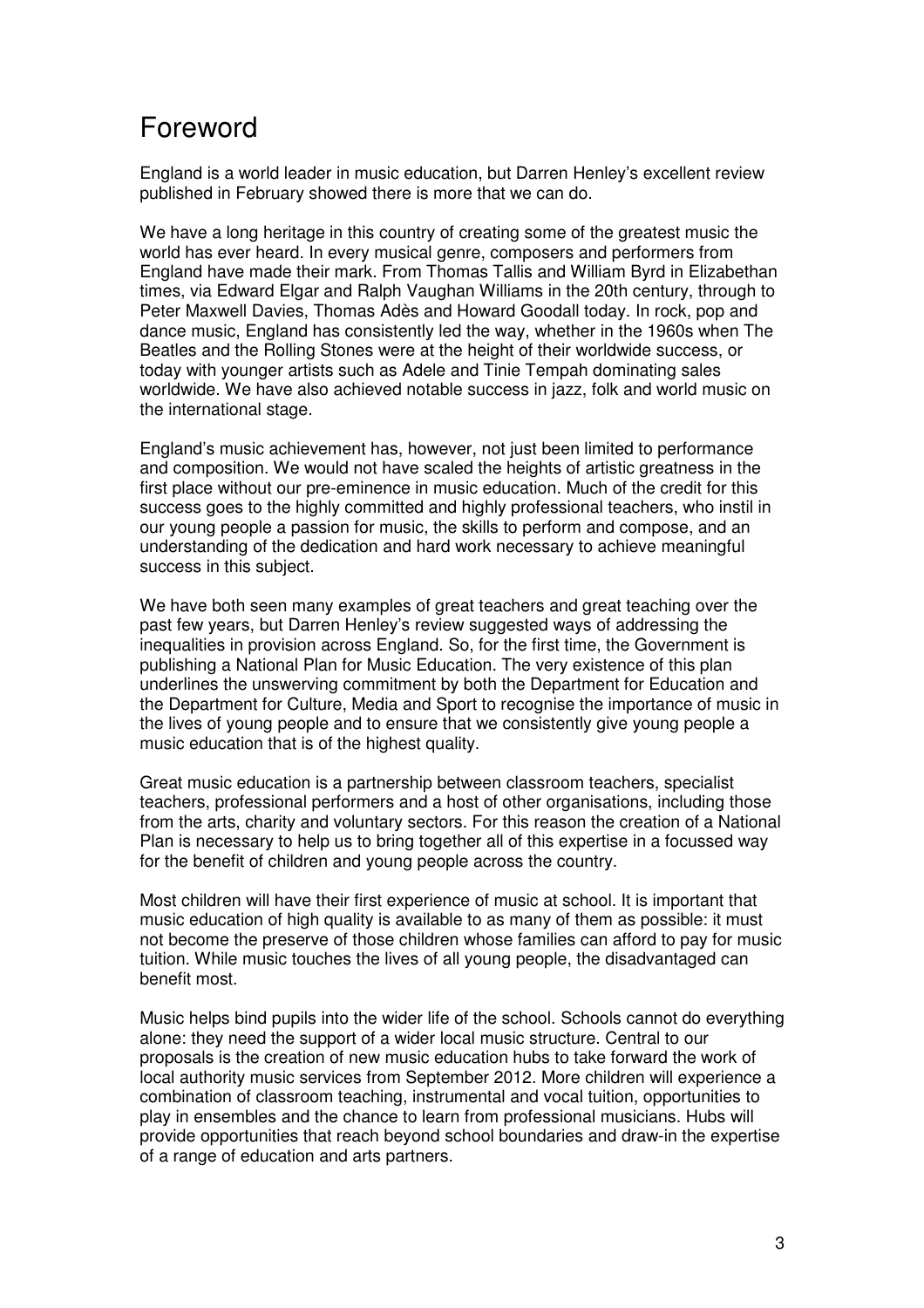The Department for Education (DfE) will continue to fund music education at significant levels during difficult economic times: £77m/£65m/£60m will be available in the three years from April 2012. The vast majority of this will be invested in hubs that will also supplement and draw-in local and national funding for music - from local authorities, cultural organisations, businesses, trusts, foundations and philanthropists.

philanthropists.<br>Funds for music education hubs will be awarded following an open application process run by Arts Council England, which will focus on outcomes for pupils, partnership working and economies of scale. We are moving toward a per-pupil historical imbalance in funding for music services between areas, with protection to guard against large losses in any one area. national funding formula, weighted for free school meals, which will turn around the

 As part of this DfE investment, National Youth Music Organisations (such as the National Youth Orchestra and National Youth Brass Band) will continue to be funded to support pupils from lower income families to join elite ensembles; and further funding will support the expansion of the In Harmony, Sistema England programme, inspired by the success of the Venezuelan *El Sistema* model. We will also continue to invest in the highly successful Music and Dance Scheme so that exceptionally talented young people have opportunities to progress to high levels of musical excellence through specialist music and dance schools, Conservatoires and Centres of Advanced Training.

 From summer 2012, the Teaching Agency will develop a teacher training module to boost new teachers' skills and confidence in teaching music. The Arts Council will facilitate development of a music educator qualification by 2013, ensuring the wider music workforce is more professionalised.

The Importance of Music provides a flexible template for high quality music provision throughout a pupil's education. When young people make music together, they work toward a common goal that has the potential to change lives profoundly for the better. This is the first time that a National Plan for Music Education has set out a central vision for schools, arts and education organisations to drive excellence in music education. This National Plan is clear about the importance of music: it will ensure not just that more children have access to the greatest of art forms, but that they do better as a result in every other subject.

Vich 1 Gove

MICHAEL GOVE **ED VAIZEY** 

 $5400$ 

Secretary of State for Education Minister for Culture, Communications and Creative Industries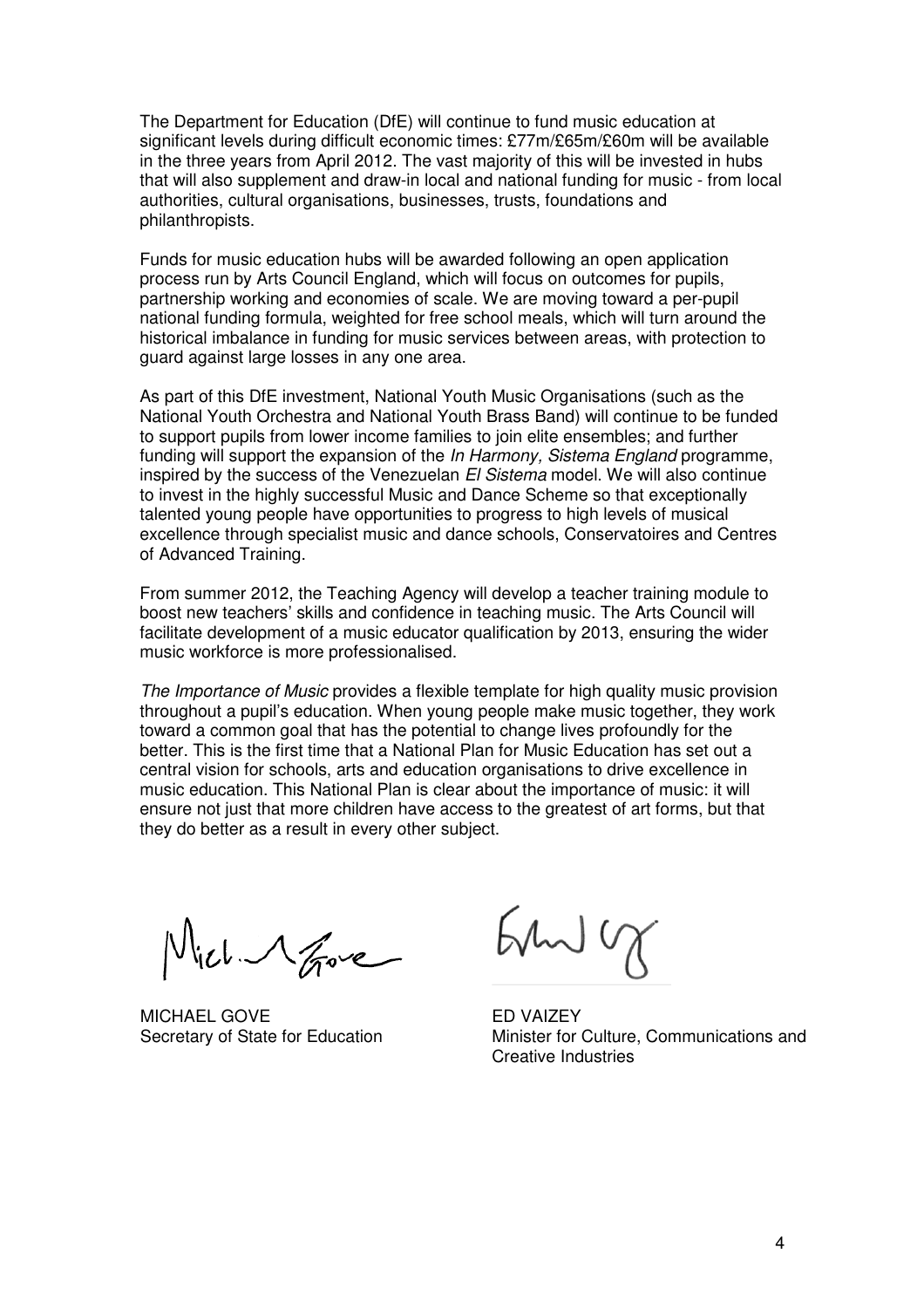# **Contents**

| What the publication of The Importance of Music means for 6     |  |
|-----------------------------------------------------------------|--|
|                                                                 |  |
|                                                                 |  |
|                                                                 |  |
|                                                                 |  |
|                                                                 |  |
| Annex 1: The funding process for music education hubs 25        |  |
|                                                                 |  |
| Annex 3: The benefits of music (academic literature review)  42 |  |
|                                                                 |  |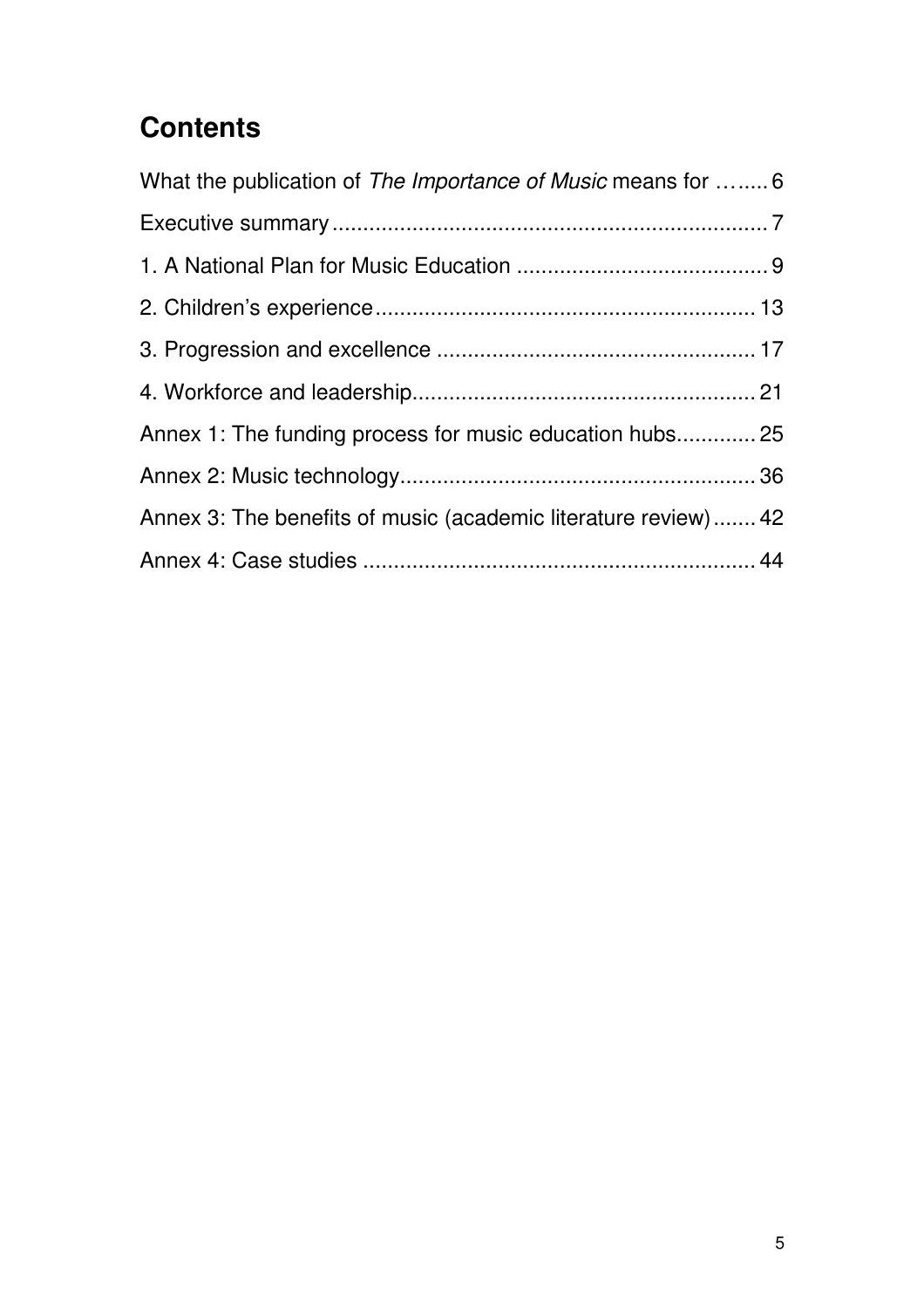# <span id="page-5-0"></span> **What The Importance of Music means for …**

# **… Schools (including academies and free schools)**

- • To draw on music education hubs to fulfil schools' primary responsibility for delivering the music curriculum.
- $\bullet$  needs of different groups of pupils. To examine their own school's music curriculum to determine how this meets the
- social development and in improving the ethos of the school. • To recognise the important role that music plays in children's academic and
- $\bullet$  authority music services from September 2012. To be aware that music education hubs will take forward the work of local
- $\bullet$  identify pupil and school needs in music education, and establish how the school (or cluster of schools) and hub can work together to meet these. To be ready to work closely with the new music education hub in their area to
- $\bullet$  education within this new delivery framework. To assess how best to make the most of school-to-school support in music
- $\bullet$  development opportunities and support networks. To ensure that those teaching music in schools have adequate professional

# **… Local authorities / local authority music services**

- To consider whether, and if so how, they wish to lead or be involved in new music education hubs, and where relevant to apply for hub funding.
- $\bullet$  perhaps through forming a hub with neighbouring local authorities. If they are planning to be involved in hubs, to advance their partnership working,
- $\bullet$  delivered by their music services, in the context of new music education hubs from September 2012. To consider how to maximise local authorities' investment in services currently

#### **… National, regional and local music/arts organisations**

- To consider whether and how they wish to lead or be involved in new music education hubs, and where relevant to apply for hub funding.
- $\bullet$  wider hub. To consider how to utilise their existing funding streams for the benefit of the
- $\bullet$  education hubs as described in this National Plan. Where relevant, to be ready to work constructively in partnership with music

#### **… Private music teachers and other music educators**

- To consider how they can best work in the new landscape of music education hubs.
- $\bullet$  and elsewhere. To make the most of professional development opportunities emerging from hubs

# **… New music education hubs (from September 2012)**

- • To carry out the core roles, and where possible extension roles, as described in this National Plan.
- $\bullet$ To have partnership working at their core.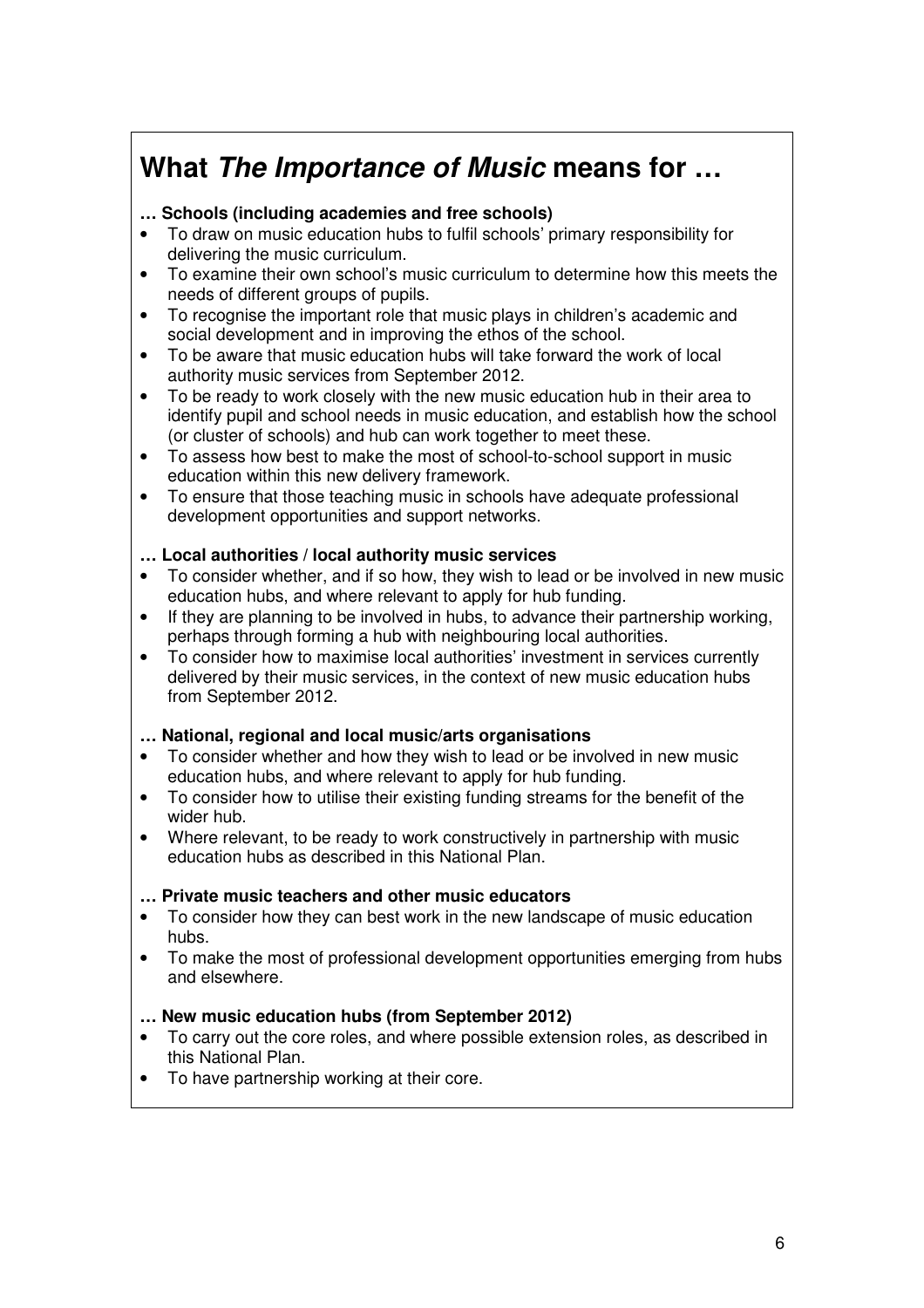# <span id="page-6-0"></span> **Executive summary**

What will our new National Plan for Music Education achieve?

- opportunity to learn a musical instrument; to make music with others; to learn to sing; and to have the opportunity to progress to the next level of excellence if they wish to. Children from all backgrounds and every part of England should have the
- pupils receive a high quality music education. Music education is patchy across the country and change is needed to ensure all
- Teachers will have wide freedom in how they teach music in schools, but all schools should provide high quality music education as part of a broad and balanced curriculum.
- $\bullet$  services from September 2012, helping improve the quality and consistency of music education across England, both in and out of school. New music education hubs will take forward the work of local authority music
- $\bullet$  national-level delivery. • A National Plan monitoring board will hold to account those responsible for

# What will children experience?

- $\bullet$ Music education across the age range and supported both in and out of school.
- $\bullet$  olds (subject to the outcome of the National Curriculum review). National Curriculum music in all maintained schools for all five to fourteen year-
- Whole-class ensemble teaching programmes for ideally a year (but for a minimum of a term); opportunities to play in ensembles and to perform; clear progression routes available and affordable; and for a singing strategy to ensure every child sings regularly.
- of music. Music technology used to enable, deliver, support and extend the good teaching

# Driving progression and excellence in music education

- $\bullet$  formulate plans with opportunities that are well-communicated to parents/carers. Music education hubs audit local needs and in collaboration with schools.
- $\bullet$ A mixed model of first access for all and progression routes to the highest level.
- remaining the pinnacle of musical achievement to which all children and young people can aspire. **Music and Dance Scheme and the National Youth Music Organisations**
- $\bullet$  deprivation to achieve their full potential and have a positive impact on their In Harmony Sistema England enabling children from areas of exceptional communities.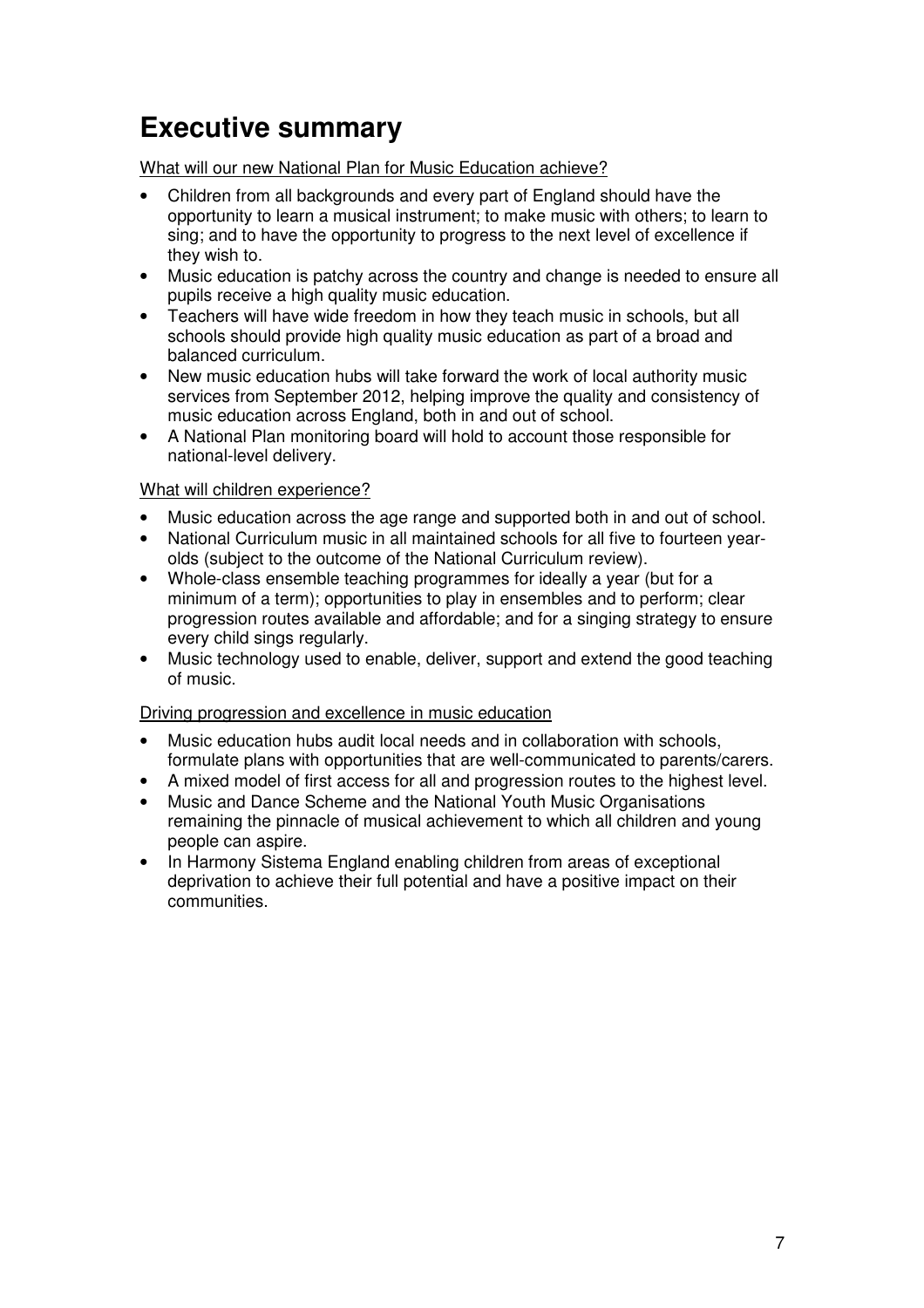#### Improving skills and leadership among music educators

- • A new primary Initial Teacher Training add-on module to boost new teachers' skills and confidence in teaching music.
- $\bullet$  professional development and strengthening leadership practice, including acting as a gateway to sources of expertise, and local networks to prevent professional Hubs and school-to-school support providing opportunities for continuing isolation.
- $\bullet$  music workforce is better skilled, and properly recognised for their role in and out of school. Music educator qualification under development by 2013 ensuring the wider
- $\bullet$  develop productive local partnerships and deliver high quality music education. High quality leadership of hubs sought as part of the hub application process, to

#### Ensuring greater quality and accountability

- the quality and consistency of music education across England, both in and out of New music education hubs covering every local authority area, helping improve school.
- Partnership working and local innovation within a framework of core and extension roles that ensure consistency of provision and equality of opportunity for all children.
- $\bullet$  range of local, national and regional music and arts provision in each area. Hubs to focus on assessing and meeting local needs of children, drawing on a
- $\bullet$  with a weighting for free school meals, to ensure parity of government funding across all areas by 2014-15, with protection to guard against large losses in any one area. A Department for Education (DfE) national funding formula on a per-pupil basis,
- authority music services) for an interim period. Funding 1 April 2012 – 31 July 2012 to current providers (largely existing local
- an open application process, alongside a range of other resources. • Funding 1 August 2012 – 31 March 2015 to new music education hubs following
- $\bullet$  (DCMS) / DfE) to act as fund holder, inviting applications for hub leaders; assessing applications; and awarding funds. Arts Council England (reporting to Department for Culture Media and Sport
- Accountability via the fund holder monitoring performance of hubs; a revised focus for Ofsted music inspections; and the views of children, parents/carers and schools taken into account.
- standards for delivery of music education, where relevant drawing on Ofsted's music-specific guidance for inspectors, core hub roles and National Plan Hubs and schools holding one another to account against locally-developed benchmarks.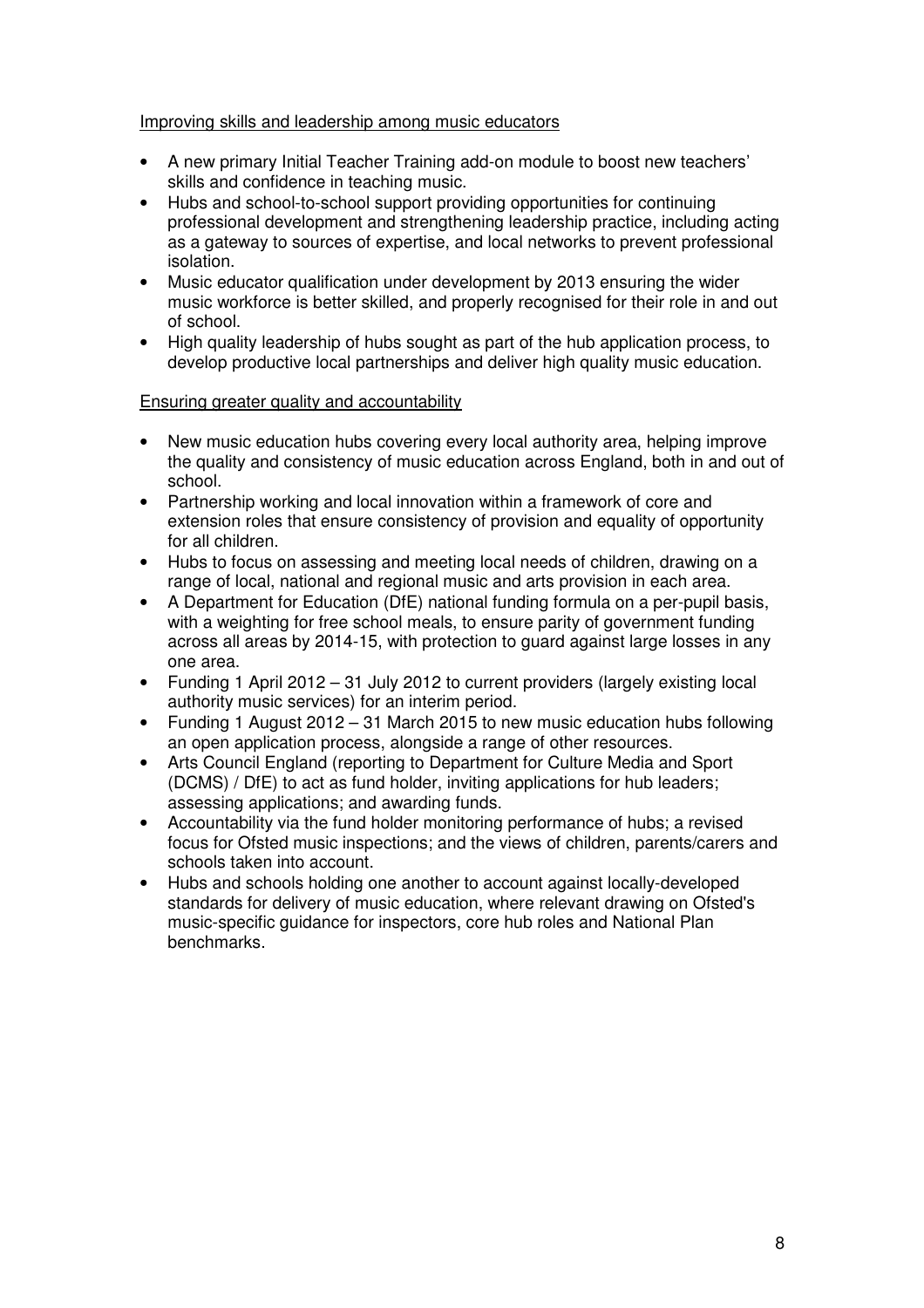# <span id="page-8-0"></span> **1. A National Plan for Music Education**

#### The vision

- 1. The value of music as an academic subject lies in its contribution to enjoyment and enrichment, for its social benefits, for those who engage in music seriously as well as for fun. High quality music education enables lifelong participation in, and enjoyment of, music, as well as underpinning excellence and professionalism for those who choose not to pursue a career in music.
- 2. **Our vision is to enable children from all backgrounds and every part of England to have the opportunity to learn a musical instrument; to make music with others; to learn to sing; and to have the opportunity to progress to the next level of excellence**. Music teaching starts in the early years, and we want the vision to extend across all five to eighteen year-olds, both in and out of school, in both formal and informal settings.
- 3. This National Plan extends to 2020, although the medium-term funding announcements cover a shorter period, to 2015.

#### Why a National Plan for Music Education?

- 4. England is a world leader in music education<sup>1</sup>. Provision has existed locally for over 50 years. Recent developments have added national funding to the picture so that all pupils have the opportunity to learn a musical instrument. The number accessing regular weekly instrumental tuition has grown from 438,772 (8.4%) in 2005 to a projected figure of over 1.15 million (17.4%) in 2011<sup>2</sup>. New partnership working is starting to develop in many areas of the country. However, as Darren Henley recognised in his report<sup>3</sup>, music education is patchy across the country, and change is needed to enable all pupils to receive a high quality music education.
- 5. **This National Plan provides a flexible template for high quality music provision throughout a pupil's education**. It aims for equality of opportunity for all pupils, regardless of race; gender; where they live; their levels of musical talent; parental income; whether they have special educational needs or disabilities; and whether they are looked after children.
- 6. The first opportunity many pupils will have to study music will be at school: it is on this foundation that broader opportunities and progression routes to the highest level rest. Teachers rightly have wide freedom in how they deliver music teaching in schools. Music is currently a statutory part of the National Curriculum in maintained primary and secondary schools for all five to fourteen year-olds. Each school can decide how to organise their local curriculum to fulfil the statutory programmes of study for music which set out what is to be taught.
- 7. All schools should provide high quality music education as part of a broad and balanced curriculum. Schools will want to review how they do this in light of this National Plan and following proposals from the National Curriculum review early in 2012. **Schools, however, will be expected to provide high quality music education.**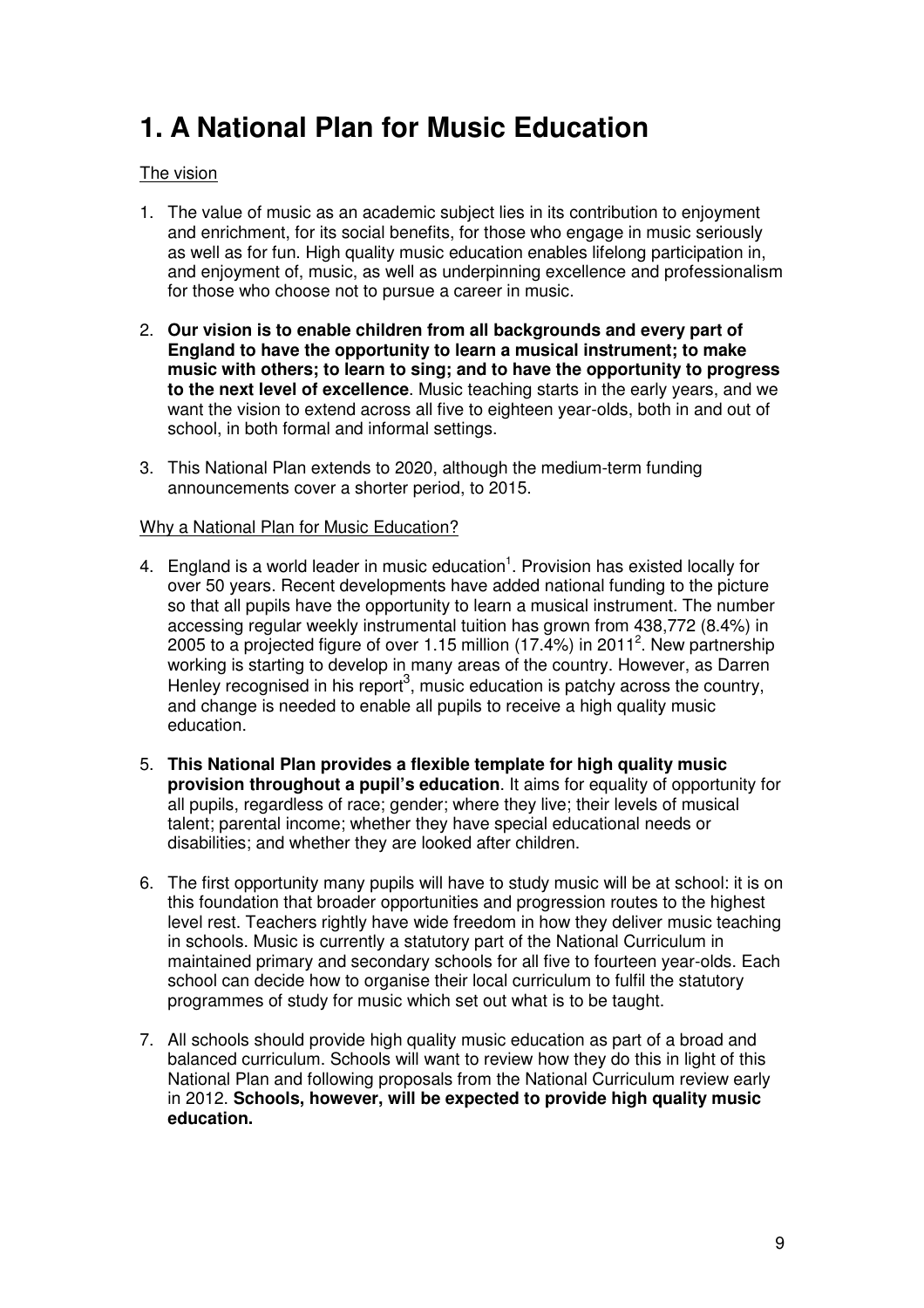#### Music education hubs

- 8. Schools cannot be expected to do all that is required of music education alone: a music infrastructure that transcends schools is necessary. **Building on the work of local authority music services, this will be provided by music education hubs from September 2012, following recommendations in the Henley**  review.
- **review**.<br>9. Hubs will augment and support music teaching in schools so that more children experience a combination of classroom teaching, instrumental and vocal tuition and input from professional musicians<sup>4</sup>. Hubs will be able to deliver an offer to children that reaches beyond school boundaries and draws in the expertise of a range of education and arts partners, such as local orchestras, ensembles, charities and other music groups.
- 10. Local areas will develop their own pattern of music education, within a broad framework set by this National Plan. **Music education hubs in every area will help drive the quality of service locally, with scope for improved partnership working, better value for money, local innovation and greater**  accountability.
- **accountability**. 11. Many hubs will link with work in the early years, in some cases with hub partners drawing on funding from, for example, trusts, foundations or Youth Music that has recently launched a funding module supporting music in the early years. Work may include structured music making with parents/carers and staff to enhance the health and communication skills of children in their early years through music.
- 12. Hubs have an important role in supporting first access, as well as giving broader opportunities and progression routes, in and out of school. Through hubs, every child should be able to experience enjoyment and success from the earliest stages of musical learning. Class teachers and specialist instrumental teachers working together will be able to offer well-planned progressive experiences with high expectations. These will enable all pupils to succeed, including those who do not have the encouragement or support from their parents/carers, or who need additional support for other reasons.
- 13. A unique challenge of music education is the number of different specialisms, instruments, genres and styles, compositions, and technologies. Although many teachers in schools (particularly secondary schools) are music specialists, they may not have the expertise to develop pupils' skills across a range of instruments or experiences. This is where the role of hubs is so crucial in liaising with schools in order to provide teaching and progression routes for those children who need provision beyond what individual schools can offer.
- 14. **Music benefits the wider life of the school, and so each should have a choir and aspire to having an orchestra or large scale ensemble**. Where schools and hubs work in partnership, they can ensure that what schools offer and what the hub offers complement each other, providing for different needs and providing routes of progression. By hubs drawing on partners to offer experiences for pupils outside schools, pupils will be able to take part in broader and more challenging opportunities, including area ensembles. Such opportunities should not just be one-offs but rather reflect the continuous and ongoing nature of progression. Pupils engaging with these activities would be expected to support their school ensembles and be an inspirational role model for younger pupils.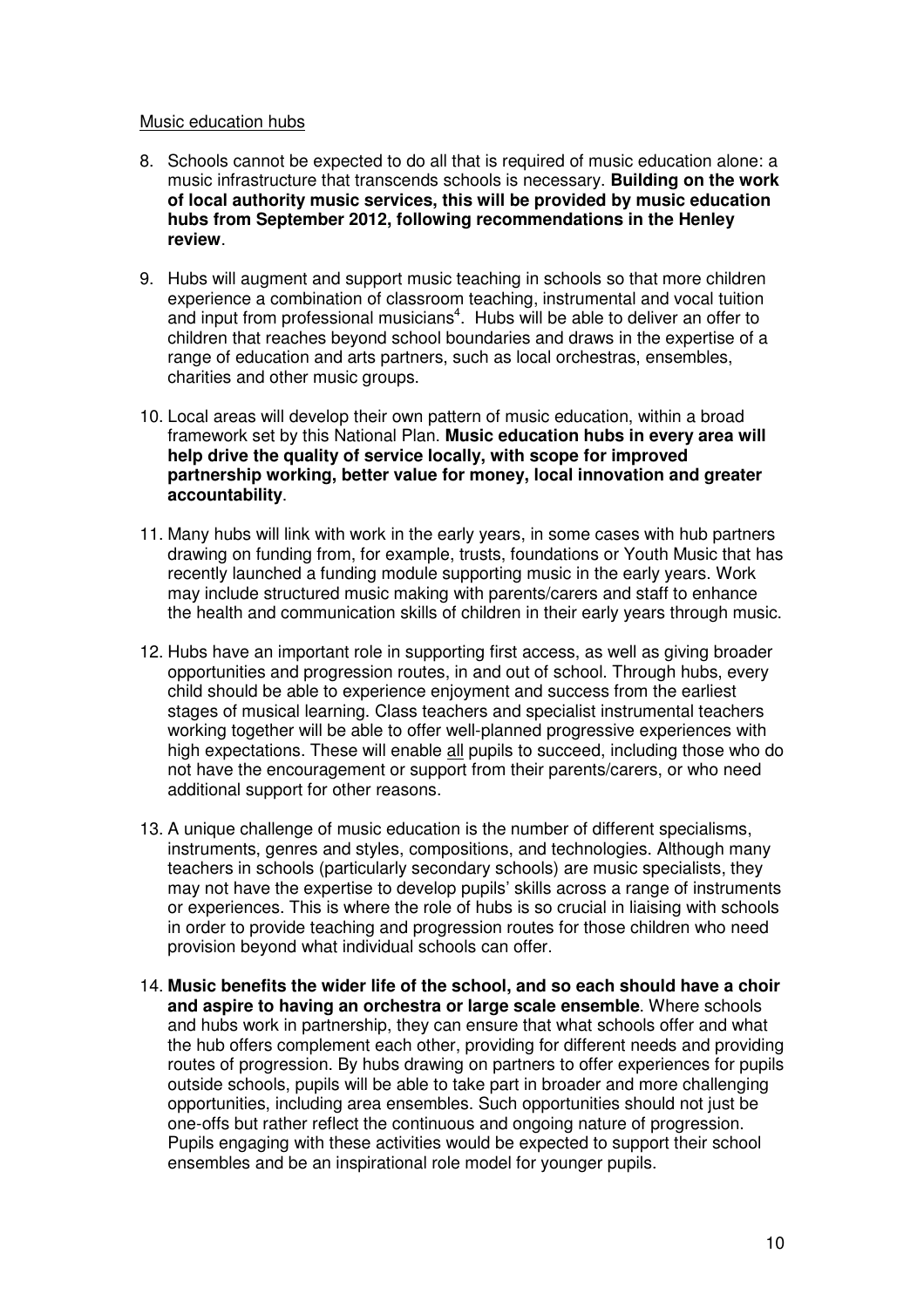- 15. Singing can improve pupils' learning, confidence, health and social development. It has the power to change lives and build stronger communities<sup>5</sup>. This is why  **we are asking hubs to develop singing strategies, in and beyond schools, to ensure that every child sings regularly and that choirs are available**. Such strategies will widen singing opportunities for all pupils, drive up quality and give routes for progression such as access to chorister programmes, area/county choirs and the National Youth Choir.
- 16. Sing Up has shown what can be done to raise the status of singing and increase opportunities for school children throughout the country to enjoy singing as part of their everyday lives. In the spirit of partnership working, hubs may wish to draw on expertise from organisations such as Sing Up or the Voices Foundation to develop and deliver their singing strategies. (See case studies 1 / 3 in Annex 4).
- 17. **Music education hubs will have partnership working at their core.** This will enable them to establish sustainable provision with adequate breadth and capacity. Such partnership working should see arts-based and education-based organisations working much more closely together, pooling their resources through a shared interest in improving children's music education.
- 18. While encouraging local innovation, **Government will set core roles for hubs to ensure national consistency and equality of opportunity**. These core roles are to:
	- a) Ensure that every child aged 5-18 has the opportunity to learn a musical instrument (other than voice) through whole-class ensemble teaching programmes for ideally a year (but for a minimum of a term) of weekly tuition on the same instrument.
	- b) Provide opportunities to play in ensembles and to perform from an early stage.
	- c) Ensure that clear progression routes are available and affordable to all young people.
	- d) Develop a singing strategy to ensure that every pupil sings regularly and that choirs and other vocal ensembles are available in the area.

#### Funding

- 19. As funding becomes tighter, it is important we make the most of the resources  available. **Funding allocations covering 1 April 2012 to 31 March 2015 are announced alongside this National Plan**. Allocations are based on a national funding formula which distributes funds by local authority area on a per-pupil basis, with a weighting for free school meals. By 2014-15 the historical imbalance in funding between areas will have been completely turned around, with protection preventing large losses in any one area in 2012-13 and 2013-14.
- 20. **Funds will be distributed to hubs following an open application process. This will be conducted by Arts Council England (the Arts Council) operating as a fund holder for DfE funding and operating under criteria set out and monitored by DfE and DCMS**. Reporting to Government, the Arts Council will allocate funds in an impartial way to relevant governmental, education or arts- based organisations. The funding environment presents new opportunities for joint working. Innovative hub working will help drive the best value for money by aligning existing projects more coherently with local needs, and within the context of children's music education. The arrangements for funding are outlined in Annex 1.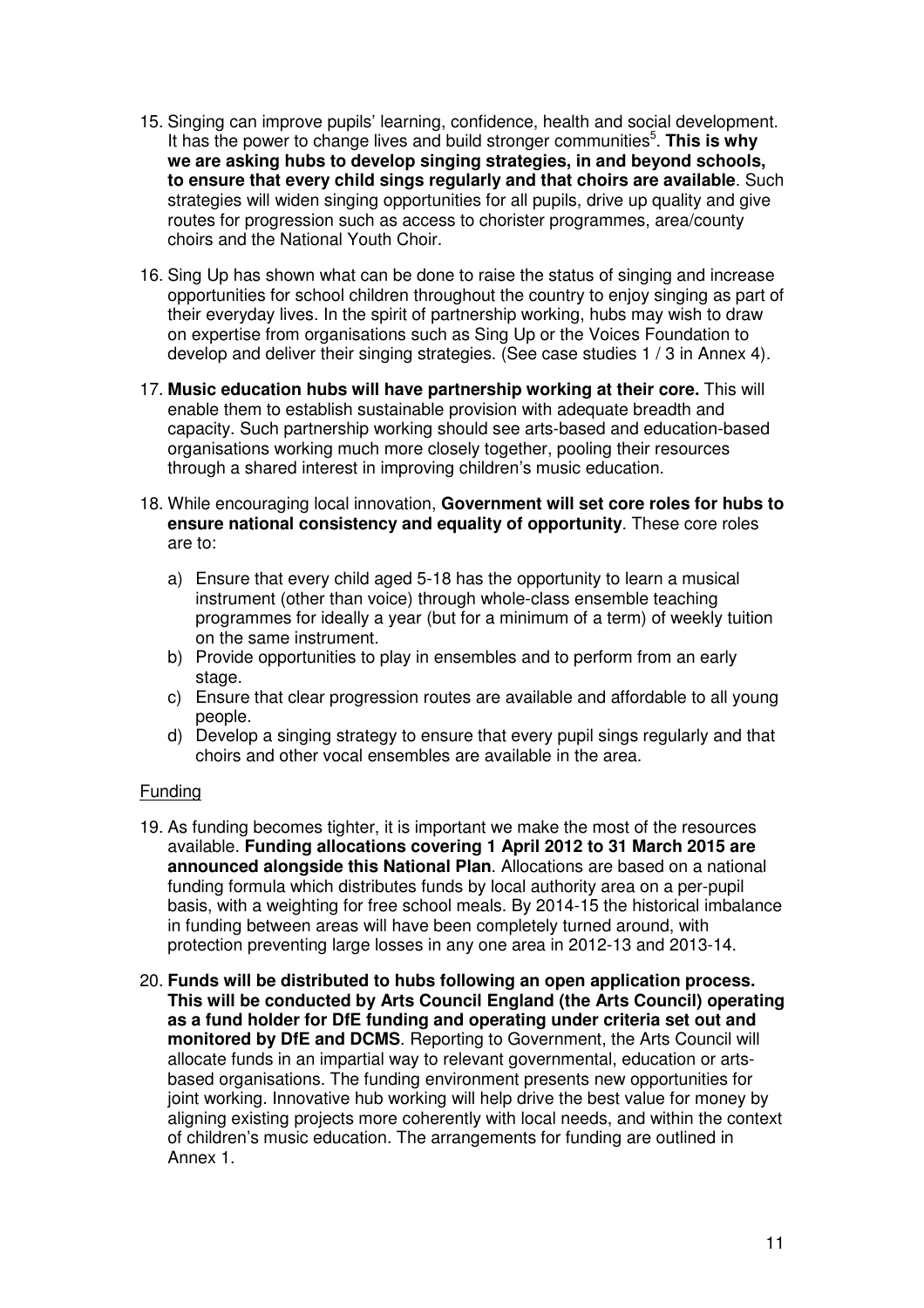### **Workforce**

- 21. The music education workforce is fundamental to ensuring all pupils experience high quality music teaching, both in and out of school. Alongside school-to-school support, hubs will provide opportunities for continuing professional development and strengthening leadership practice. **From summer 2012, the Teaching Agency will develop a new Initial Teacher Training add-on module to boost new teachers' skills and confidence in teaching music, and in networking with hubs**. This new module also has potential to be delivered as continuing professional development for serving teachers, thereby increasing its reach and impact.
- 22. A large proportion of the music education workforce, such as peripatetic music teachers, are based outside school. These professionals need to be recognised for their work and have opportunities to develop their practice. To facilitate this,  **the Arts Council will support Creative and Cultural Skills to develop a suite of independently assessed and accredited qualifications including a music educator qualification by 2013** to ensure the wider music workforce is properly recognised for their role in and out of school.

#### Accountability

 23. **Formal accountability for DfE funding will be via the Arts Council**, which as fund holder, will monitor hubs and hold them to account for delivery against agreed plans. **Ofsted also has a role to play, and has already sharpened the focus of its music inspections on the contribution that external music organisations make to the quality of music in each school**.

#### National Plan Monitoring Board

 24. This National Plan has been developed jointly by DfE and DCMS, working with important stakeholders. This is the first time ever that a National Plan for Music Education has set out a central framework for schools, arts and education organisations alike to work to, and to drive excellence in music education. **To ensure that progress is made in implementing these reforms, we will establish a National Plan monitoring board**. This will include a small number of impartial experts, who will hold those responsible for delivery across the National Plan to account, and will be chaired by and answerable to Ministers.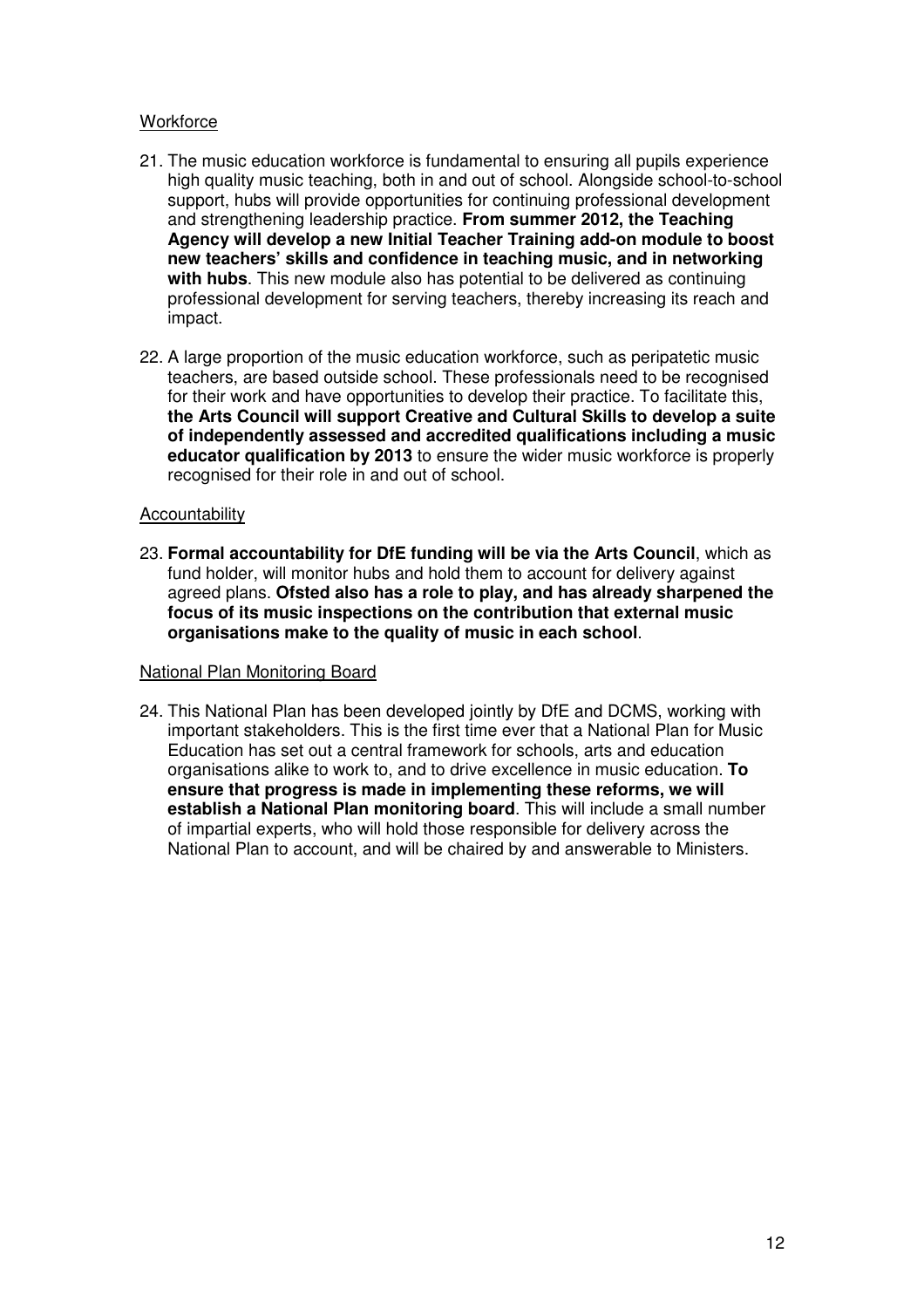# <span id="page-12-0"></span> **2. Children's experience**

### Introduction

- 25. Primary schools play an important role in fostering pupils' interest in music, and secondary schools in developing that interest further. It is on this foundation that broader opportunities in music, including those delivered by music education hubs, rest. This is why high quality music education, as part of the school curriculum, is so vital.
- 26. The Early Years Foundation Stage requires that children in early years settings, including reception classes, are provided with opportunities to explore music, using a variety of songs and musical instruments, and to match movements to music. Music is currently a statutory part of the National Curriculum in primary and secondary schools for all five to fourteen year-olds. It sets out the basis of pupils' experience and therefore how music must be taught in all maintained schools. It includes opportunities to play musical instruments, to sing, to listen and appraise, to compose, to read and write music and to perform. Each school can decide how to organise their local curriculum to fulfil the programmes of study for music which set out what is to be taught at each key stage.
- 27. The Government is currently reviewing the National Curriculum with a view to making it slimmer with a greater focus on the key knowledge that all pupils should be taught. The review is considering the place of a number of current National Curriculum subjects, including music, and expects to bring forward proposals early in 2012. While we cannot pre-empt the outcomes of that review, we are clear that **all schools, including academies and free schools, should provide high quality music education as part of a broad and balanced curriculum.** Schools will want to review how they do this in light of this National Plan and following the conclusion of the National Curriculum review.

#### What every child can expect

 28. Music education needs to be spread across the age range and be supported both in and out of school. The following table sets out what pupils should expect from schools and hubs at each age and key stage.

# Benchmarks at different ages<sup>6</sup>

# **Early years / pre-school** (in formal and informal settings)

By the end of the Early Years Foundation Stage, pupils should:

- widening range of …movement… and a variety of songs and musical Express and communicate their ideas, thoughts and feelings by using a instruments.
- Recognise and explore how sounds can be changed, sing simple songs from memory, recognise repeated sounds and sound patterns, and match movements to music.
- Use their imagination in art and design, music, dance.
- This can be achieved through:
	- often the basis of, children's play. Music for parents/carers and babies, which can be a key element of, and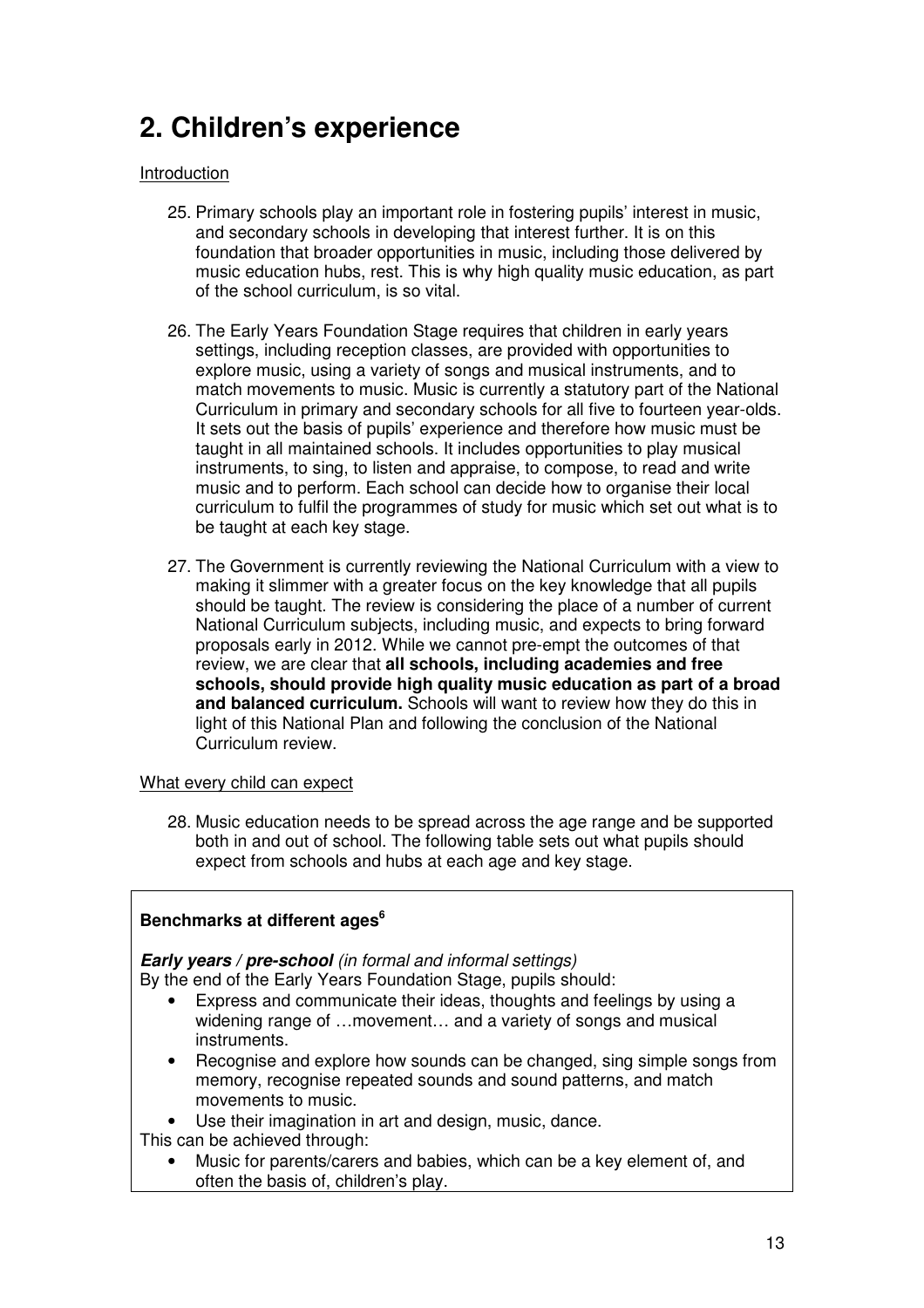- Music for children in pre-school settings.
- Performance/sharing opportunities.

# **Key Stage 1 – ages 5-7** (in and out of school)

- statutory National Curriculum (subject to outcome of the National Curriculum review). Schools make their own decisions about how they teach music, based on the
- singing and playing simple melodic instruments, tuned and un-tuned percussion; exploring sounds; and active and passive listening. The school music curriculum will provide all pupils with opportunities for
- instrumental music teachers as part of a whole-class ensemble in and/or out of school. Hubs provide opportunities for all pupils to learn instruments from specialist
- Performance/sharing opportunities available within individual schools (ideally at least once per term) and jointly for clusters of schools for all pupils (ideally at least once per year).
- Inspirational input from professional musicians available at Key Stage 1 and/or Key Stage 2 for all pupils.
- Curriculum advice and support to schools for the workforce including continuing professional development available from most hubs.

# **Key Stage 2 – ages 7-11** (in and out of school)

- statutory National Curriculum (subject to outcome of the National Curriculum review). Schools make their own decisions about how they teach music, based on the
- increasing their knowledge and understanding and developing their skills, confidence and expression in music through singing and playing simple melodic instruments, tuned and un-tuned percussion; exploring sounds; and active and passive listening. The school music curriculum will provide all pupils with opportunities for
- instrumental music teachers as part of a whole-class ensemble in and/or out of school. Hubs ensure that enhanced experiences are available through ensembles including, for example, wind and brass or other instruments that, physiologically, are more appropriate at  $\text{KS}2^7$  while providing opportunities, for those who so wish, to continue with instruments learned in KS1. These opportunities and others are available through 'in school' and strategically organised extended school activities, including those at local secondary schools or area music centres. Hubs provide opportunities for all pupils to learn instruments from specialist
- pathways for pupils. Hubs draw on informal provision to complement school provision in identifying
- talented young musicians, some of whom have small group and individual tuition. Exceptionally talented young musicians join one of the Music and Dance Scheme schools or Centres for Advanced Training. Schools and hubs work together in the identification of and pathways for
- Performance/sharing opportunities available within individual schools (ideally at least once per term) and jointly for clusters of schools for all pupils (ideally at least once per year).
- • Performance/sharing opportunities available through out of school and/or informal routes.
- • Accreditation routes available through instrumental/vocal examinations and Arts Award.
- Inspirational input from professional musicians will be available at Key Stage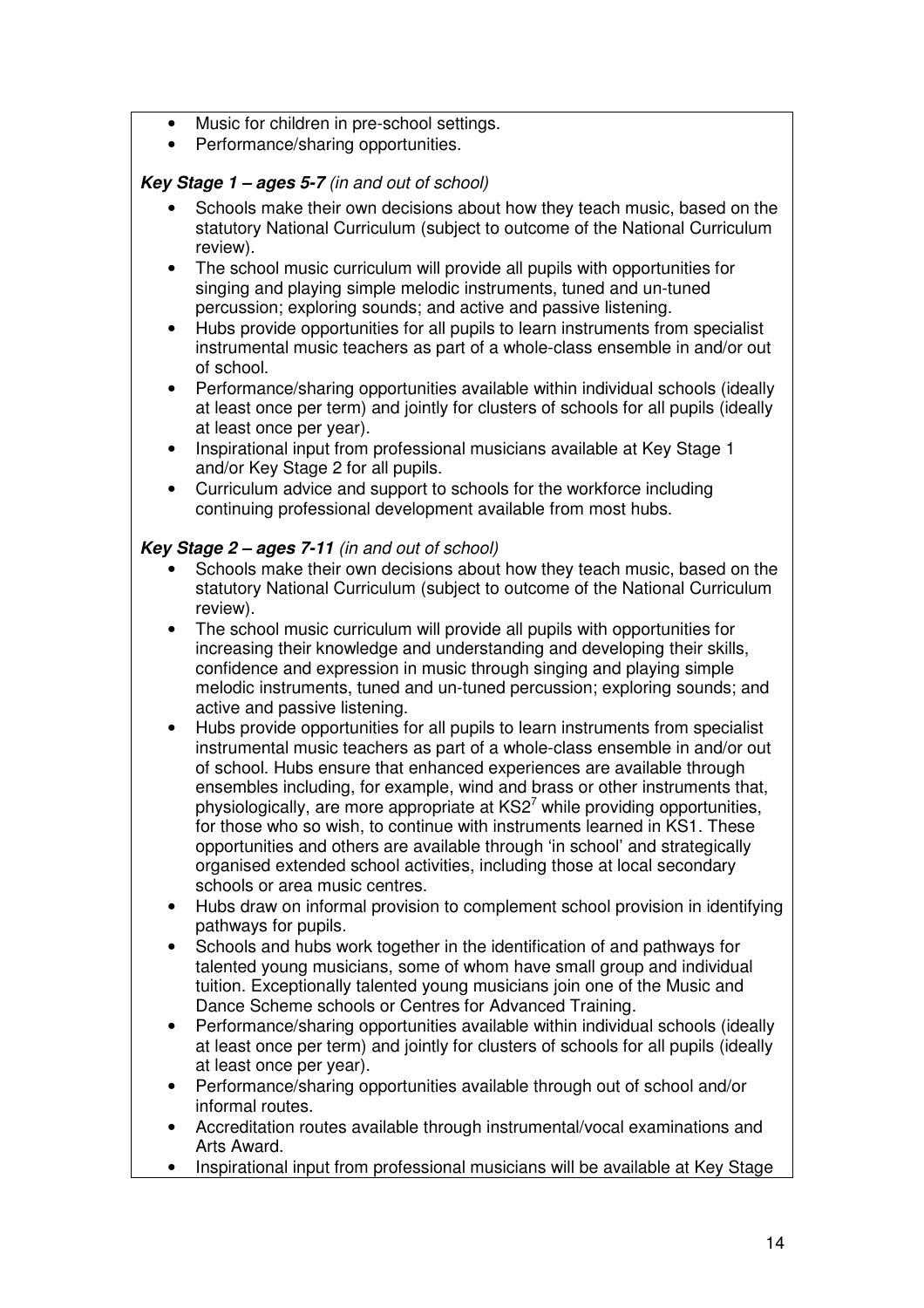1 and/or Key Stage 2 for all pupils.

 • Curriculum advice and support for the workforce including continuing professional development will be available from most hubs.

# **Key Stage 3 – ages 11-14** (in and out of school)

- statutory National Curriculum (subject to outcome of the National Curriculum review). Schools make their own decisions about how they teach music, based on the
- performing, composing, listening, participating, collaborating and working with others as musicians. Pupils will be taught staff notation and other relevant notations in a range of musical styles, genres and traditions. The school music curriculum provides all pupils with opportunities for
- will improve their critical understanding through analysing music, developing views and justifying opinions drawing on a wide range of musical contexts and styles. Pupils will be able to develop their cultural understanding of music; and they
- individual tuition. Pupils are able to access opportunities that can only be offered on an area or regional basis. Opportunities continue to be provided for those who wish to continue with instruments learned in KS2. Hubs provide enhanced experiences through ensembles and small group or
- young musicians, some of whom have small group and individual tuition. Exceptionally talented young musicians join one of the Music and Dance Scheme schools or Centres for Advanced Training. Schools and hubs work together in identification of and pathways for talented
- • Performance opportunities available within individual schools (ideally at least once per term) and jointly for clusters of schools for all pupils (ideally at least once per year).
- • Performance/sharing opportunities available through out of school and/or informal routes.
- • Accreditation routes available through instrumental/vocal examinations and Arts Award.
- • Inspirational input from professional musicians available for all pupils.
- • Curriculum advice and support for the workforce including continuing professional development will be available from most hubs.

# **Ages 14-19** (provided in collaboration with youth services)

- Undertake further study of music through courses such as GCSE, BTEC, graded music examinations or Arts Award, which will enable them to consider music related careers such as: teaching; composing; performing; journalism; instrument manufacture and repair; or becoming a recording engineer or music theatre technician.
- Most continue with further music making as a rewarding and worthwhile pastime.
- musicians. Schools and hubs provide further identification of pathways for talented young
- musicians.<br>• Participate in performance opportunities promoted by themselves or with others, in the local area, regionally or nationally. Exceptionally talented young musicians join one of the Music and Dance Scheme schools or Centres for Advanced Training.
- • Performance opportunities available within individual schools (ideally at least once per term) and jointly for clusters of schools for all students (ideally at least once per year).
- • Curriculum advice and support including continuing professional development will be available from most hubs.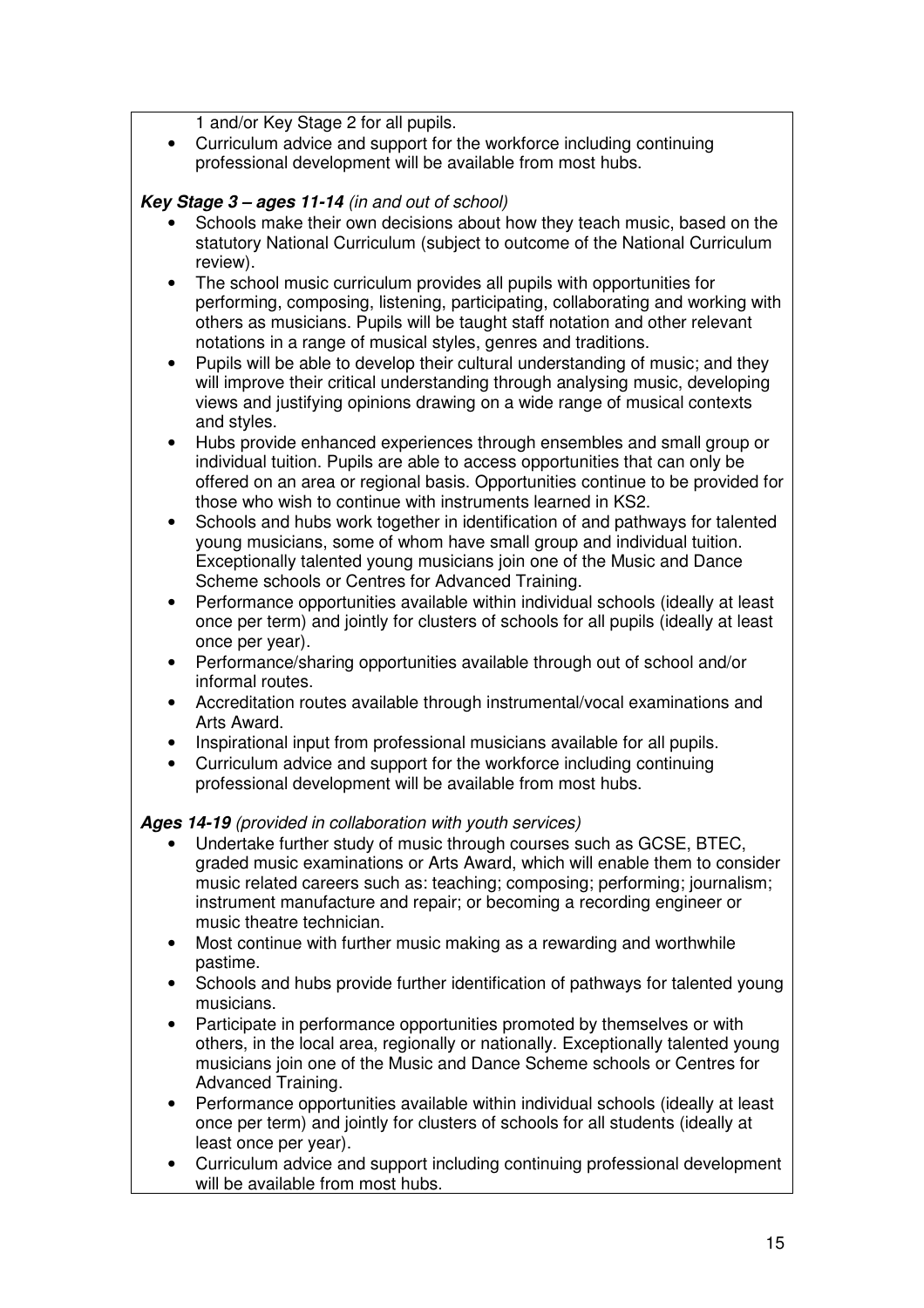# The importance of quality

- 29. High quality teaching is fundamental to pupils' music experiences. In 2008 Ofsted reported that achievement and standards in music in the schools subject to specialist inspection are good or outstanding in over half of primary schools and slightly less than half of secondary schools. Those schools with strengths in their curriculum give good coverage to the statutory requirements; give opportunities to extend musical skills and interests through extra-curricular activities; and provide opportunities to learn an instrument as a whole class<sup>8</sup>.
- 30. Music education hubs will be able to collaborate with schools and structure activity in line with the current National Curriculum and teaching in schools. Most will provide continuing professional development to schools on the music curriculum to help them develop good teaching strategies, with clear steps for progression and high expectations for all. Hubs will support schools in offering opportunities to extend musical skills through extra-curricula activities, and will help teachers to better embed music teaching within a school's overall strategy.
- 31. In the context of a needs audit, **hubs and schools (or clusters of schools) will work together to determine what high quality music education looks like in a local context, and who will be responsible for the delivery of each aspect.** To do this, they may wish to draw upon Ofsted's music-specific guidance for inspectors<sup>9</sup>, the core hub roles (box following paragraph 75) and benchmarks (box following paragraph 28) set out in this National Plan. Schools will want to hold hubs to account for the services they arrange, and at the same time hubs will be able to challenge and support schools to improve their music curriculum.

#### Music technology

- 32. Music technology is developing at a fast pace and is often under-used<sup>10</sup>. Schools can improve music teaching through (a) the use of technology; and (b) their teaching of music technology. This will improve music outcomes for all pupils – including those in rural areas who cannot access specialist tuition, and those with special needs and disabilities who are unable to use more traditional instruments.
- 33. Working with a range of stakeholders, the Training and Development Agency for Schools has undertaken work to scope the types of music technology available and look at how it can best enable, support and extend the good teaching of music. Annex 2 to this National Plan should support schools to make better use of music technology to contribute to improved teaching outcomes. In addition, where there is evidence of need, hubs may wish to offer continuing professional development to music educators and teachers in schools in their area on making the best use of music technology.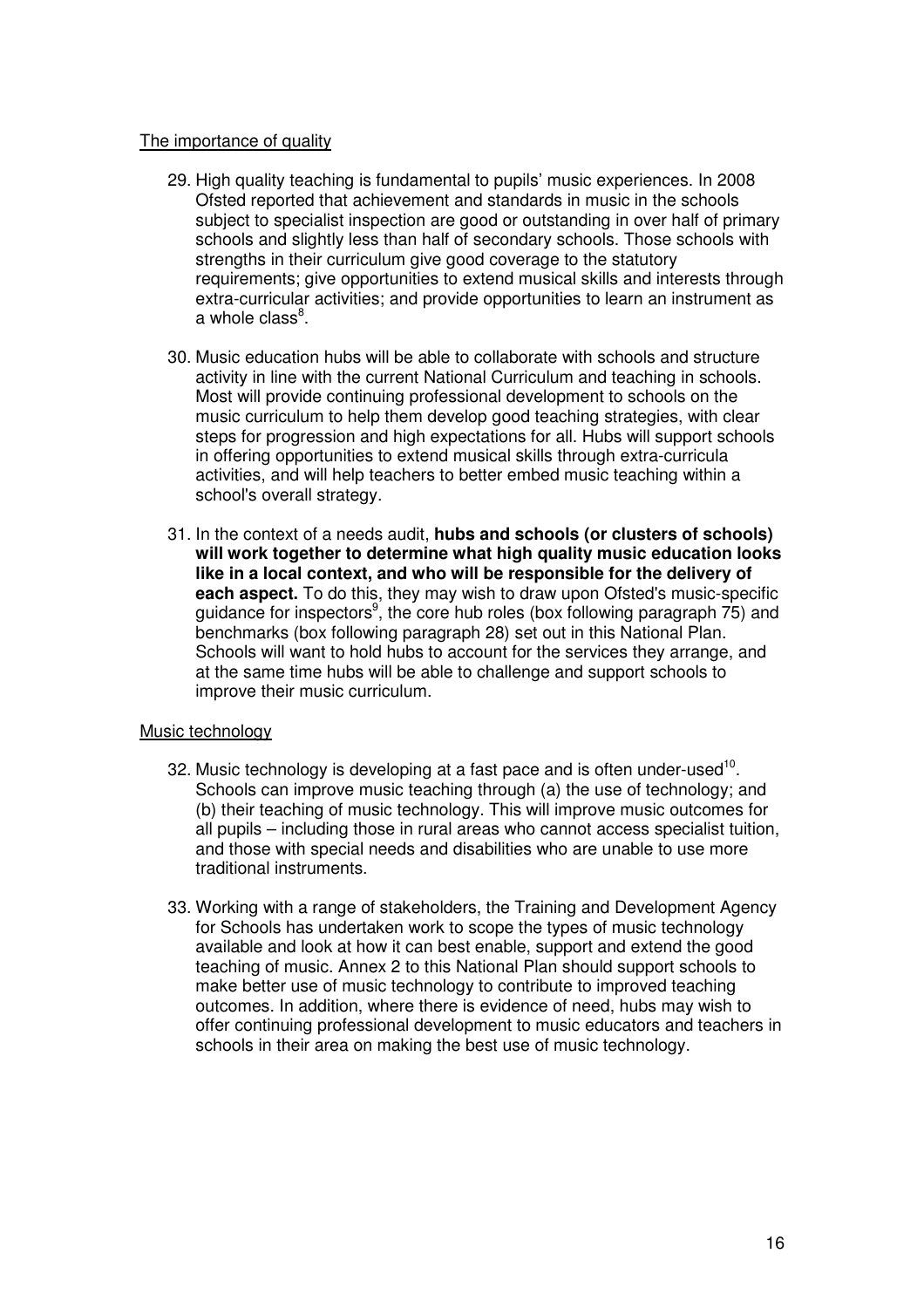# <span id="page-16-0"></span> **3. Progression and excellence**

Meeting the music education needs of all children

- 34. Due to a variability in music provision between schools / other providers and across the country, the respective roles of hubs and schools will vary. Both schools and hubs will have an important role to ensure equality of access to opportunities. To support this, hubs will undertake a regular needs analysis across all children and state schools (including academies and free schools) in their area. This should look at the range of opportunities and resources currently available in schools and beyond, and how these fit with the needs of all pupils. Working in collaboration with schools and other local delivery partners, hubs will develop their offer based on this analysis, so that the music education provided is relevant and responsive to changing demand across the range of musical genres.
- 35. Pupils' needs might be assessed by looking at what they currently achieve in different schools, as well as directly asking for their views on what musical opportunities they wish to pursue. Assessing needs, however, requires more than applying a test of musicianship or asking what pupils wish to learn. Through live music experiences, in and out of school, and participating in music making in a range of genres, pupils will be inspired and motivated to engage further with music. It is important that realistic opportunities for access and progression follow these experiences. Needs audits will focus on how hubs, schools and other partners can best meet the requirements, and how to target resource most efficiently.

A range of needs – overcoming potential barriers

- 36. Pupils' circumstances will be many and varied.
- 37. First, their abilities and level of engagement will be different. Some may not yet have engaged with music; others may be interested but not fully informed or inspired about how they can progress further; and others may be involved in school/local/regional orchestras but could benefit from national opportunities provided by routes such as the Music and Dance Scheme / National Youth Music Organisations (such as the National Youth Orchestra and National Youth Brass Band). All children can benefit from music, and based on the audit process, hubs will need to consider how to engage and inspire them across this spectrum, to foster their interests and then stretch their boundaries so they experience a range of musical genres and activities which they might not otherwise have explored.
- 38. Second, without adequate planning, children's personal circumstances can inhibit the type of engagement they have with music education. For example, barriers prevent some pupils with special educational needs or disabilities from making music. We know, for instance, that pupils with special educational needs are under-represented in the GCSE music cohort<sup>11</sup>: under 15% of those entered have special educational needs compared with the GCSE cohorts for art & design and drama which respectively have almost 21% and more than 19% of pupils with special educational needs. Hubs and schools need to break down barriers to music through innovative approaches to teaching and making music. Music technology (see Annex 2) may be a helpful enabler here.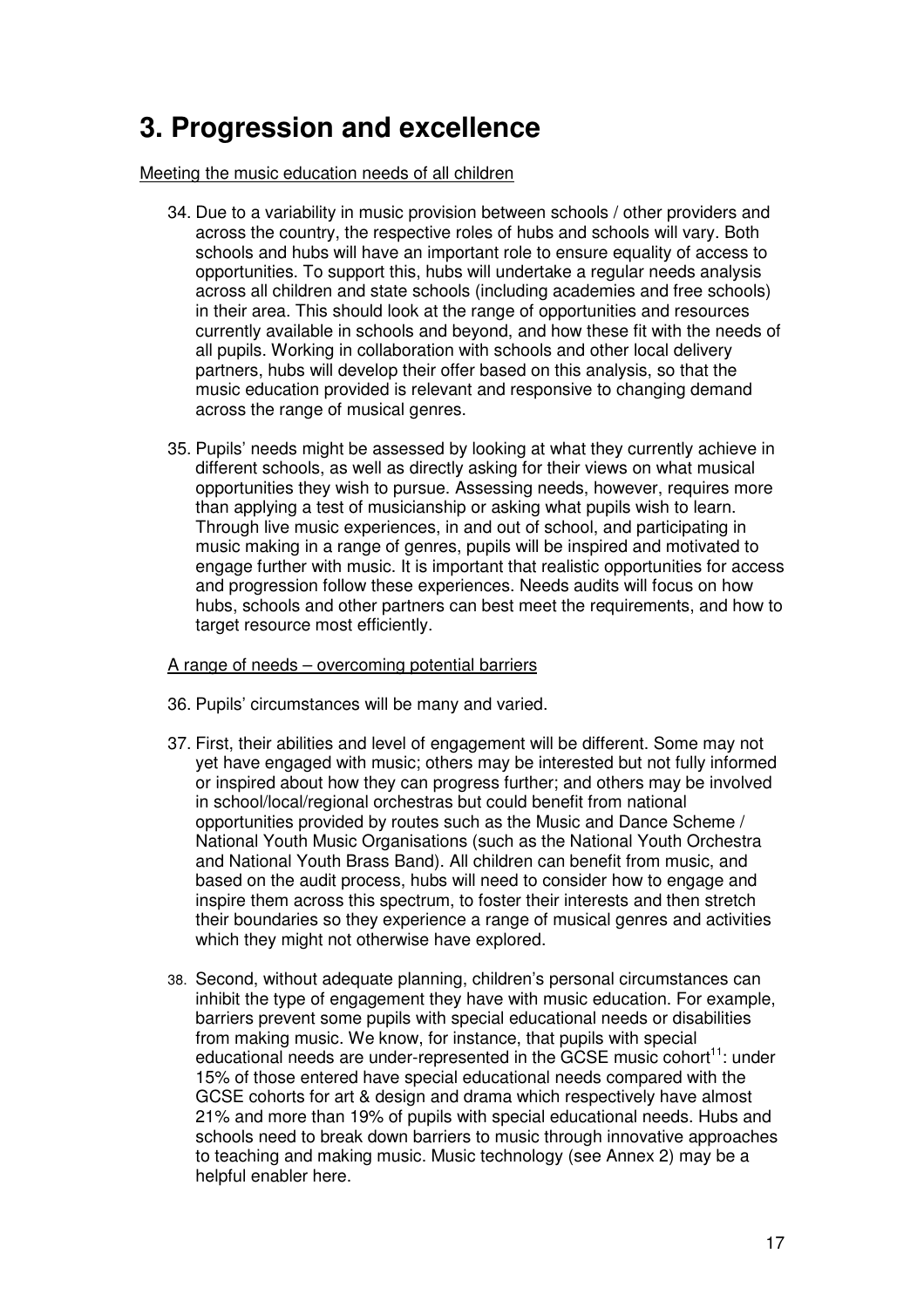- 39. Similarly hubs will need to consider how children who are looked after; those who are Gypsy, Roma or Travellers; those who are carers; those not in education employment or training (NEET); or those who are educated from home can have access to music education. In some cases, hubs may be able to access additional funding for capacity-building to meet the needs of such pupils. This might come from local authorities, trusts, foundations or Youth Music that has recently launched a funding module focused on children in challenging circumstances including those who are NEET, in the youth justice system, in pupil referral units, or who are looked after.
- 40. Many pupils, particularly those who have progressed beyond the initial first access, may not be able to afford to pay for musical opportunities, tuition, travel or instruments. In delivering their services, hubs will need to take account of this, and where necessary offer free or subsidised provision to pupils who do not have the ability to pay.
- 41. Good quality musical instruments can be expensive, but they are necessary for pupils who are progressing in music education. **The Arts Council's Take it Away scheme provides interest free loans via retailers for the purchase of instruments for 18-25 year-olds, and makes the purchase of instruments financially easier for parents/carers. To extend the benefits to school-age pupils, the Arts Council has very recently extended the scheme to 5-18 year-olds alongside 18-25 year-olds**.

#### Progression in music education



42. Partnership working will help hubs to promote next steps in musical progression to pupils and their parents/carers, by drawing on a range of local, regional and national organisations. Such organisations have the potential to contribute, for example by engaging children in regional orchestras, bands, groups or choirs. (See case study 2 in Annex 4). Other partners will have more targeted roles, such as the National Skills Academy for Creative and Cultural, one of the Arts Council's National Portfolio Organisations, who will be able to work with hubs to promote progression routes to the creative and cultural industries. Progression looks different for different pupils: some progress to county level opportunities or further while others progress moderately well to a level that allows them to enjoy playing or singing music in an amateur or semi-professional capacity for the rest of their lives.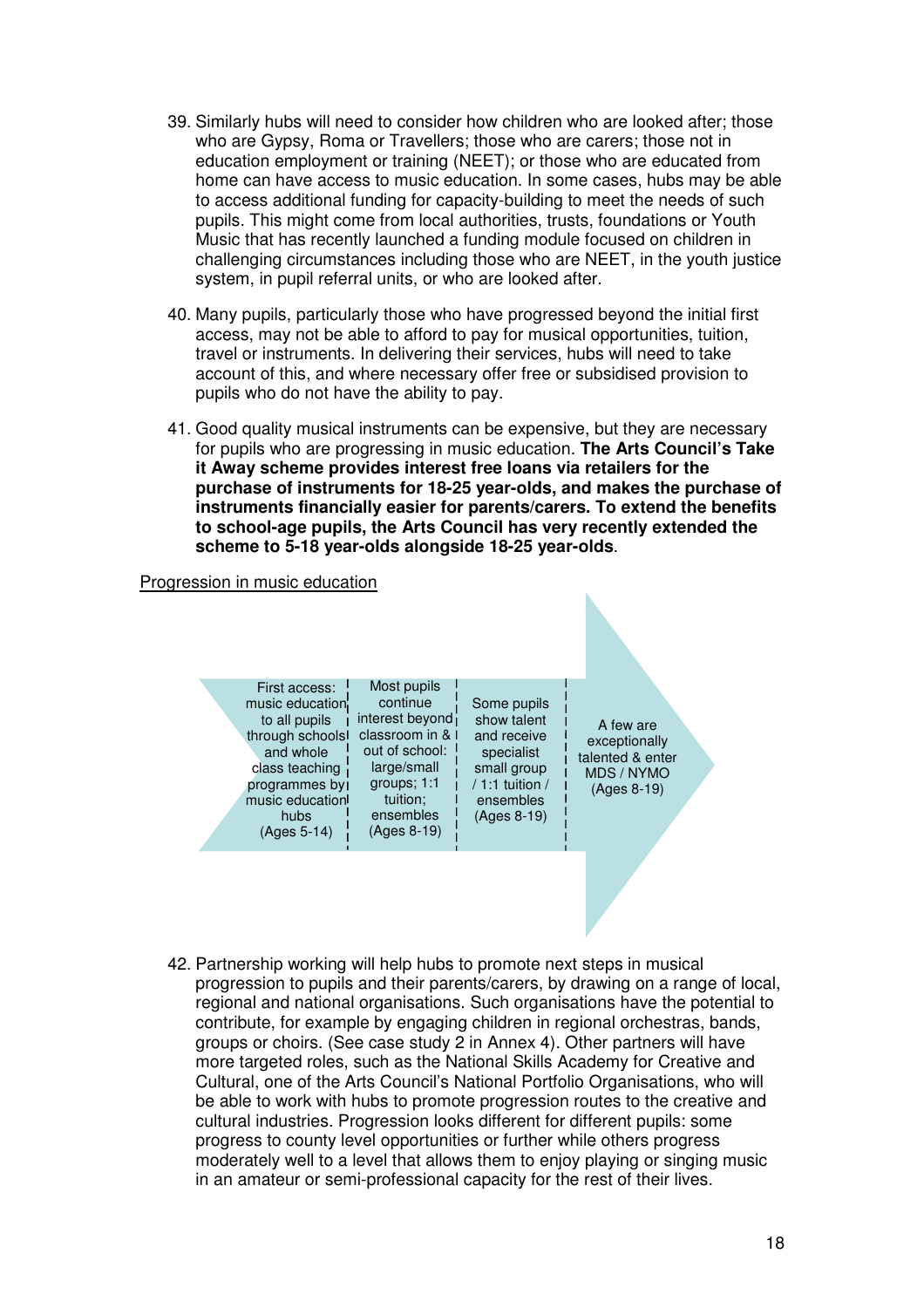- 43. The availability of progression opportunities can increase levels of aspiration among younger pupils who are able to identify with older role models. Some secondary schools may also be involved in offering ensemble opportunities to primary school pupils. (See case study 3 in Annex 4). Some schools and hubs may wish to harness social media to signpost live music making opportunities and performances and promote next steps in musical progression to children and their parents/carers.
- 44. The Schools Proms at the Royal Albert Hall and the broader festival series run by Music for Youth play a valuable role in showcasing the high quality of achievement in music making by young people of all ages. They provide nationally renowned opportunities for pupils to be inspired by others, including those on their first access to learning an instrument. They also give opportunities to perform at prestigious venues and to collaborate with others. DfE will therefore continue funding Music For Youth.

#### The Music and Dance Scheme and the National Youth Music Organisations

- 45. As part of a continuum of musical experience, the National Youth Music Organisations (NYMOs, which include the National Youth Orchestra, the National Youth Brass Band, and the National Youth Choir) and those that operate the Music and Dance Scheme (MDS) act as an important pinnacle of musical achievement to which all children and young people can aspire. It is important to support those reaching such levels of musical excellence and who may wish to go on to become professional musicians. DfE's MDS, which represents good value for money, pays bursaries to around 2000 exceptionally talented young people, of whom 25% come from families with income below £16,000. They attend either one of the eight internationally recognised residential schools (four music, four dance); 21 Centres of Advanced Training (CATs) across the country; or the top Choir Schools. They receive the highest possible quality of tuition from top professionals. DfE will continue to fund the NYMOs via Youth Music. It will also continue to fund the MDS, ensuring continuing value for money.
- 46. **Music education hubs will have an important role to play in promoting the MDS / NYMOs as a potential progression route.** This might, for example, come about by hubs recognising those with particular talent in county ensembles, and making sure that opportunities to access the MDS / NYMOs have been highlighted. Hubs should support pupils to audition for entry to these organisations, and in doing so recognise how positively this reflects on the work of the hub.

#### In Harmony Sistema England

 47. In Harmony Sistema England is a programme which offers children from deprived areas the opportunity to achieve their full potential through an intensive music experience based on the symphony orchestra which also has positive impact on their communities. The programme, based on the Venezuelan El Sistema - which produced the world famous Simon Bolivar Orchestra and is credited with steering young people away from drugs and crime - is currently based in Lambeth, Liverpool and Norwich. It has provided an intensive music experience for around 1,000 children in three of the 25% most deprived wards in the country.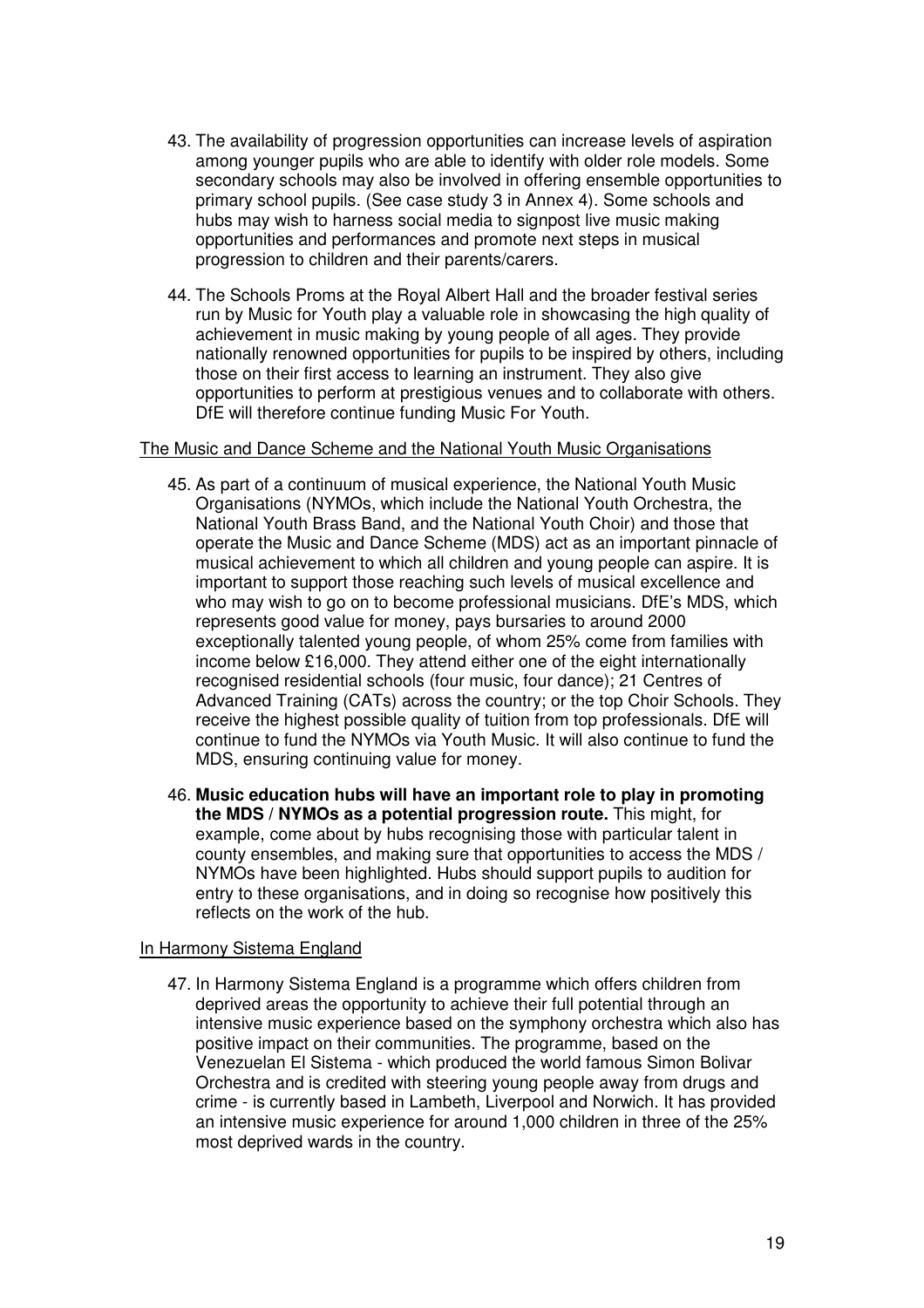- 48. In two and a half years the projects are starting to show the benefits of intensive music tuition as a method of narrowing the gap between children from deprived backgrounds and their peers, in terms of attitude, aspiration, attainment and behaviour. A 2010 Ofsted inspection of Faith School in Liverpool reported that ''The school's involvement in [In Harmony] is reaping exceptional rewards, especially in how it engages pupils in their learning and motivates them… By its success in musical performances the school is raising the self-esteem and pride of pupils and their parents and carers".
- 49. Funding for In Harmony, Sistema England will increase, with government funding augmented by equivalent funding from Arts Council England. The programme will be expanded to enable children from across the country to benefit from the programme's success, to support existing projects to become self-sustaining, and to ensure alignment with the work of hubs. To reduce exclusive dependence on central government support and as a base for further expansion, projects may also be able to draw on charitable/business support or on Lottery funds.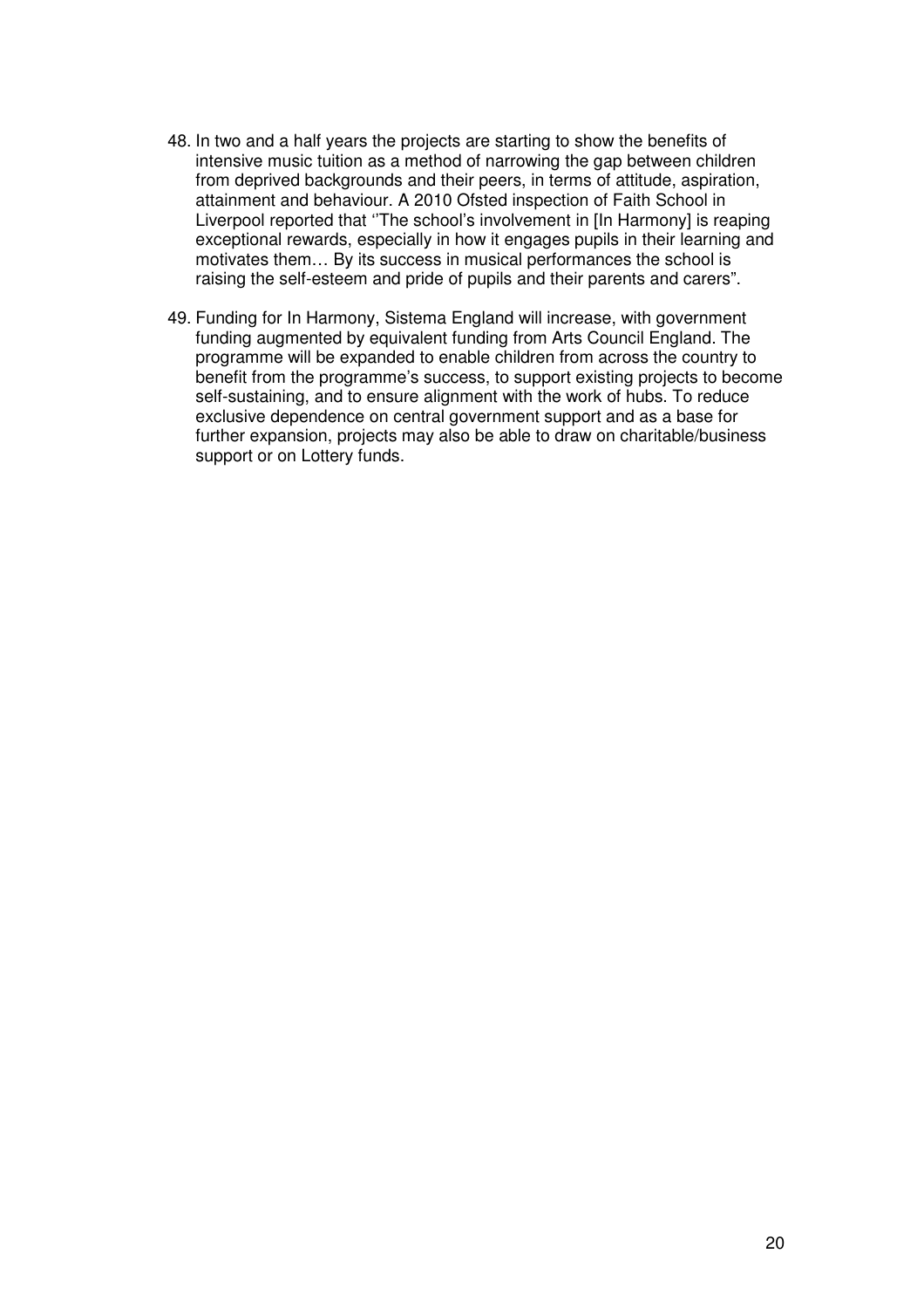# <span id="page-20-0"></span> **4. Workforce and leadership**

#### **Introduction**

- 50. The hugely diverse music education workforce ensures that children experience high quality music teaching, both in and out of school. Many music educators are versatile musicians, who can apply their expertise in different contexts.
- 51. Music educators range from full time school music teachers, those teaching music in schools for only part of the time, staff running music services and hubs, through to peripatetic music teachers and musicians for whom music education may make up only part of a portfolio career. Wherever on this spectrum music educators sit, music education needs to be seen as a rewarding and structured career, with opportunities for both personal and professional growth. Music educators should be supported and recognised throughout their careers.
- 52. The work set out in this chapter addresses the call for more specialism and expertise amongst music educators, regardless of where in the music education field they work, or which phase in a music, teaching or portfolio career they might be.

#### Initial Teacher Training (ITT)

- 53. While a large proportion of those teaching music in secondary schools hold music-related degrees<sup>12</sup>, much of the primary school classroom teaching of music is provided by non-specialist teachers. Many music teachers are professionally isolated<sup>13</sup> and many lack confidence<sup>14</sup> in teaching music.
- 54. **Building on the work started by the Training and Development Agency for Schools the Teaching Agency, through work with ITT providers, will trial new primary music ITT modules in summer 2012 to boost new teachers' confidence and skill in teaching music, and better enable them to network and get support from developing music education hubs.**  These optional modules will be designed to be taken toward the end of ITT courses, at which point many primary teachers will know the location of their first job and whether they will be teaching music themselves.
- 55. The modules will include trainees experiencing excellent music teaching in schools, and will be aimed at two distinct audiences - those without musical expertise; and those with musical proficiency who are likely to want to be involved beyond their own classrooms early in their careers. They would gain an understanding of the best way to use resources/opportunities available beyond the school (including the expertise to be found within hubs), and how to use their own music education skills across school boundaries.
- 56. Taking the new modules will help build knowledge and confidence in primary teachers entering the profession, increasing their job prospects, giving a mark of recognition and adding value to the participating teachers' CVs. Providers, including Teaching Schools, delivering in-service professional development might also offer these modules as continuing professional development (CPD) for serving teachers, thereby increasing the reach and impact of the work. work.<br>21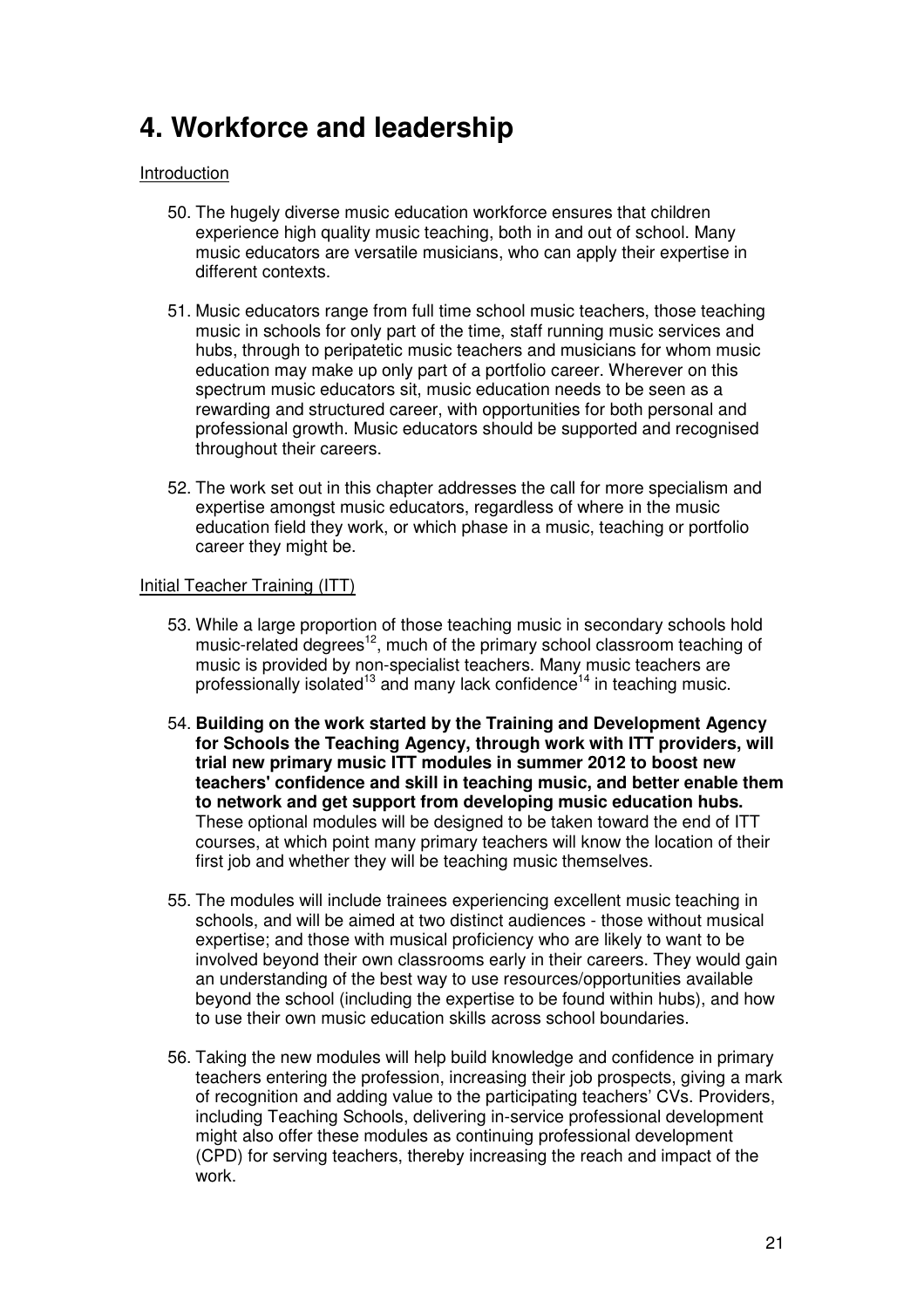57. We know that some teachers and music educators lack knowledge and confidence in using technology to support the delivery of music education. Hubs may want to address this as part of broader CPD (see paragraph 33). In addition, we anticipate that the new ITT modules will include advice and exposure to how technology can contribute to excellence in music teaching.

#### Continuing professional development (CPD)

- 58. The 2008 Ofsted report told us that many music teachers lack support to develop their teaching and professional development opportunities to discuss music<sup>15</sup>. Schools hold ultimate responsibility for developing their workforce, but hubs can play an important role. Some schools and teachers, for example, will need support to develop their school music curriculum and pedagogy; some may need help on music technology; while others will need support in working across hubs and drawing in services from across school boundaries. (See case study 4 in Annex 4).
- 59. Many schools will buy-in relevant CPD, from the hub or elsewhere, where they feel their expertise in music would benefit from additional support. Hubs and CPD providers will be able to draw on the new modules, developed for ITT, to meet local training needs. In a number of cases, hubs may provide CPD to groups of schools on a subsidised basis in response to local priorities and a needs audit.
- 60. Hubs will also need to arrange provision to meet the CPD needs of their own workforce, and that of their delivery partners. This is crucial to ensure that staff have musical fluency and high educational standards, while sharing and coordinating expertise across the team.

#### School-to-school support, including in leadership

- 61. School-to-school support in music education will become increasingly important. Work on music ITT will underpin this by training teachers to draw-in external expertise and use their own music education knowledge across school boundaries. This will enable leading practitioners in music education to support less experienced colleagues and to deepen knowledge throughout schools.
- schools.<br>62. Some music teachers in primary schools can lack skills, while those in secondary schools can become professionally isolated. To address this, some secondary schools, particularly those in academy chains or school federations, have found it valuable to partner with their feeder primary schools to provide curriculum support, CPD or ensemble opportunities. As well as supporting professional development, some secondary schools see this as a valuable opportunity to market their school to parents/carers of children moving up from primary and to support pupils' transition from primary to secondary. Similarly state schools and independent schools may choose to partner on music opportunities or the two-way sharing of good practice.
- 63. Through their day-to-day work with schools, many music education hubs will be able to highlight knowledge and opportunities between schools. Hubs may wish to nurture an advocacy role for successful head teachers whose schools provide high quality music services, demonstrating to other head teachers how their leadership has benefitted pupils' musical progression, their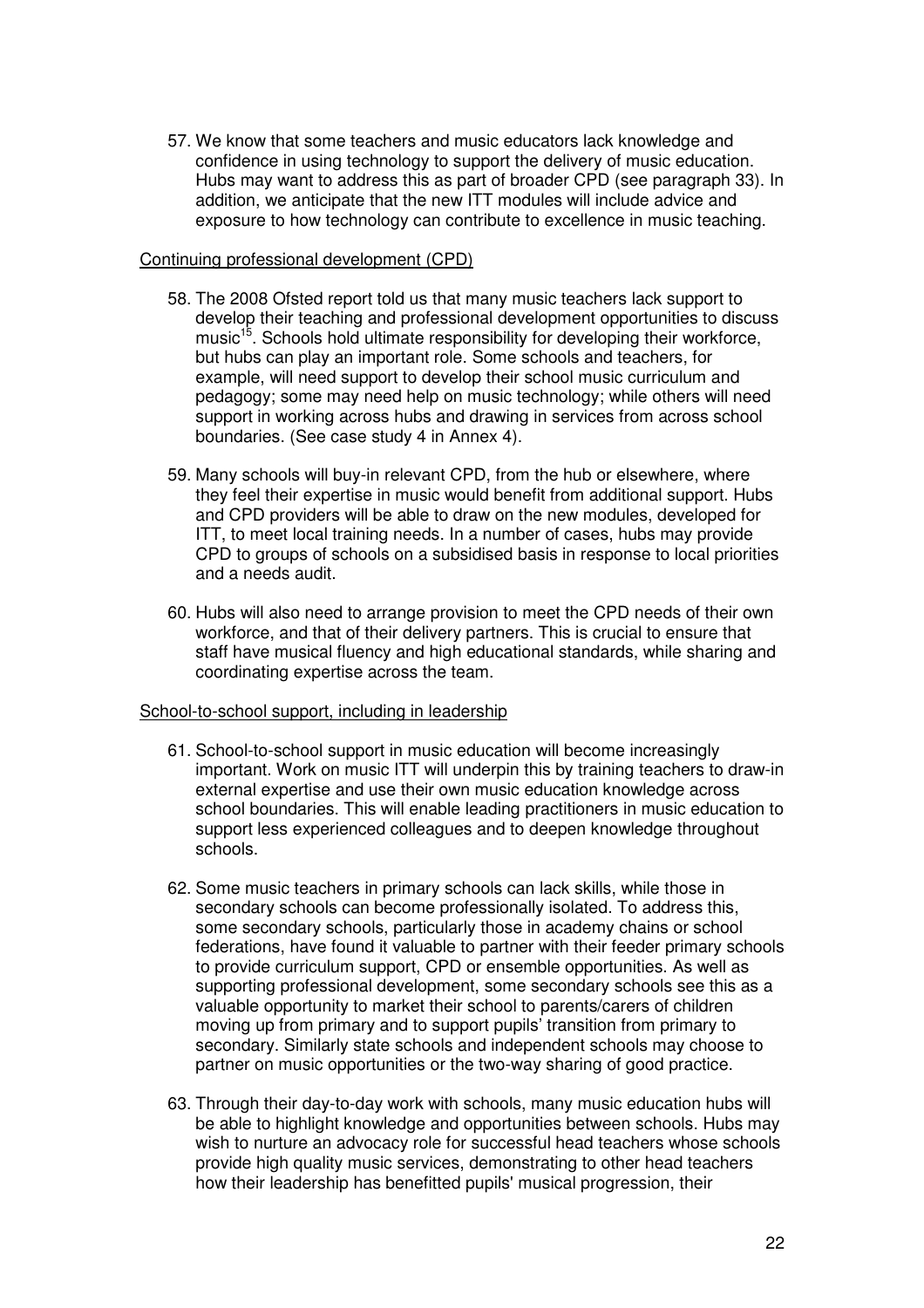behaviour and their social skills. In many cases, academy chains and federations of schools will be able to deploy a specialist music teacher across the chain, giving scope for greater expertise in music teaching to be spread to more schools and children.

- 64. Another opportunity for school-led support is through Teaching Schools which will give outstanding schools the role of leading the training and professional development of teachers and head teachers. Teaching Schools are starting to nominate specialist expertise within their school or strategic partnership. We anticipate that the national or regional leads for music will be able to work with the national network of Teaching Schools to spread best practice across the system. These individuals and their schools will have a key contribution to make to their local hubs.
- 65. Within schools, Ofsted tells us that the quality of subject leadership is a vital factor in improving provision<sup>16</sup>. The National College is developing the specialist leaders of education (SLE) designation, with a focus on the best middle and senior leaders below headteacher level. Designated by Teaching Schools, SLEs will become an important means of sharing effective leadership practice across the system, including potentially in music. As a result, middle leaders in schools should increasingly become better able to arrange high quality music teaching in schools, with access to opportunities outside the school, through closer work with hubs and their partners. The National College plan to develop a national directory of expertise containing details on designated SLEs with their specialisms, which will help to spread access to SLEs' expertise nationwide.

#### Qualifications for the broader music workforce

- 66. A large proportion of the music education workforce, such as peripatetic music teachers, are based outside school boundaries. It is important that these professionals are recognised for their work and that hubs ensure they are aware of, and taking up, professional development opportunities.
- 67. **The Arts Council, working with Creative and Cultural Skills (CCS), key stakeholders across the cultural sector, the Training and Development Agency and further education providers, are facilitating the development of qualifications for creative practitioners, including those in music.** This work builds on an audit of qualifications for practitioners, and the resultant qualifications will be independently assessed and accredited and are likely to be modular. The Arts Council/CCS stakeholder group will look at whether those obtaining a certain mix of modules could be accredited as music educators. When complete in 2013, these developments will help to ensure the wider music workforce is better skilled and properly recognised for their role in and out of school.

#### Leadership of music education hubs

 68. Leaders of new music education hubs will develop productive partnerships that improve the music provision offered to children. The leadership of hubs will need to demonstrate high quality skills in management, negotiation, influencing, advocacy, fundraising, organisation and prioritisation to achieve the best value for money, while delivering excellent musical opportunities.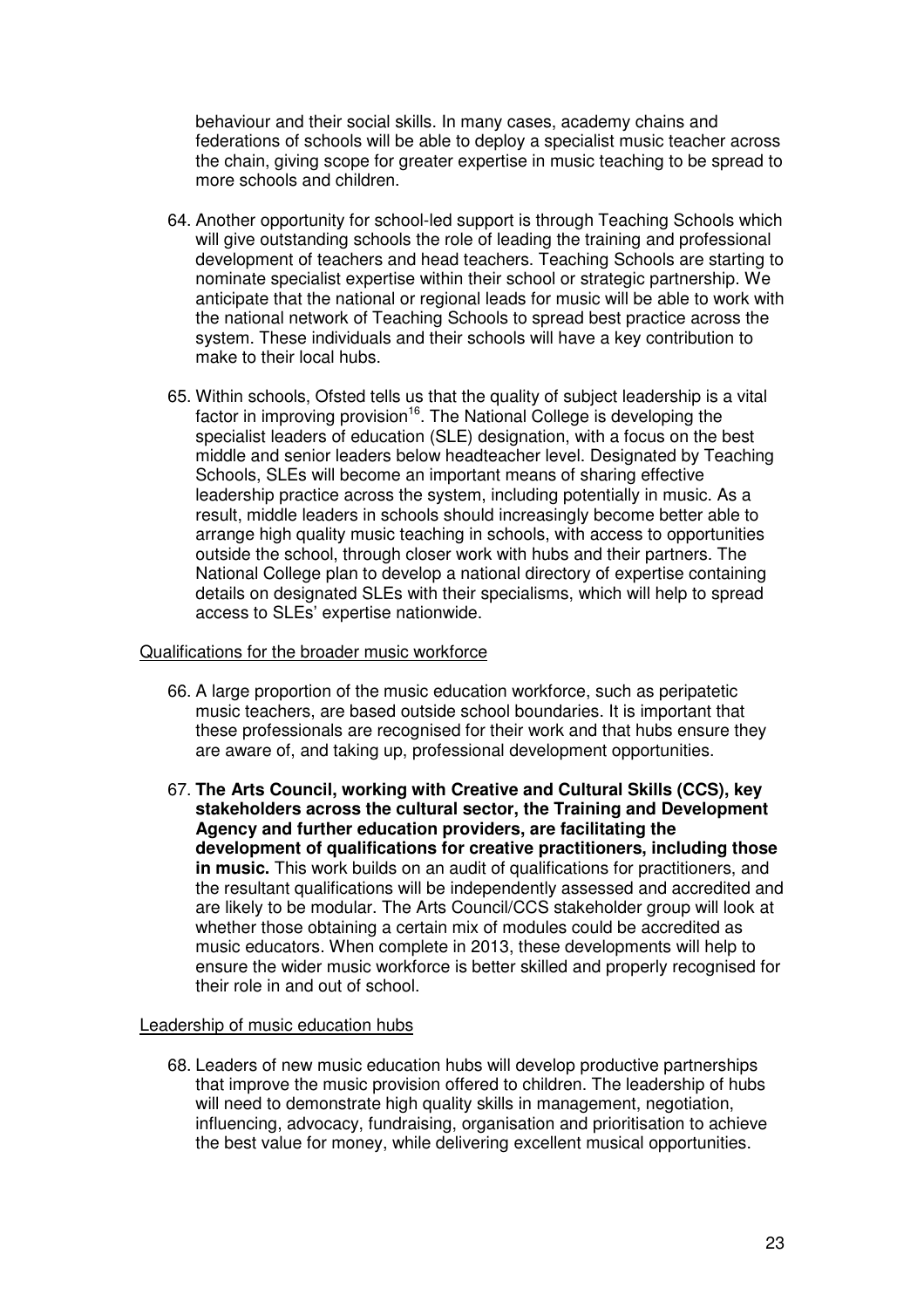69. To ensure such skills are in place, when hub applications are made, we will expect applicants to demonstrate leadership capacity and track record. Evidence will be sought of how the hub intends to address any training or recruitment needs here, perhaps drawing on the expertise of partners in the hub (such as local businesses), or on relevant management training schemes such as the Federation of Music Services' "rising with the tide" programme.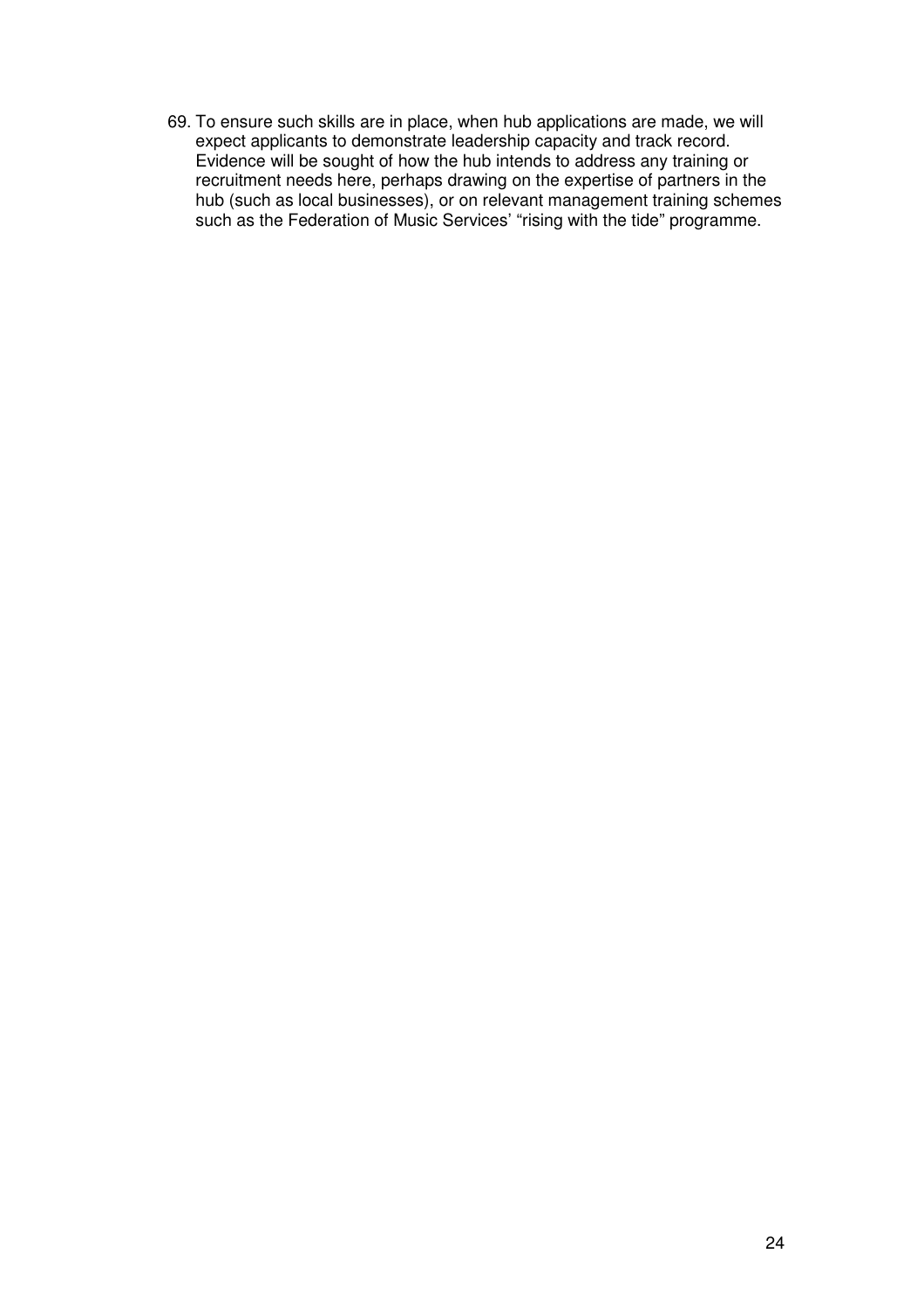# <span id="page-24-0"></span> **Annex 1: The funding process for music education hubs**

### Introduction

 70. Local areas need the freedom to develop their own delivery of music education bottom-up, within a broad framework set by this National Plan. This annex sets out the role of hubs, the sorts of partnerships they will want to develop, and the process for hubs to come about, be funded and be held to account. Their development will build on the foundations of existing local authority music services and partnership working to move to a new way of delivering high quality music education from September 2012 that gives scope for all pupils to progress and to reach the next level of excellence.

#### The importance of partnership working

- 71. The cultural sector has been at the forefront of partnership working for the benefit of pupils' education, with partnerships in music education developing in many areas of the country. These have played an important role in establishing sustainable provision with adequate breadth and capacity to deliver a high quality service, at the same time as meeting local and national priorities. We want good partnership working to become more universal and better focussed on <u>all</u> pupils' needs.
- 72. Each partnership will be unique and will depend on many factors including geography, target audience, the individual organisations and their collective aims. Genuine partnerships – where all partners are able to invest in a collaborative approach with outcomes for pupils at its core – are what Government is looking to fund. The most successful are likely to be mutually beneficial for partners while collectively avoiding unnecessary duplication and providing better, wider and more diverse opportunities for pupils. There is also scope for improved value for money, including by aligning resources, drawing in a range of local and national funding streams, and by making back-office cost savings. (See case study 5 in Annex 4).
- 73. Key principles for effective partnership working<sup>17</sup> include:
	- $\circ$  Trust, goodwill and commitment among members.
	- $\circ$  Clear and consensual objectives.
	- $\circ$  Good alignment with local context.
	- $\circ$  Being inclusive of all those who have the skills and knowledge to usefully contribute.
	- $\circ$  Recognition that all partners have something to contribute, and willingness to share success.
	- $\circ$ Regular assessments made of progress.
	- $\circ$  Governance (see paragraphs 88-95) with periodic review to assess whether the partnership is meeting its full potential.
- 74. We recognise the considerable challenges to effective partnership working. Such working requires good communication, time, leadership, mutual trust, clarity of roles and responsibilities and the support of senior and operational management<sup>18</sup>. The early stages of partnership working can involve considerable workload in understanding the roles, drivers, and language of each organisation and negotiating the parameters of the partnership. Some of this work may need to take place as hubs bed in. Maintaining individual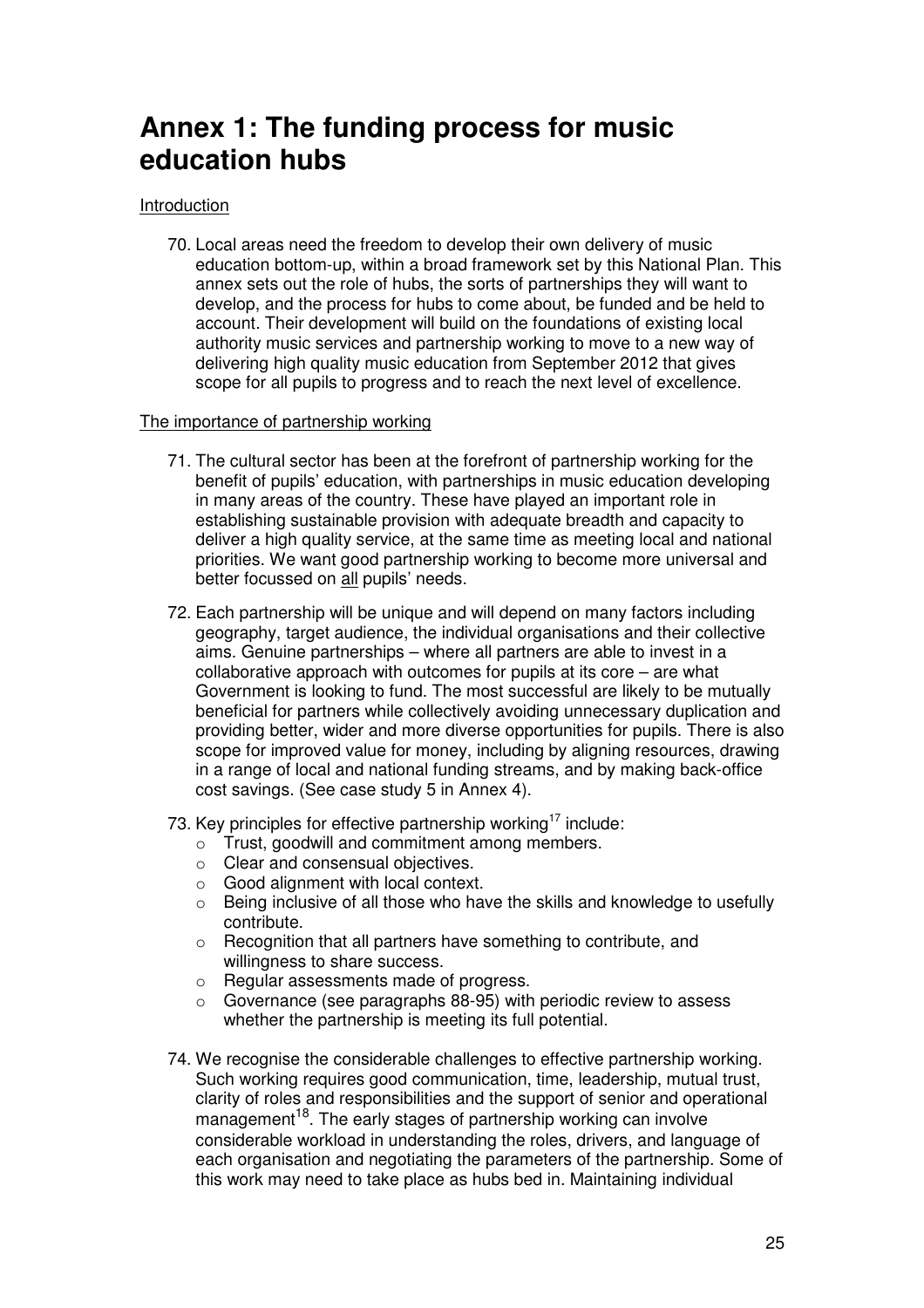organisational identity whilst working in an honest and trusting way with other partners can take time to develop. These challenges are worth overcoming to deliver a more coherent music education to all children in England.

#### The role of music education hubs

75. We expect all hubs to focus on pupil outcomes and to carry out the core roles set out below, based around DfE funding. We also expect most to be able to carry out the extension roles, based around DfE funds not spent on the core roles; together with other resources drawn-in. Some hubs will also be able to innovate further and offer other provision to meet local needs - for example, becoming a centre of local expertise in music education for the entire local population. In delivering their services, hubs will need to take account of the benchmarks set out in chapter 2.

#### **Core roles**

- a) Ensure that every child aged 5-18 has the opportunity to learn a musical instrument (other than voice) through whole-class ensemble teaching programmes for ideally a year (but for a minimum of a term) of weekly tuition on the same instrument.
- b) Provide opportunities to play in ensembles and to perform from an early stage.
- c) Ensure that clear progression routes are available and affordable to all young people.
- d) Develop a singing strategy to ensure that every pupil sings regularly and that choirs and other vocal ensembles are available in the area.

#### **Extension roles**

- a) Offer CPD to school staff, particularly in supporting schools to deliver music in the curriculum.
- b) Provide an instrument loan service, with discounts or free provision for those on low incomes.
- c) Provide access to large scale and / or high quality music experiences for pupils, working with professional musicians and / or venues. This may include undertaking work to publicise the opportunities available to schools, parents/carers and students.

# Music education hubs meeting local needs

 76. Because of variability in music provision between schools and across the country, the roles of hubs and schools will vary in different areas. We will expect hubs will take account of this as part of a regular needs analysis and an audit of provision in the area to get a sense of what the 'assets' are on which they can draw (also see paragraphs 34-35). They will use this to plan their services and partnerships around pupils' needs, both in school and more widely. A process of auditing local needs will help give greater accountability and transparency for schools, parents/carers and pupils. We will expect hubs to undertake such audits in dialogue with Arts Council-funded Bridge organisations, which also provides an opportunity to link music education to the wider cultural education offer.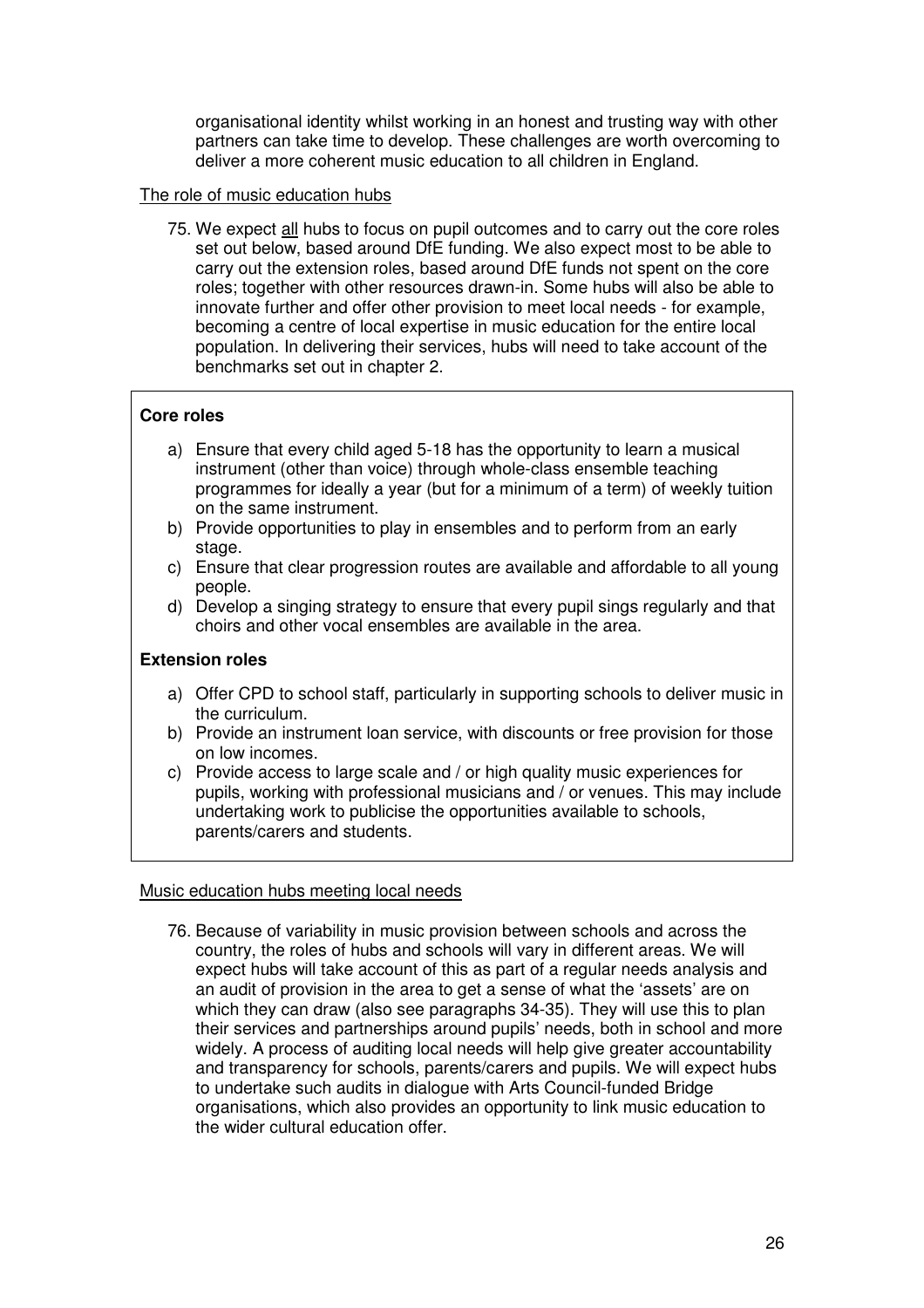- 77. The relationships that hubs develop with schools and clusters of schools will be key to effective provision. Collaboration has potential to balance empowerment and accountability, as well as enabling excellence and celebrating diversity alongside the more classical traditions. Without duplicating the opportunities already available, hubs will need to assess the progression routes and opportunities required across groups of schools, the locality and the region. The audit process should help identify the sorts of children whose musical ability and interest demands extension, including to national opportunities for exceptionally talented young people.
- 78. Through consultation and discussion, the hub will need to build its shared local vision and 'offer' to schools based around each school's needs and ethos. This may include helping schools with broader school improvement through music. Hubs may choose to provide a service directly or link the needs of the school to appropriate organisations, ranging from a local freelance musician through to a nationally funded organisation (including Arts Council's National Portfolio Organisations) that works in an area. Whether these activities are funded nationally or locally via the hub/school or a combination of sources will be a matter for local priorities and decisions. Better strategic forward planning will ensure all schools and young people can benefit from the sum of opportunities available rather than a small number of schools getting several opportunities and others getting none at all.

#### Funding

- 79. Funding allocations, set out at local authority area level and covering the period 1 April 2012 to 31 March 2015 are announced alongside this National Plan. Allocations are based on a national funding formula which will distribute funds by local authority area on a per-pupil basis, with a weighting for deprivation (based on free school meals). By 2014-15 the historical imbalance in funding between areas will have been completely turned around, with protection preventing large losses in any one area in 2012-13 and 2013-14.
- 80. Funding for 1 April 2012 31 July 2012, representing one-third of funds available in financial year 2012-13, will be made to current providers (largely existing local authority music services) for an interim period, before hubs are in place. The Federation of Music Services will allocate this funding and will publish details separately.
- 81. Funding from 1 August 2012 will be routed to new music education hubs following an open application process. Funding starts from 1 August 2012 rather than 1 September 2012 to enable setup to take place. Funds covering 1 August 2012-31 March 2013 will represent two-thirds of funds available in the 2012-13 financial year. Subsequent funding will be on a financial year basis, and grants to hubs will extend to 31 March 2015. DfE funding to hubs is to be used primarily on the core hub roles in the context of delivery to children aged 5-18 in all state funded schools, including academies and free schools. Provided that the core roles are being met, DfE funding can also be used on extension roles and other innovations that respond to local need and the benchmarks following paragraph 28. Funding to hubs does not replace funds allocated to schools to deliver the music curriculum, although hubs may provide services/teachers to schools on a chargeable basis.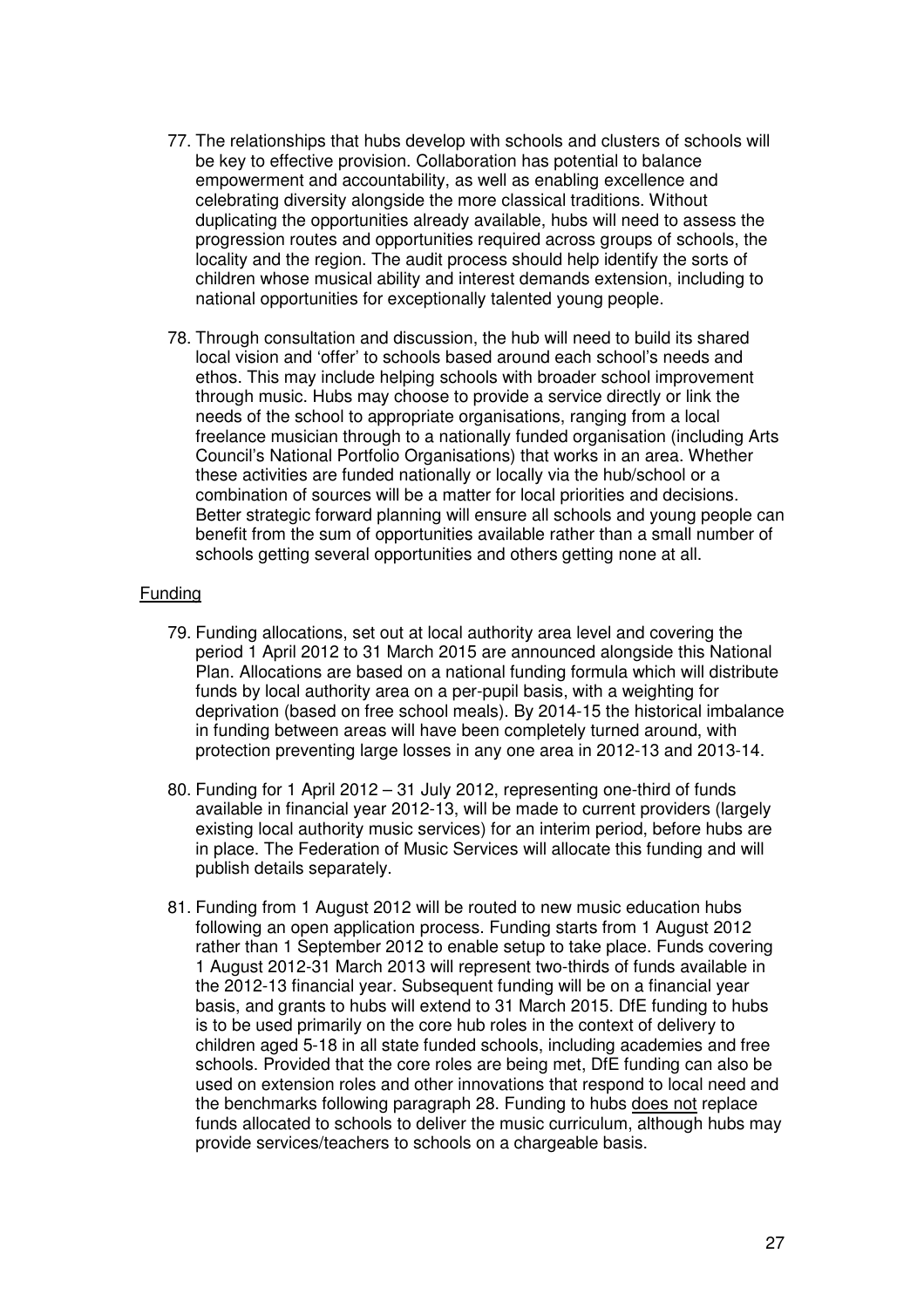82. In most cases, DfE funding will only be one of several funding sources available in a local area that the hub, and their partner organisations, will draw upon. Local authorities will continue to be key players in delivering and funding music education, and hubs will also be able to draw-in and align education. Some of these funding streams may come from other public, charitable and private funding sources and the National Lottery. funding streams from elsewhere to best meet the local needs of pupils' music

#### The fund holder and the application process for music education hub funding

- 83. Hub leaders will be chosen following an open application process. This will be conducted by the Arts Council operating as a fund holder for DfE funding. Reporting to Government, Arts Council will allocate funds in an impartial way to relevant governmental, education or arts-based organisations. This will ensure the fund holder role delivers the best outcomes for hubs, and thereby the education and music provision offered to children.
- 84. The Arts Council's role as fund holder will be to: develop the application process using criteria agreed with DfE/DCMS based on this National Plan; give guidance to applicants; receive applications; assess applications; make decisions on funding; encourage the development of partnerships; put grant agreements in place with successful applicants; to solicit proposals for any areas not covered by successful hub applications; make payments to hubs; monitor performance; report to DfE; and where necessary offer advice to extend opportunities or improve performance. The Arts Council will seek to minimise unnecessary administrative burdens on hubs/hub applicants, at the same time as ensuring robust, effective and accountable delivery.
- 85. The Arts Council's Bridge organisations will be fully operational from 1 April 2012, and their work will align with and support the Arts Council's fund holder role and cultural education more widely. Bridges will help hubs to: improve signposting; connect with the wider cultural landscape; audit needs for music education (including through work with schools); assess the supply of provision; and spread good practice by helping to build networks between hubs.
- hubs.<br>86. The following table summarises the process and timescales for applications, assessment and fund award.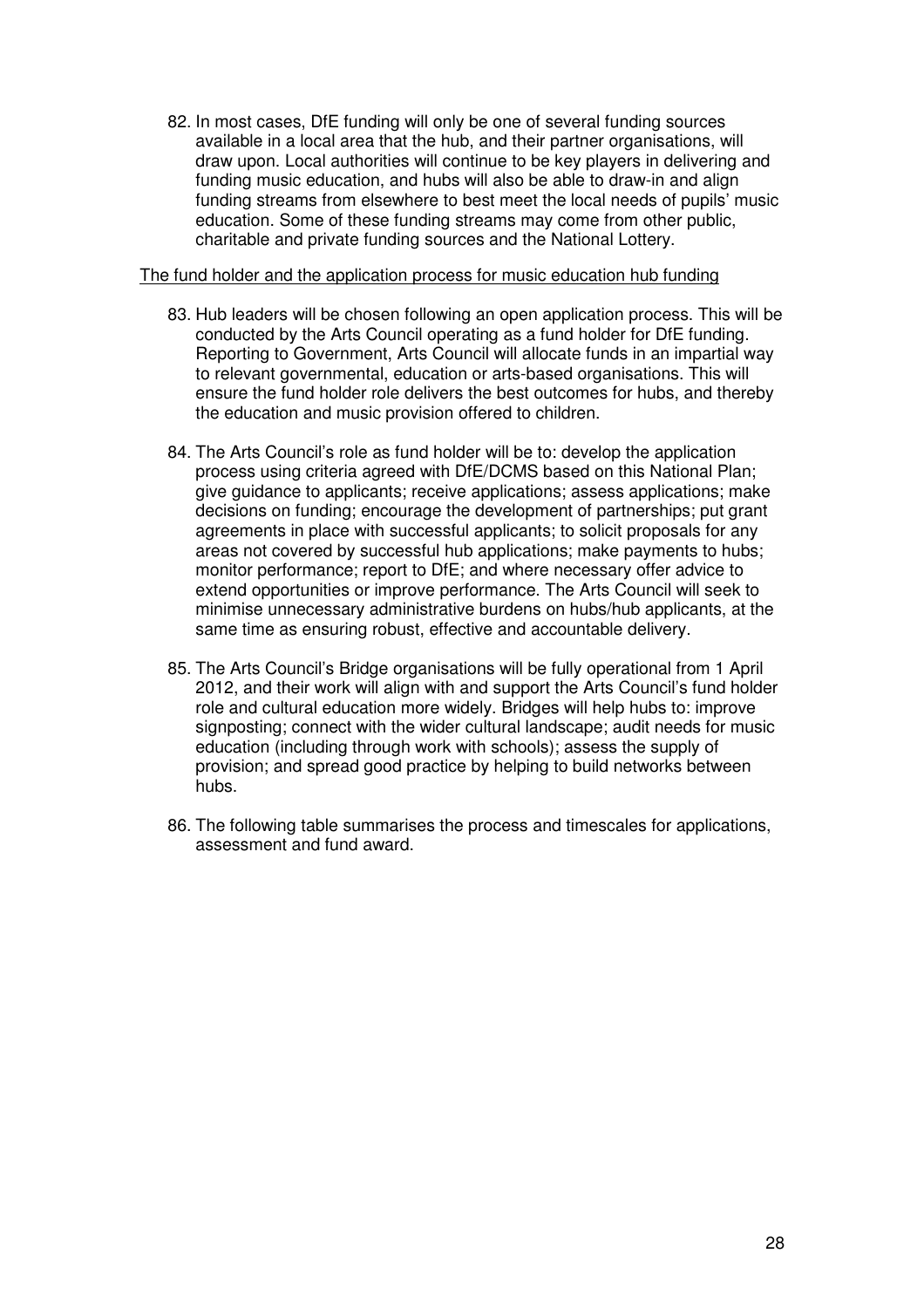# **Application, assessment and fund award timescales and process**

# **25 November 2011 - The Arts Council publishes hub application process**

 The Arts Council will issue a detailed application prospectus for funds from August 2012 to March 2015 alongside this National Plan, including an application form and assessment  criteria. **It is important that applicants refer to this prospectus for full details of requirements and for information on how to draw up their applications**.

# **17 February 2012 - Deadline for applications to be made to the Arts Council**

 The application process is to appoint **leaders** of hubs who will be awarded DfE funds and will be accountable for delivery. These will need to be organisations (or formal partnerships of organisations) who are able to draw together a wider range of local, regional, and national partners in order to deliver the core (and where possible extension) hub roles.

 At the stage of applying, we would expect key partners to be signed up with the hub leader and for applications to provide evidence of this, but we acknowledge that it may not be possible to get formal sign up from all partners at the point applications are submitted. Applications and planning need to be based around the sum of a hub's proposed work, and not just that funded by DfE monies. This is particularly important to get a sense of the 'value added' a hub brings beyond the DfE funding.

 We anticipate that many of the applicants to be hub leaders will be local authorities / local authority music services, or include them within a formal partnership, although we expect a range of organisations to come forward. The Arts Council will welcome applications from organisations including local authorities; national, regional or local music/arts organisations; social enterprises; commercial bodies or chains of schools – or some combination of bodies working in formal partnership / joint venture with one another to deliver the lead hub role.

# **Mid February-Mid March 2012 - The Arts Council assess applications**

 The Arts Council will check applications for eligibility, and assess all eligible applications both on their individual strength, and considering the wider context, for example deciding between two applications proposing to cover the same local authority area. (See paragraph 87 on what the Arts Council will be assessing applications against).

# **Late April 2012 - Announcement of successful hub applications**

 The Arts Council makes all final decisions on funding, and it will be accountable for its decisions to the National Plan monitoring board (see paragraph 24).

 All successful hub applications will be announced, together with a small number of local authority areas (if any) that are not covered by a successful hub application.

#### **April-September 2012 – Solicitation of proposals by the Arts Council for any areas not covered by successful hub applications**

 The network of hubs will need to achieve England-wide coverage, meet the core roles as a minimum in every local authority area, and demonstrate value for money.

Following the conclusion of the open application process and announcement of successful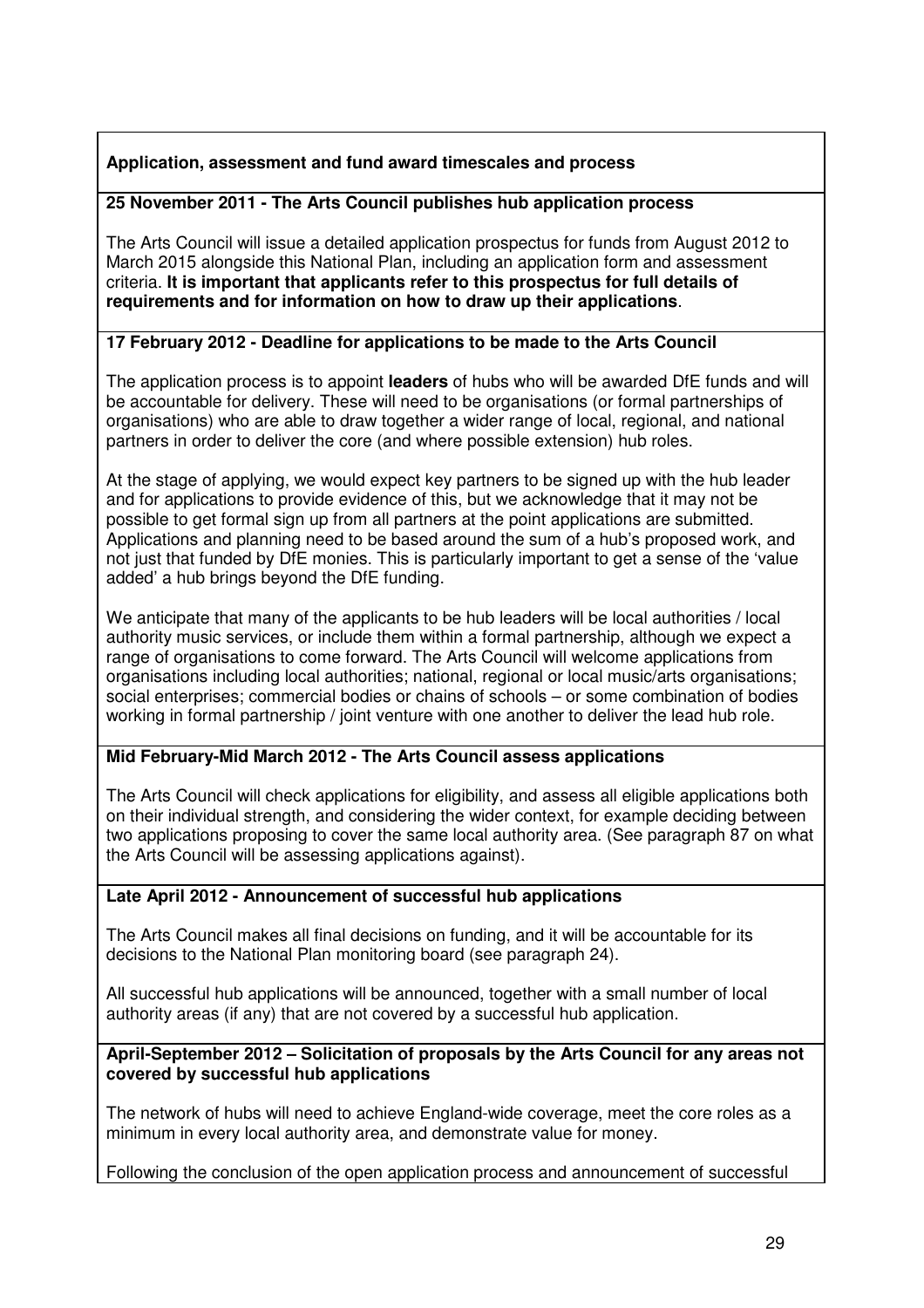applicants, the Arts Council will ensure that national coverage by music education hubs is achieved. This might include encouraging partnership applications between neighbouring areas or negotiating for a neighbouring hub applicant to increase its geographic coverage. We anticipate that such approaches will only be necessary in a small minority of cases.

#### **May-August 2012 - Negotiation / agreement of hub funding agreements & business plans**

 The Arts Council will negotiate final details of business plans with hub leads and set out grant funding terms. Grant arrangements will run from 1 August 2012 (to enable setup to take place) until 31 March 2015.

 This period also provides an opportunity for hub leaders to prepare for delivery, including finalising and further developing partnership arrangements to deliver upon their application; building relationships with Bridge organisations; recruiting any workforce required; and carrying out needs analysis and audit of provision if these have not already been conducted.

# **1 August 2012 – Hub funding commences**

 The Arts Council will distribute funds to hubs three times each year. Payments will generally be made in advance, based on evidence of need, with payments for the next period being triggered by evidence of acceptable delivery.

# **September 2012 onwards - Ongoing monitoring, practice sharing and follow-up**

 The Arts Council will develop a set of aims and outcomes expected of hubs. These will be built in to grant agreements, and the Arts Council will conduct ongoing monitoring of hubs against them, three times each year.

 Bridge organisations and the Arts Council will spread good practice, facilitate shared intelligence with hubs and help build networks between hubs. Other organisations, such as the Federation of Music Services, may also choose to undertake a role in spreading best practice.

 Over time, and in negotiation with the Arts Council as part of the monitoring process, hub leaders will need to be flexible and make it easy for new partners to 'come in to the fold'. This is necessary so the hub partnership can grow and adapt to reflect any changing landscapes locally or nationally.

#### What the fund holder will look for in high quality hub applications

 87. The detailed application process, and how applications will be assessed, will be set out by the Arts Council in its application prospectus. We anticipate all applicants will bid for the full amount of DfE funding available for the pupil population they are seeking to serve. Applications will be assessed against the quality and scope of provision offered and the projected outcomes for children as well as value for money. We have consulted music stakeholders about the criteria that the Arts Council should use when judging the quality of applications. They will draw upon the following list to define the exact criteria they set out in their application prospectus: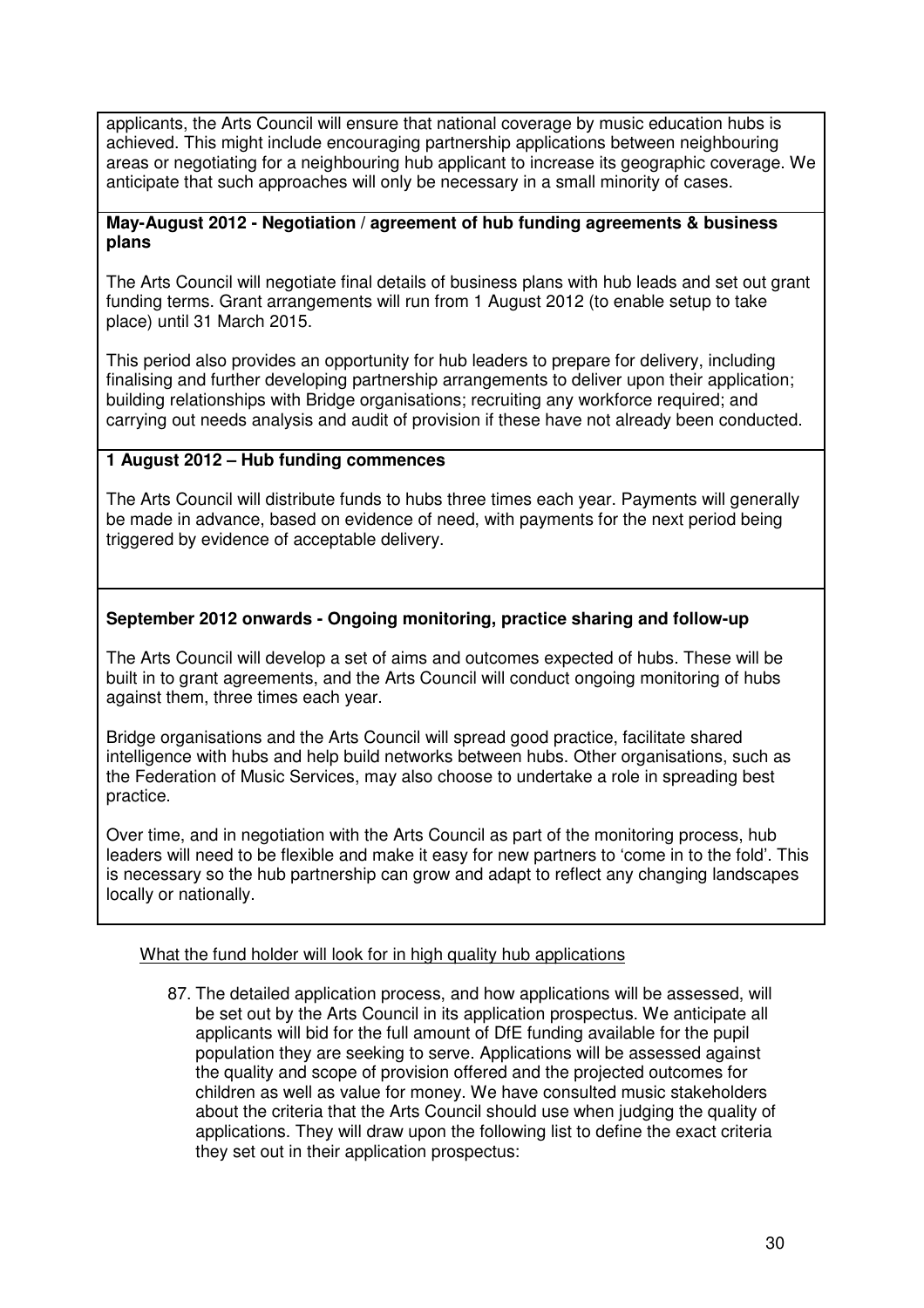# **Evidence expected in applications for hub leader**

- a) Evidence of being able to deliver the core roles, extension roles where possible, and other innovative roles identified locally, and to act as a strategic leader in music education for pupils aged 5-18 years locally.
- b) Provide a business plan through to March 2015 setting out how value for money will be achieved, including realistic targets for drawing in money/services from elsewhere.
- c) Evidence of appropriate financial probity of applicant.
- d) Evidence that the applicant will spend at least 80% of DfE funds on front line delivery or continuing professional development. (This will be important to ensure value for money, to reduce bureaucracy, and to ensure back-office cost savings are made).
- e) Evidence of track record in providing music education (however broadly or narrowly), and of working with proposed partners.
- $f$ ) to applicant's plans by formal and informal partners (particularly with head teachers, nationally funded organisations, local business and voluntary organisations); what each partner has agreed to bring to the partnership thus far; and to show how engagement will be sustained and grown (eg through head teachers sitting on hub governance). Evidence of partnerships forged or proposed. This needs to evidence buy-in
- g) Demonstrate how applicant would draw together funding sources so that these align to meet the music education needs of the children in their area. Sources might include Lottery funding, schools' own funding, or money from private, charitable / philanthropic and industry sources.
- h) Evidence of an existing or proposed regular local needs analysis and audit of provision in the area. This should indicate how the applicant plans to develop services and partnerships around the needs of children in the area, both in school and more widely. This should also include evidence of how the hub will collect the views of schools and parents/carers and the advocacy on music education that the hub will undertake with local schools.
- i) Demonstrate a strategy for collecting/analysing/evaluating uptake of musical opportunities/progression routes provided, and the views of schools and parents/carers. We would expect hubs to use this to ensure equality of opportunity amongst all children, regardless of the school they attend, their background or personal circumstances – both in the context of ability to pay, their level of musical aptitude, as well as across the spectrum of special educational needs and disabilities, looked after children, race and gender. (Such data and how it is planned to be used to inform future policy and practice forms a key part of monitoring and evaluation of the hub's work, and would be collected by the Arts Council as part of their monitoring process. It will be used to provide an accountability route and, assuming requirements are met, to trigger the release of funding payments, in advance, due to the hub leader. We would also expect hubs to have an effective complaints process in place).
- j) Demonstrate plans for quality assurance and the identification of training and professional development needs together with costed plans to address these.
- k) Demonstrate evidence of business/organisational skills, and of relevant training plans to meet any skills gaps in the hub lead or its partners.
- $\mathsf{D}$  incumbent music education service, and how the hub will operate flexibly in Where necessary, demonstrate how they will manage the transition from the future.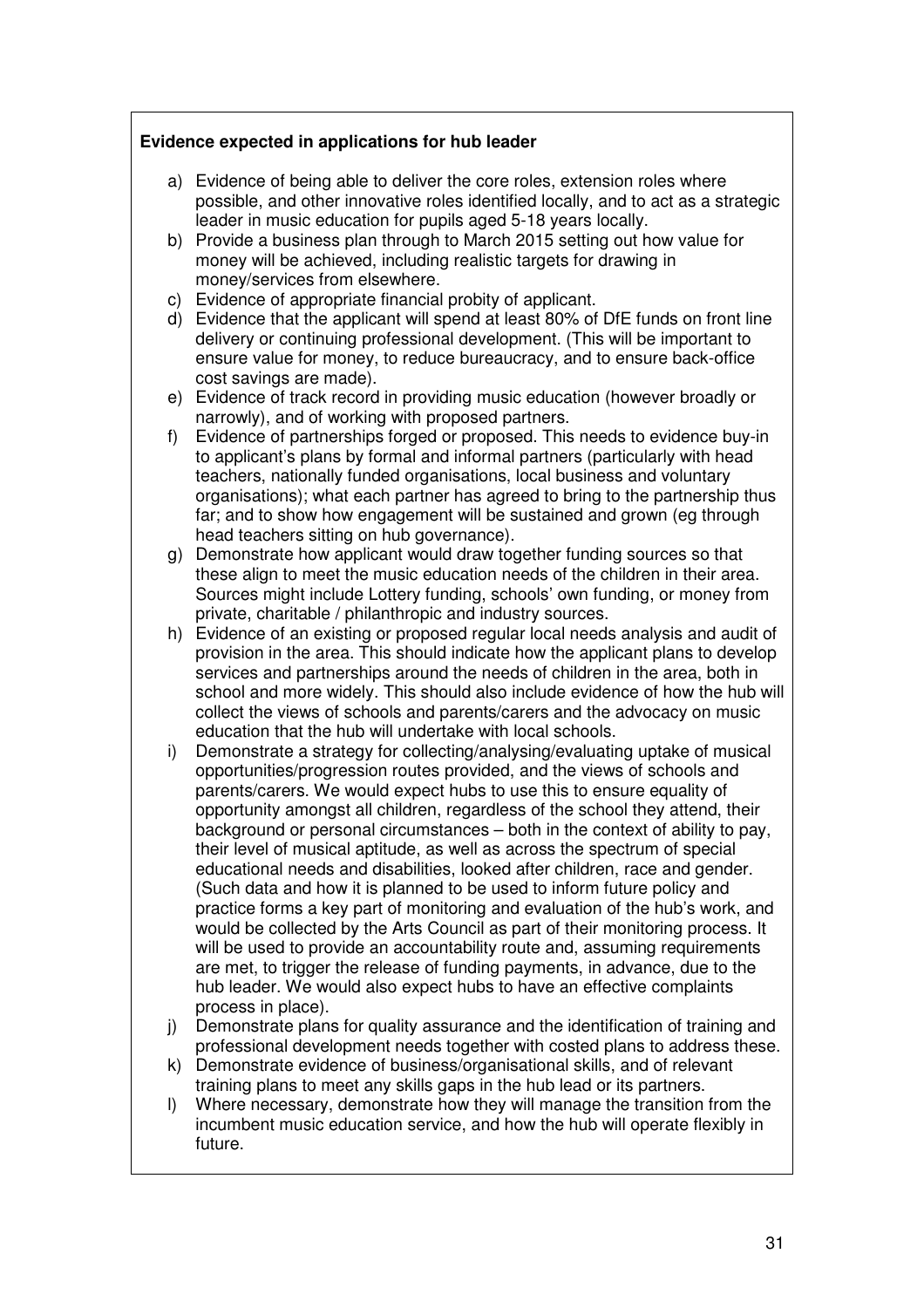#### Hub governance, geographic boundaries and academy chains

- 88. While taking account of the views of other organisations, it will be for hub leads to decide which other organisations they wish to partner with to meet the needs of children in the area. Some partnerships may be formally constituted, some less so. Hub leaders will be accountable for the allocated DfE funding, and we will expect them to have appropriate governance processes in place, particularly in cases where they are in formal contractual relationships with delivery partners.
- 89. Lessons from the formal partnerships between academies and from Trust Schools (between partnerships of maintained schools) suggests that cementing partnerships through charitable trusts can take the partnership to a higher level. For example, a shared trust between a secondary school and its feeder primaries which may have been set up just to improve pupil transition, often finds itself working for much wider and deeper purposes to benefit what becomes their shared pupil population, rather than just to benefit the pupils at a particular school.
- 90. Less formal arrangements may include memoranda of understanding across hub partners which explicitly state what each organisation will offer and what individual responsibilities should be. Hubs will wish to establish steering groups to develop the vision of the hub, provide input on local needs, and to hold delivery partners to account. The exact make up of steering groups will vary from area to area, but key members might be schools, young people and parent/carer representatives, key music education organisations in their area, nationally funded organisations, local business and voluntary organisations.
- 91. If they wish, hub leaders will be able to delegate DfE funds to other partners (including schools or neighbouring/home local authorities) to undertake delivery, but the hub leader will still be held to account for delivery. The hub will therefore need a clear process to monitor that the money will be used effectively by partners to deliver on the relevant hub requirements leading to outcomes for children.
- 92. The application and financial allocation process for hub funds will be aligned to local authority pupil populations and cover all the pupils within a local authority area. However, this does not stop hub leaders applying to cover more than one local authority area, provided all the children within the local authority areas are covered by the application, including those attending academies and free schools.
- 93. Indeed, we are keen to encourage multi-local authority area applications, and to have fewer hubs than there are local authorities, although we do not want to prescribe local solutions. Multi-area applications are likely to be more appropriate where the geography supports them, for example in linked conurbations. Hubs that cover more than one local authority area will have scope to develop services (particularly specialist services or ensembles) that might not otherwise have been possible had the hubs been of smaller size. They also have potential to generate economies of scale and better value for money. The overall opportunities and benefits to children in one local authority area must be proportionate to the financial resources granted to the multi-area hub for that area. In other words, a hub covering areas X and Y could not decide to spend all its funding just on the children in area X. Rather, the resources need to be spread across the children in areas X and Y so that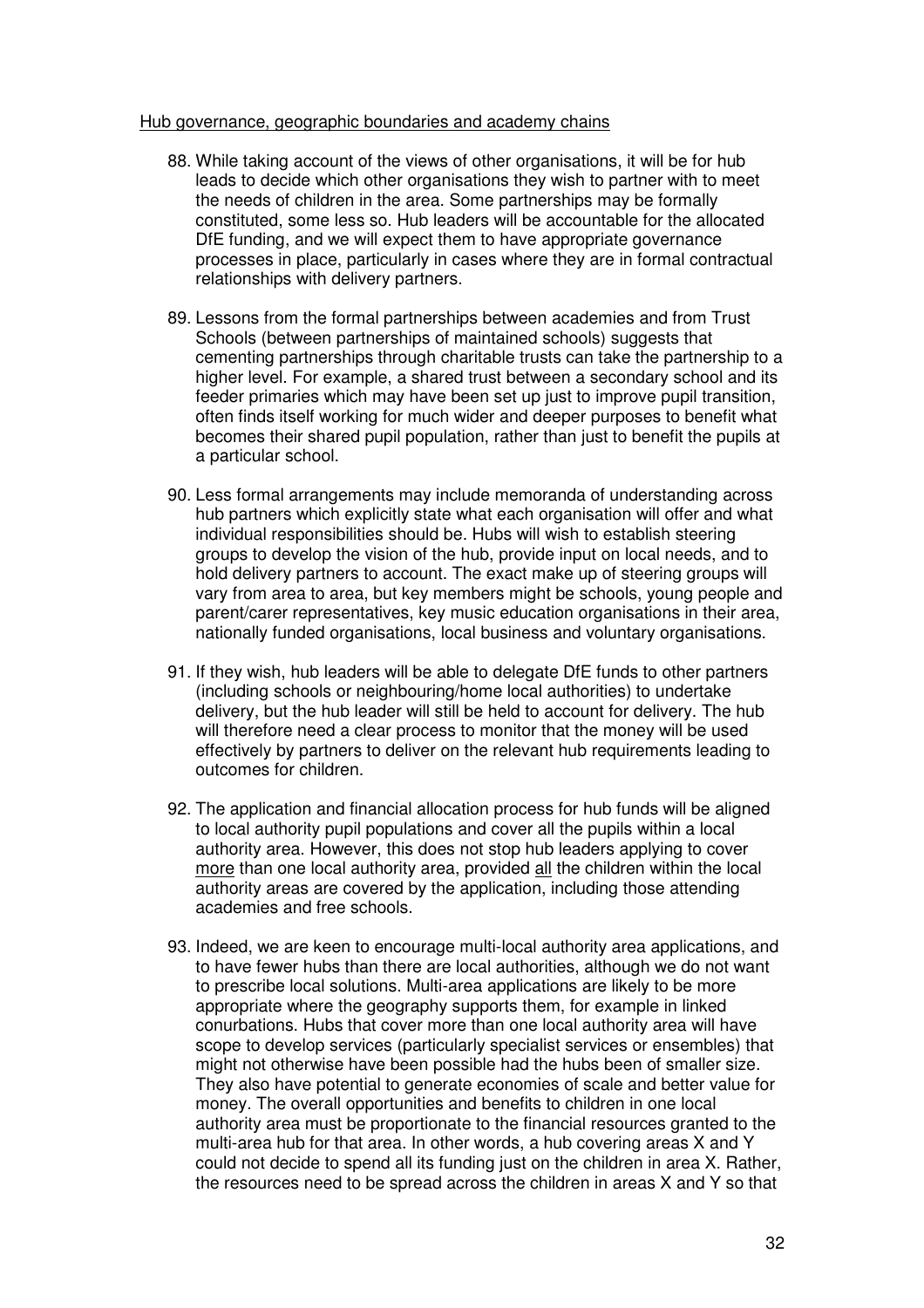children in both areas receive equivalent benefits. This is necessary to ensure equity for all children.

- 94. Hub partners will be able to work across local authority boundaries or in only part of a local authority area – but the lead hub applicant must undertake to deliver service in the entire geographic local authority area(s), and this is how their grant will be allocated and monitored. Some hubs may wish to collaborate with neighbouring hubs to share access to ensemble opportunities and to central services such as IT, human resources, procurement or delivery of continuing professional development.
- 95. It is up to the hub leader if they wish to come to an arrangement with a partner to deliver part of the hub's work in a sub-area. This may be the case, for example, with some academy chains who wish to apply for hub status. If such chains are able to deliver to (or arrange delivery to) all children in one or more local authority areas, then they can apply to become leaders of hubs. However, if they are only able to deliver to some of the children in a local authority area (or some of the children across a number of local authorities) they will not be able to apply to lead hubs. Hub leaders, however, while ensuring full coverage of their local authority area(s), may wish to commission academy chains to deliver services to schools within the chain, and work directly (or use other partners) to deliver services to schools outside the chain.

#### Partnerships and music education hubs in practice

- 96. There is unlikely to be a standard model for all music education hubs all will be different, reflecting local circumstances and needs. However, we would expect most hubs to involve local authorities, relevant nationally funded organisations (such as any of the Arts Council's National Portfolio Organisations involved in music education, which the Arts Council will expect to work constructively with hubs); local music societies/choirs; local, regional and national arts organisations; local community and voluntary organisations; and local businesses. We anticipate that hubs will work productively with the Arts Council's Bridge organisations to build shared understanding of local needs, and to promote effective collaboration between hubs and the wider local cultural offer. It will also be important that the hub collaborates with all schools in the area – both in terms of delivering services to pupils, as well as advocating the importance of music education to school leaders.
- 97. Local ensembles, and music provision more generally, can help to develop an important sense of civic, local or school identity. Regardless of who leads a music education hub from September 2012, it is important that this sense of identity is retained, perhaps through ongoing local authority involvement, in order to give schools and communities a sense of pride in their achievements and to help children to build their musical aspirations. Hub leaders will therefore wish to work with their partners to ensure civic pride is retained and strengthened, even if the local delivery or funding landscape has changed.

#### Accountability & ensuring quality

 98. As we establish a new funding route, it is important that we put in place systems to ensure high quality delivery, equity for all children and best value for money. Accountability will be achieved in a variety of ways. Formal accountability for DfE funding will be via the Arts Council, which as fund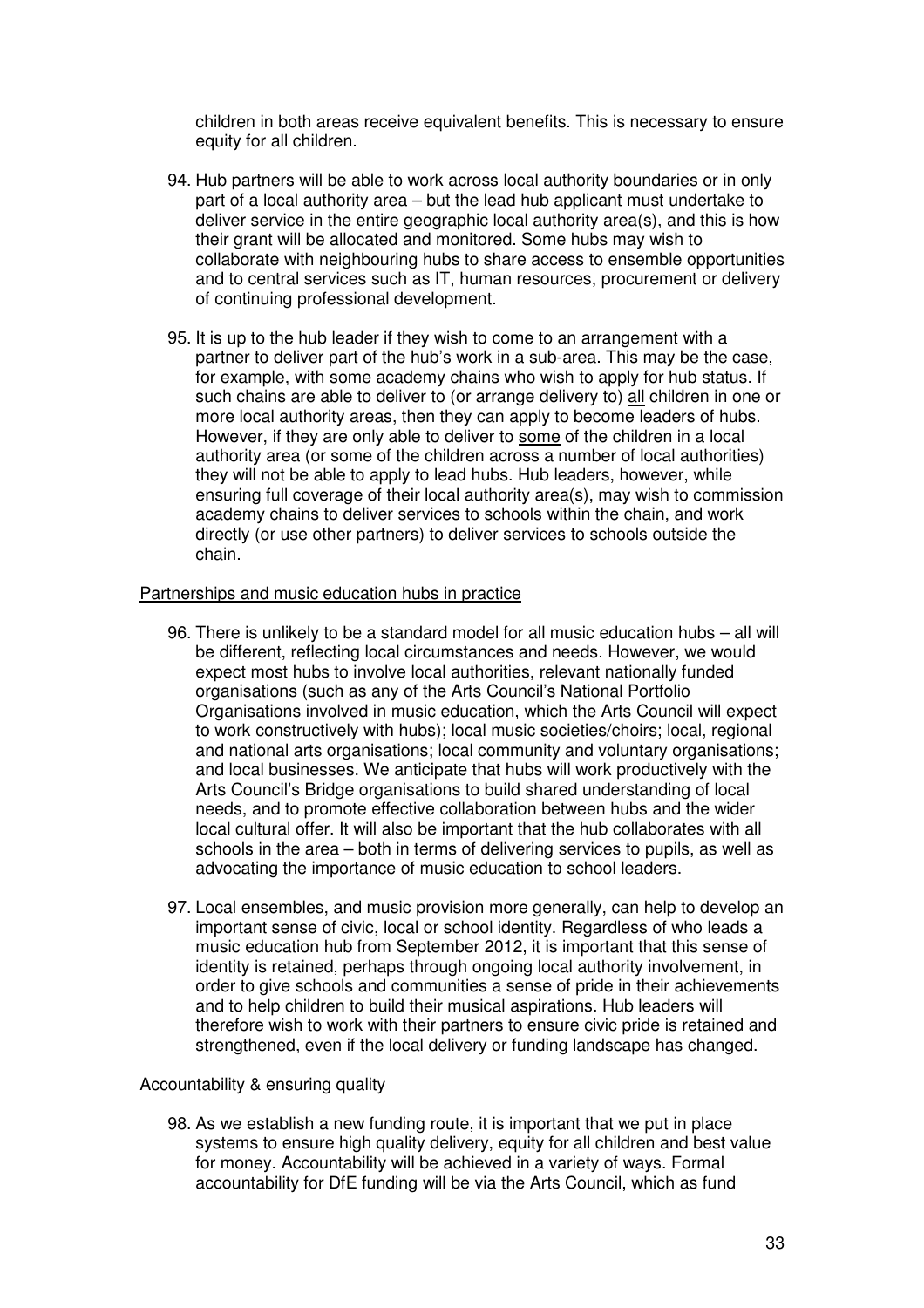holder will monitor hubs and hold them to account for delivery against agreed plans. The Arts Council will reserve the right to withhold funds if agreed plans, particularly the core roles, are not being met.

- 99. Other accountability routes are:
- $\circ$  Parents/carers will hold hubs to account through money paid for personal tuition (which currently represents over half of music services' overall income), possibly sitting on hub governance, and through pressure on schools which gets passed on to hubs.
- $\circ$  expect to receive from hubs. Some schools will sit on hub governance arrangements as a route to hold hubs to account. At the same time, hubs will be able to challenge and support schools to improve their music curriculum (see paragraph 31). Schools will input to needs audits and have clarity on the core roles they can
- $\circ$  that external music organisations, including hubs, make to the quality of music in each school. Ofsted has sharpened the focus of its music inspections on the contribution
- $\circ$ Hub leaders will hold their local delivery partners to account through local hub governance arrangements.
- $\circ$  Conversely, there is also scope for local delivery partners to hold hub leaders to account through these governance arrangements.

Further information about these routes are set out below.

- 100. Often, pupils do not access opportunities to participate in music because their parents/carers are unaware of the full range of activities offered by many different providers. As schools are the focus of a pupil's teaching, it is sensible for their websites to be the place to provide information about music education available to pupils in that school. Alongside hubs, most schools will also choose to put information on their websites about the sum of music education opportunities in their local area. By providing this information, parents/carers will be clearer about what they can expect, and better able to hold delivery partners to account.
- $101.$  organisations to benchmark their arts and cultural offer, including music, at each key stage and to assess the quality of the offer. This can provide evidence and reference points for Ofsted, supporting the inspection process. Artsmark is also being developed as a quality kite mark for organisations focussed on delivering musical opportunities for pupils in and out of schools, and will aid schools in recognising the quality of commissioned work. Arts Council's revised Artsmark scheme enables schools and arts
- $102.$ guidance for inspectors published in 2010<sup>19</sup>, Ofsted has sharpened the focus of its music inspections on the contribution that external music organisations (including hubs) make to the quality of music in each school. While Ofsted will not be making separate judgements on the music service / hub provision, the contributions of the music service / hub to the judgements made about the school will be written clearly in the feedback letter posted on the Ofsted website. From September 2011, in all primary, secondary and special school music subject survey inspections, they will: As an important route of accountably via schools, and based upon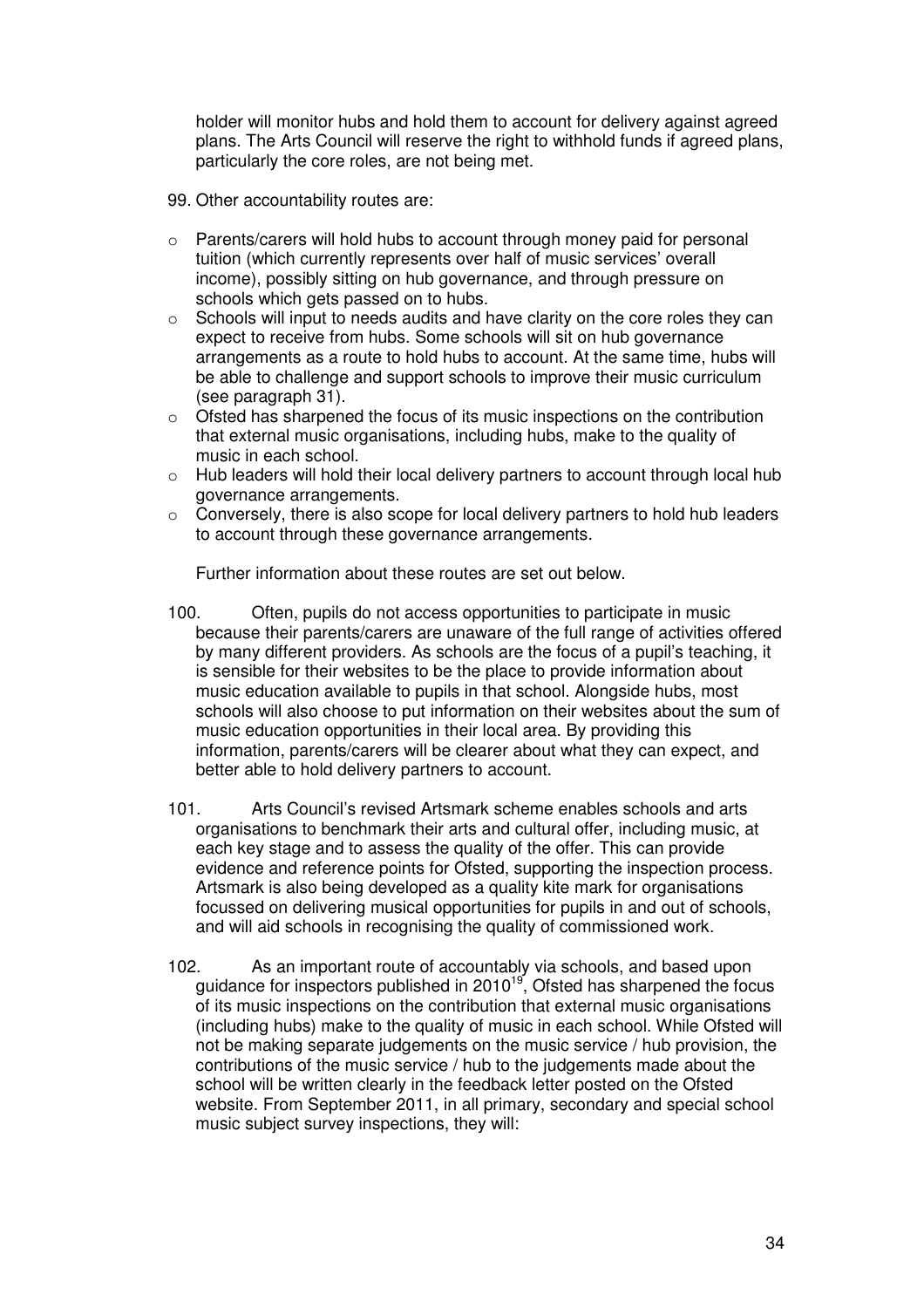- $\circ$  Ask the head teacher, during the pre-inspection telephone call, to inform the local authority music service / hub that the subject inspection is taking place.
- $\circ$ Offer the head of music service / hub the opportunity to meet the inspector.
- including during the inspection.  $\circ$  Ask for details of all music service / hub activity taking place in the school,
- $\circ$  or vocal lesson and at least one whole-class instrumental lesson, where these are provided by the local authority music service / hub. Observe, if at all possible, at least one individual or small group instrumental
- $\circ$  them in the evidence leading to the overall judgement for teaching of music in that school. Judge these lessons against Ofsted's teaching criteria for music, and include
- $\circ$  Consider curriculum planning for instrumental/vocal/whole-class teaching, and assessment strategies for this learning alongside other curriculum planning in music.
- on the 2011/12 subject survey programme to highlight good practice and pitfalls experienced by schools buying and/or receiving music education services from external providers. The report, which we anticipate will be published by the time hubs start operating in September 2012, will provide a useful tool for schools in identifying whether the services on offer provide a good level of music education which fits well with the school's other music provision, particularly classroom curriculum programmes. This will help schools better engage with external providers, including hubs, and thereby have a positive impact on school performance. We have asked Ofsted to go further, and produce a short report based
- $104.$  review the performance of hubs on a regular basis. The process will enable the Arts Council to challenge cases of poor quality delivery or poor value for money. In some cases, the Arts Council will offer advice to help a hub improve. The Arts Council will also be able to withdraw grant from hubs in cases of unacceptable delivery and to determine other solutions to deliver hub services in an area. Although we expect instances of grant withdrawal to be rare, it will be necessary for the Arts Council to take this action in extreme cases where the purpose of the grant is not being fulfilled with reasonable care, thoroughness, competence and to an appropriate standard. As described earlier, the Arts Council as fund holder will monitor and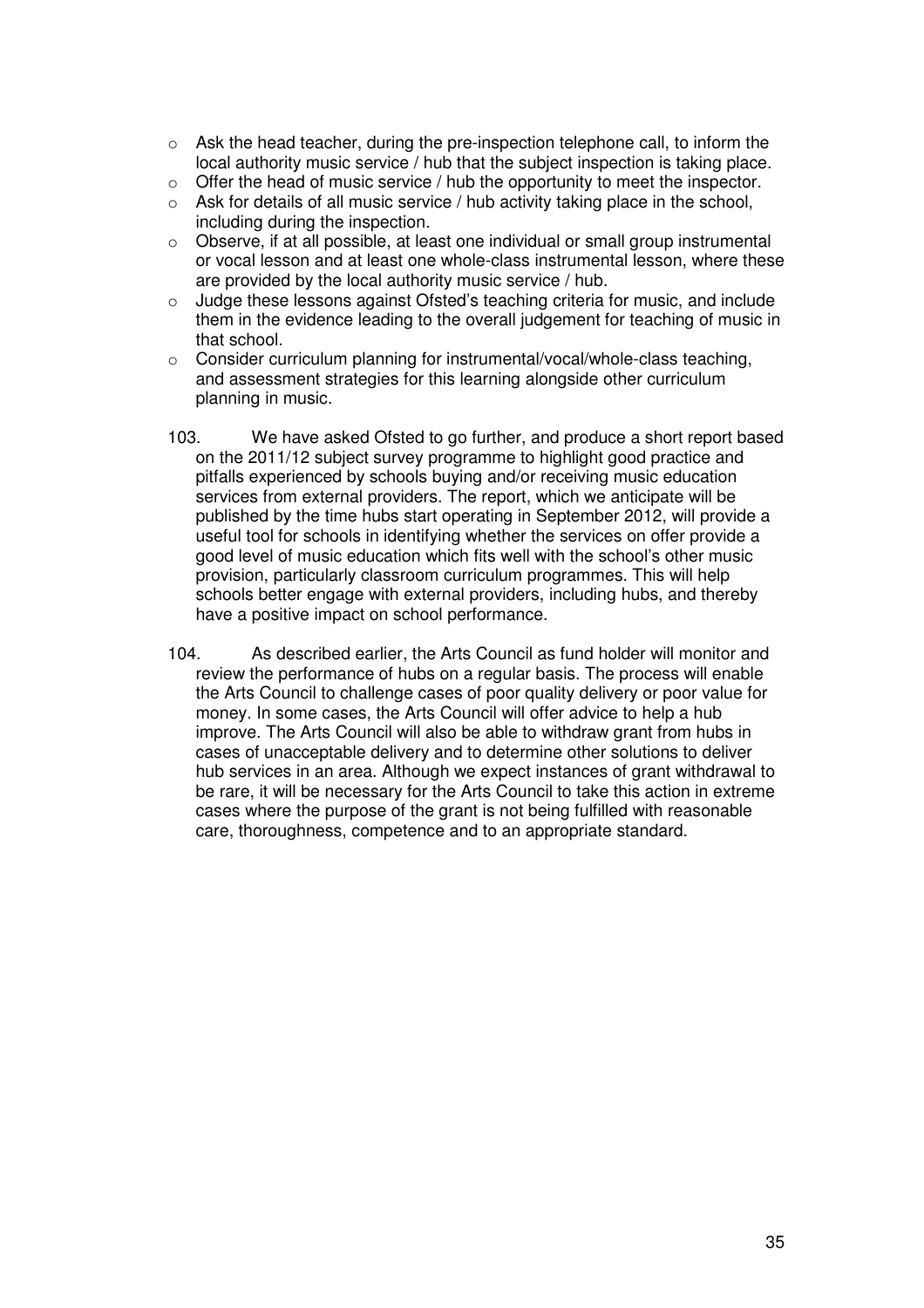# <span id="page-35-0"></span>Annex 2: Music technology<sup>20</sup>

# **Introduction**

- 105. Technology plays an important role in supporting, extending and enhancing the teaching of music. It can help connect communities in ways that rely less on location; be used to inspire, motivate and stretch pupils, including those reluctant to engage with music; help extend musical experiences; and help children with additional needs to further engage in music making. It complements other music teaching, while encouraging wider communication and collaboration with other pupils $^{21}$ .
- 106. Although some schools make very effective use of music technology, it is underused $^{22}$  and there is scope for schools to improve their teaching of music by using general information communication technologies as well as through music-specific resources and software. Technology can be used to support teaching, and to enable pupils to compose, make, record and perform music. It can also remove barriers for groups who might not otherwise be able to access music. This annex aims to support music educators in developing pupils' skills and experience in music. It sets out types of technology available, and provides examples of how information communication technology, consumer technologies and specialist music software / hardware can be used to support the good teaching of music.
- $107.$  contribute to positive outcomes in music for all children, including how to share effective practice; how to ensure both new and existing teachers are equipped with the necessary skills, knowledge and understanding; how to provide more opportunities for schools to access specialist support and provision; and how to resolve any technical, institutional and resourcing issues. The practical examples provided are not exhaustive and it is for hubs and schools to make decisions on the approaches to follow in their varying local contexts. It should assist schools to make more effective use of resources and

#### **Enhancing music teaching with technology**

## Appropriate and effective use

- 108. Technology is used most effectively when it supports a clearly defined musical outcome and adds intrinsic value to teaching and the creative process. The most appropriate use of technology is when music educators are clear about why they are using technology to teach musical skills, knowledge and understanding, and consequently which devices are most appropriate to use.
- $109<sub>1</sub>$  in a variety of contexts that encourages imaginative thought, reflection and engagement in the musical process. Technology should be integrated within such activities to enhance and support teaching, without becoming a barrier or a distraction to music making. It is often not appropriate to use technology to teach music and teachers will need to decide whether technology adds value to the teaching of each of their music classes. The wide range of music technology available enables pupils to work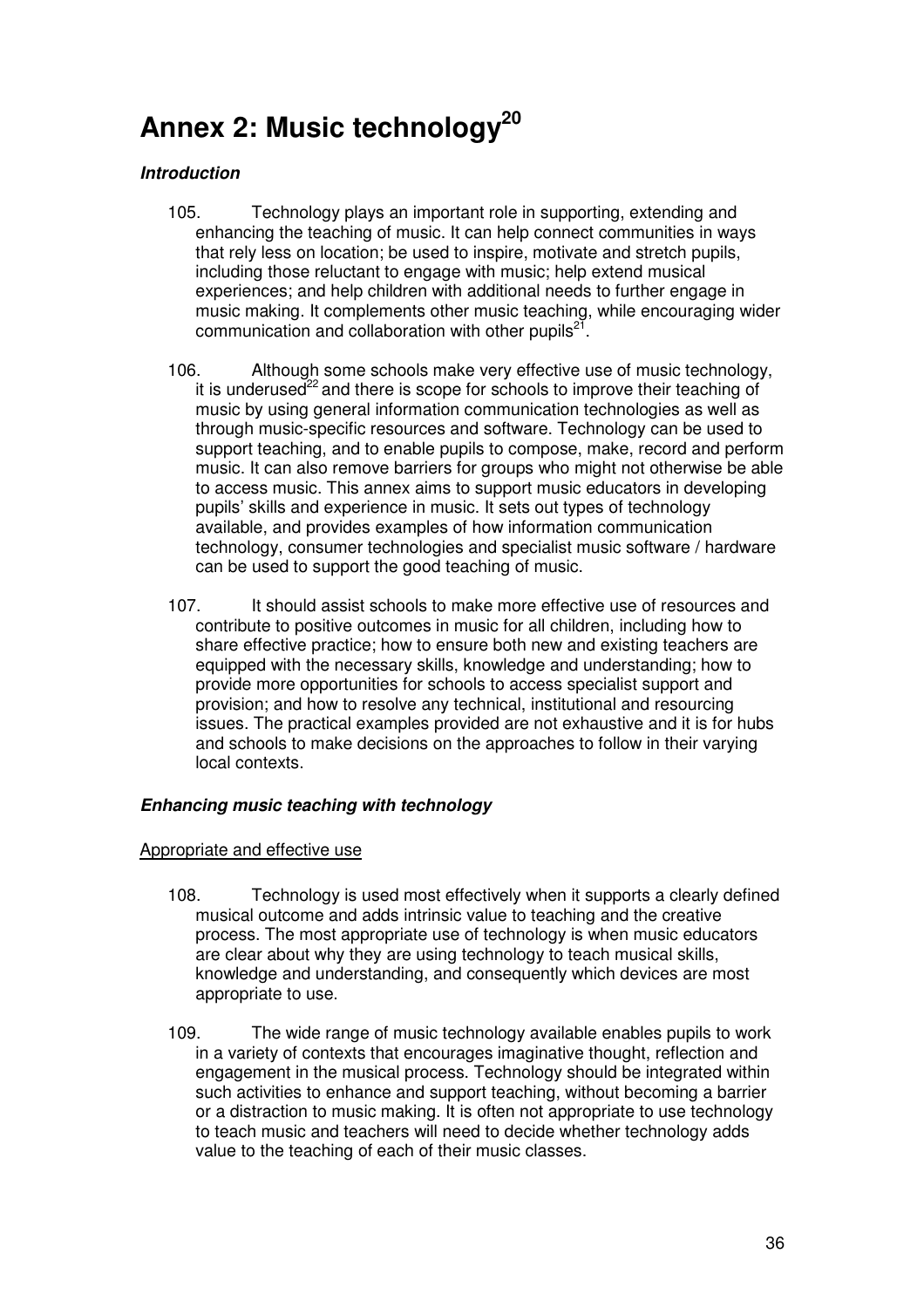| Technology within the three traditional areas of teaching <sup>23</sup> |                                                                                              |                                                                                         |                                                                                |  |
|-------------------------------------------------------------------------|----------------------------------------------------------------------------------------------|-----------------------------------------------------------------------------------------|--------------------------------------------------------------------------------|--|
|                                                                         | Understanding<br>(LISTENING)                                                                 | <b>Expressing</b><br>(PERFORMING)                                                       | Creating<br>(COMPOSING)                                                        |  |
| <b>Elements</b>                                                         | $\circ$ musical mechanics<br>("theory")<br>o aesthetics & culture                            | $\circ$ technique and skill<br>with a device<br>$\circ$ interpretation with<br>subtlety | o unique sonic<br>combinations<br>$\circ$ evoking meaning<br>with sound        |  |
| <b>Related</b><br><b>Technical</b><br><b>Processes</b>                  | $\circ$ searching/sharing/<br>streaming audio<br>$\circ$ viewing/reading<br>online resources | $\circ$ visual recording of<br>performances<br>$\circ$ interacting with<br>sequencers   | $\circ$ sound recording<br>$\circ$ sampling,<br>synthesising and<br>sequencing |  |

# Supporting teaching

- 110. Teachers can use technology to model musical concepts they teach; to enhance the assessment process by including sound recordings; and to seek, access and communicate a wide variety of sounds, factual musical information and teaching resources. It can support listening, performing and composing<sup>24</sup> using a wide variety of software, web-based resources and discrete musical technologies.
- 111. There is a wide range of hardware available to support the development of musical skills, knowledge and understanding. For example, foot controllable looping hardware allows students to develop, sequence, layer and modify ideas without interrupting the creative process to record or notate. Similarly, portable hub rehearsal devices<sup>25</sup> enable pupils to create and rehearse collaborative compositions simultaneously in whole-class sessions without disturbing other pupils. Such devices facilitate expression and composition, and can capture the created layers of sound before importing the result into software for further structuring and processing. It is also possible to bring a much larger range of sounds into classrooms by using sampling, sound processing and sequencing in live performance and composition.
- composition. 112. There is an extensive range of software, applications and web-based activities available to support the teaching of music. These can provide pupils with access to a variety of formal and informal means of representing musical annotation; allow them to compose, record, layer and store tracks; enable independent practice and teaching of musical instruments; and give access to a wide repertoire of multimedia resources to support the music curriculum. Software also enables pupils to manipulate pitch and experiment with different timbres, dynamics, tempos and durations.
- 113. Schools can use online learning environments to share resources and children's work between pupils, teachers, and peers within and beyond school. This provides an effective way of facilitating remote teaching and is particularly important for those pupils living in more isolated communities, without regular access to specialist tutors.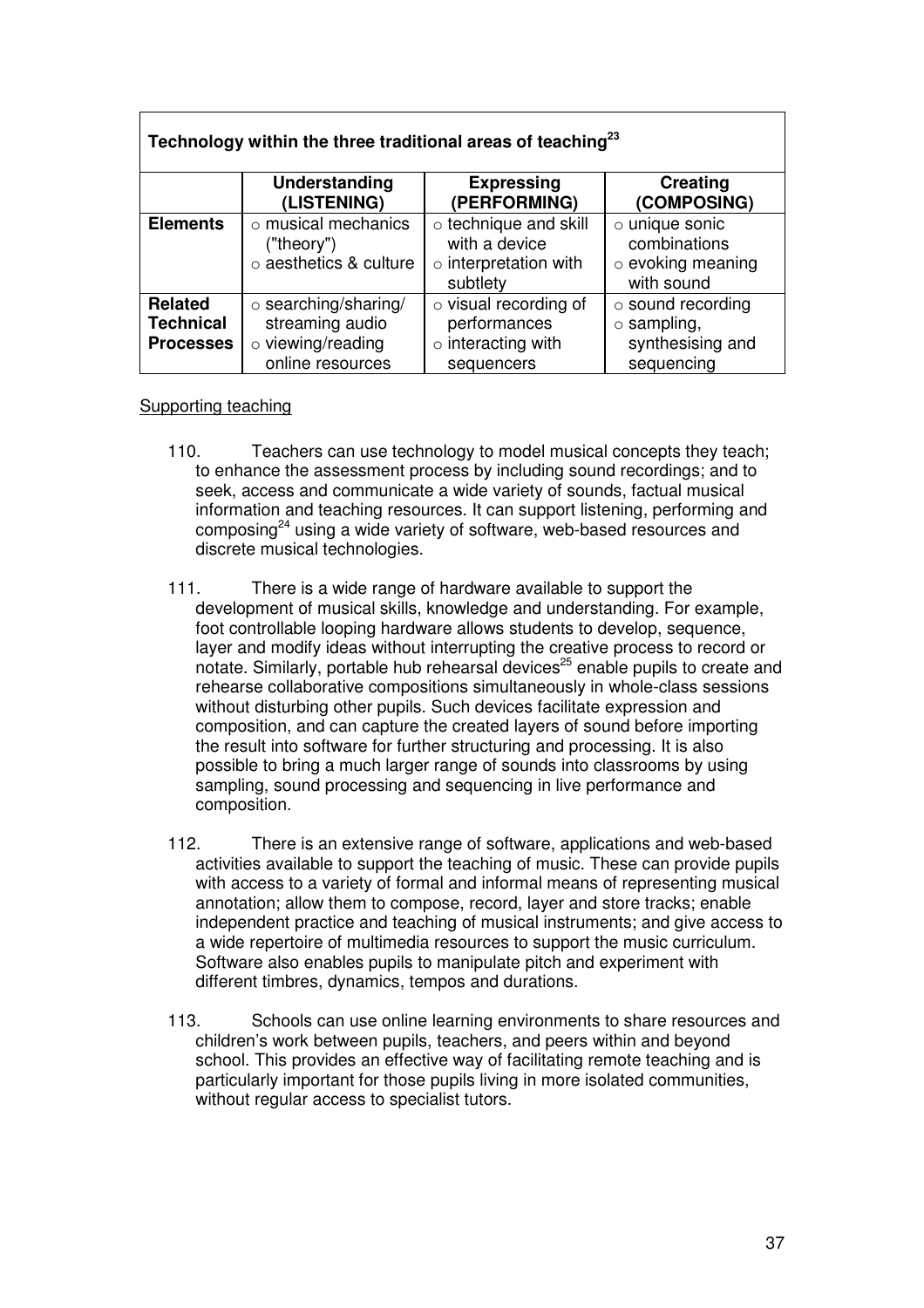#### Capturing, sharing and reflecting on performance

- 114. Hand held digital recording devices and digital media players offer affordable and simple methods for recording and listening to music; for working with electronic sounds or environments and for exploring alternatives for comparison and evaluation. They allow pupils and teachers to share, analyse and reflect on performance and suggest and implement strategies for improvement.
- improvement. 115. Video is an effective means of capturing lessons to create a permanent resource for subject areas to be revisited by pupils at the point of need. Once shared via school learning platforms, this is particularly effective as an aid to revision and a means of reinforcing difficult concepts. Similarly, pupil-led video work is a practical way for children to demonstrate and record their progress, and inform teacher assessment.
- 116. Online music and video sharing sites such as NUMU allow schools and pupils to showcase work and share performances and compositions with family, friends and the wider community. The presence of an authentic audience enthuses and encourages children to refine their performance to produce polished work to the best of their ability.

#### Instrumental teaching

- $117.$  online and can be effective as teaching aids or to support self-directed instrumental teaching and practice. In a similar way, instrumental practice software or apps on mobile devices can provide a useful teaching tool that allows pupils to progress at their own pace and continue learning remotely. Software can adapt to a pupil's deliberate or unintended changes in tempo; provide feedback and record performances for reflection, analysis and improvement. (See case study 6 in Annex 4). A wealth of video tutorials to suit all levels of ability are available
- 118. There is a huge variety of free and low-cost smartphone apps to assist with instrumental teaching. For example, some help pupils to recognise intervals and scales, and others act as a tuner for instruments such as guitars, woodwinds, brass and pianos. Another app will slow down music tracks if pupils want to listen in greater detail and another turns the phone into a music studio.

# Technology and singing

- 119. Technology can increase opportunities for children to enjoy singing as part of their everyday lives. The online Sing Up Song Bank is used by many schools to make singing lessons more engaging and accessible. It provides targeted resources and activities for teachers to use with their pupils. Similarly, karaoke software and web-based resources such as Kindergarten Karaoke allow young children to improve their ability to sing together and in time to music.
- 120. Online music streaming sites can be used to widen pupils' musical exposure and listening habits. Such sites allow access to the extensive back catalogue of recording artists across a range of musical styles and genres, and can motivate and engage pupils of varying musical tastes and singing abilities. Annotating recorded music pieces on video streaming sites can help develop aural perception.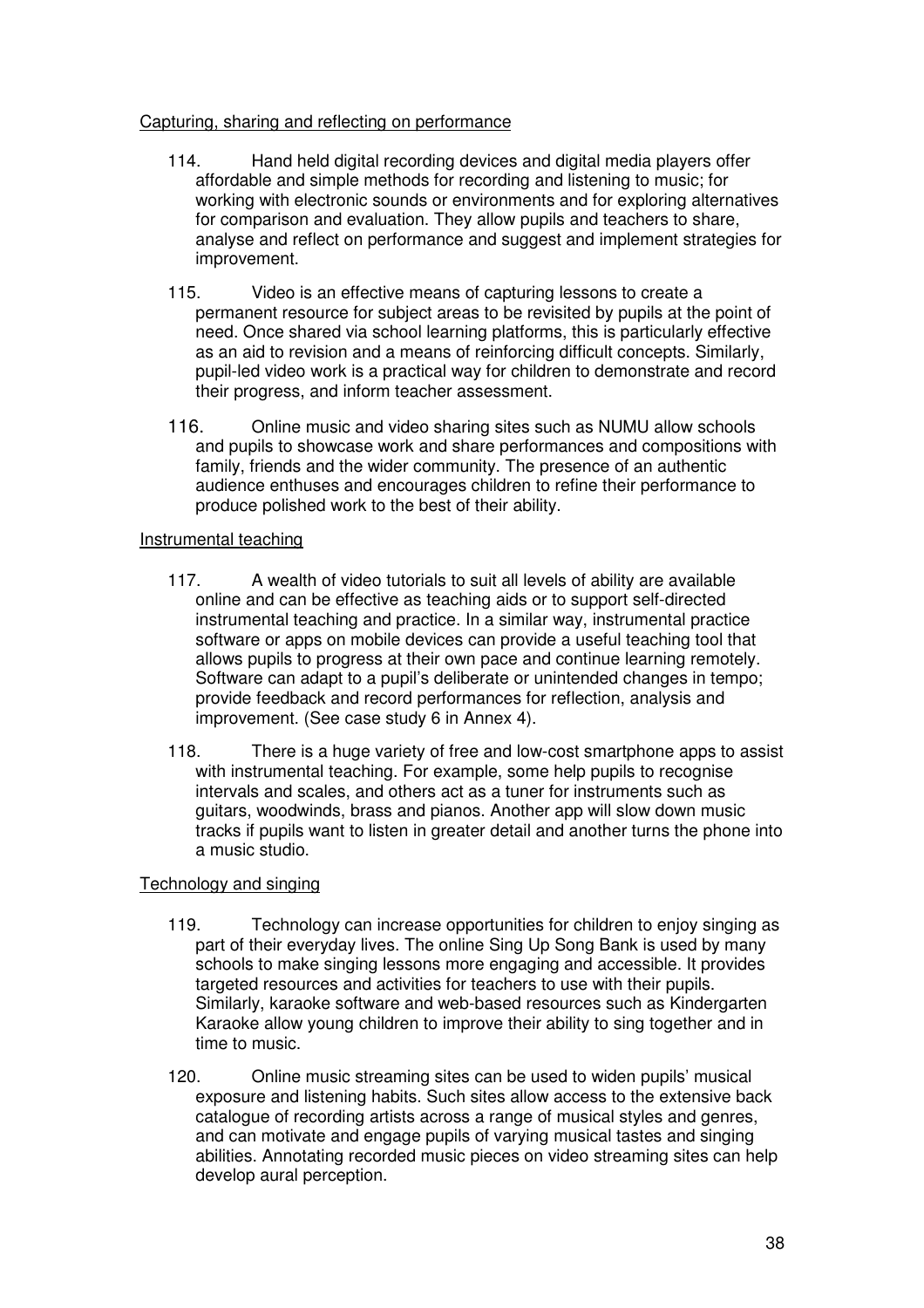### **Meeting the music education needs of all children**

- 121. Music technology can inspire and motivate pupils to engage with music who may not have done so previously, and can facilitate wider participation. It can also help improve the lives of those children who live in challenging circumstances, and benefit those moving on to the creative industries by giving early exposure to industry standard equipment and processes. (See case study 7 in Annex 4).
- 122. Technology has a key role in supporting children with special educational needs and disabilities (SEND). There is a range of assistive technologies that provide opportunities for children with disabilities to participate in music education. Touch screen and tablet devices allow pupils to express themselves musically and to control sounds. Other devices use motion sensing technology such as eye-tracking to facilitate motion-to-sound interfacing and to enable musical composition<sup>26</sup>. (See case study 8 in Annex 4).
- $123.$  different types of midi controller to engage pupils with diverse needs, and simple sound files can be activated using switches or touch screen technologies that already exist in many schools. This can enable access to whole-class singing and group ensembles. Soft or virtual synthesisers and sound modules can be triggered from
- 124. Music and the Deaf<sup>27</sup> have also worked closely with Sing Up to train leaders for their Signed Song initiative. They have created signed songs, videos which can be accessed from the Song Bank, and a dedicated YouTube channel. The Training and Development Agency for Schools' SEND training toolkit<sup>28</sup> recommends that teachers look at the potential of a range of specific music hardware and software for pupils with autistic spectrum disorders; physical disabilities; sight impairments; and behavioural, emotional and social difficulties.
- 125. Compared with those in urban areas, some children in rural schools may have reduced access to a diverse range of music teaching. With the support of hubs, schools may be able to address this through the use of video technology. Video has long been accepted as a powerful tool for teaching, although in the past some have found it too expensive, fiddly and time consuming to use regularly as a teaching tool. Things have moved on considerably in the past few years and cheap instant video cameras are now widely available<sup>29</sup>. Many classrooms now also have an interactive whiteboard, providing a quick and easy way to watch videos just moments after they were filmed. The technology has now evolved to the point where it can step out of the way, and allow the teaching to come to the forefront.
- 126. Video links through desk top video/audio conferencing technology may be a solution for many. Video conferencing facilities and software applications that allow users to make voice and video calls over the internet can provide face-to-face access with tutors, other schools and wider music education providers. This can reduce the cost and necessity for travel and can enable more children to access diverse music teaching opportunities. (See case study 9 in Annex 4).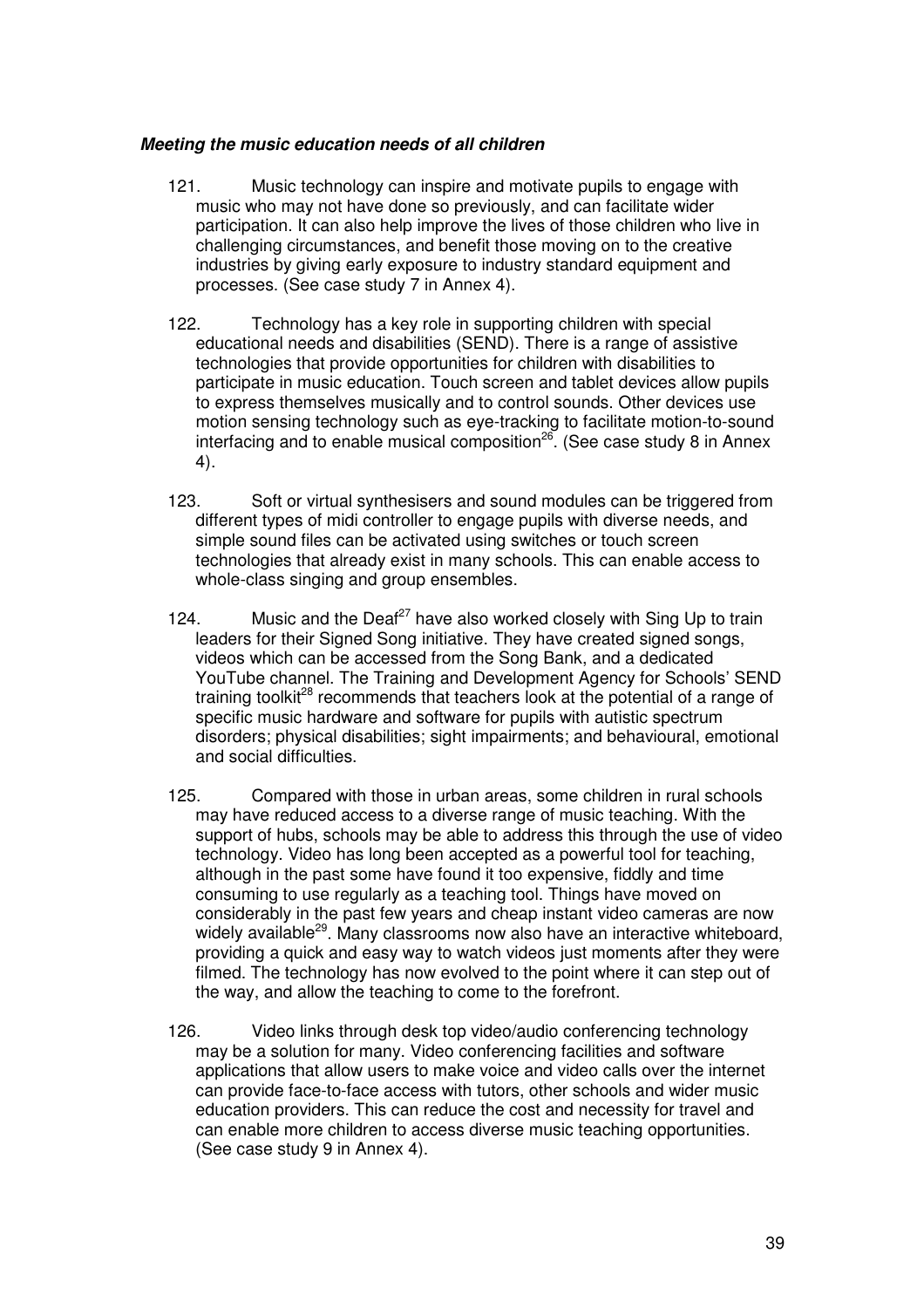# **Technology supporting wider developments**

 $127.$  section gives examples of how schools and hubs can use technology to share practice, develop professional practice and overcome technical problems. To ensure that all pupils have the best musical experience, this

# Sharing effective practice

- $128.$  and schools will benefit from working together to identify and scale-up effective practice. Hubs working with clusters of schools and teachers could usefully identify local champions for music technology. To deliver the best music education for pupils, music education hubs
- 129. School-to-school support is an important and effective means of improving music education, and technology can act as an enabler here. TeachMeets are a means of sharing effective practice. They are a user generated, self-help means of professional development<sup>30</sup> and are flourishing in many areas. The purpose of a TeachMeet is for 'those curious about teaching<sup>31</sup> to share stories with fellow teachers. Anyone can discuss ideas they have tried in their classrooms, ask questions or simply sign up to take part in teaching-related conversations. Hubs could consider working with local schools and other providers to facilitate music technology focused TeachMeets.
- TeachMeets.<br>130. There is also a clear role for technology in helping to develop teachers' skills and confidence. Many organisations and individuals share their resources and ideas freely through digital media. Video tutorials and exemplar lessons can be shared online alongside teaching resources and on-going professional support using area-wide or school learning platforms.
- 131. Video conferencing technologies can also provide an effective means of sharing expertise across schools in geographically diverse locations. Music specialists can work with schools to provide curriculum support and CPD. Hubs might consider working with schools to use video conferencing technologies to share effective practice between schools and provide external expertise.

# Workforce Development

- 132. Some teachers remain unfamiliar with how to use technology to uncover the best new resources and technological innovations. Formal networks and communities have developed using subject specific websites such as Teaching Music<sup>32</sup> to nurture a community of music educators and experts. With a focus on CPD, lesson development, and resource sharing, subscribers benefit from peer support and advice that can help avoid professional isolation.
- 133. Although web-based communities and resources can help overcome professional isolation, teachers still need training in specific technical aspects of devices and software, along with pedagogical training on how and when effectively to integrate technology into their teaching. Although some initial training may be available from the manufacturers, hubs will wish to work collaboratively with schools to address any CPD-related barriers to the effective use of technology.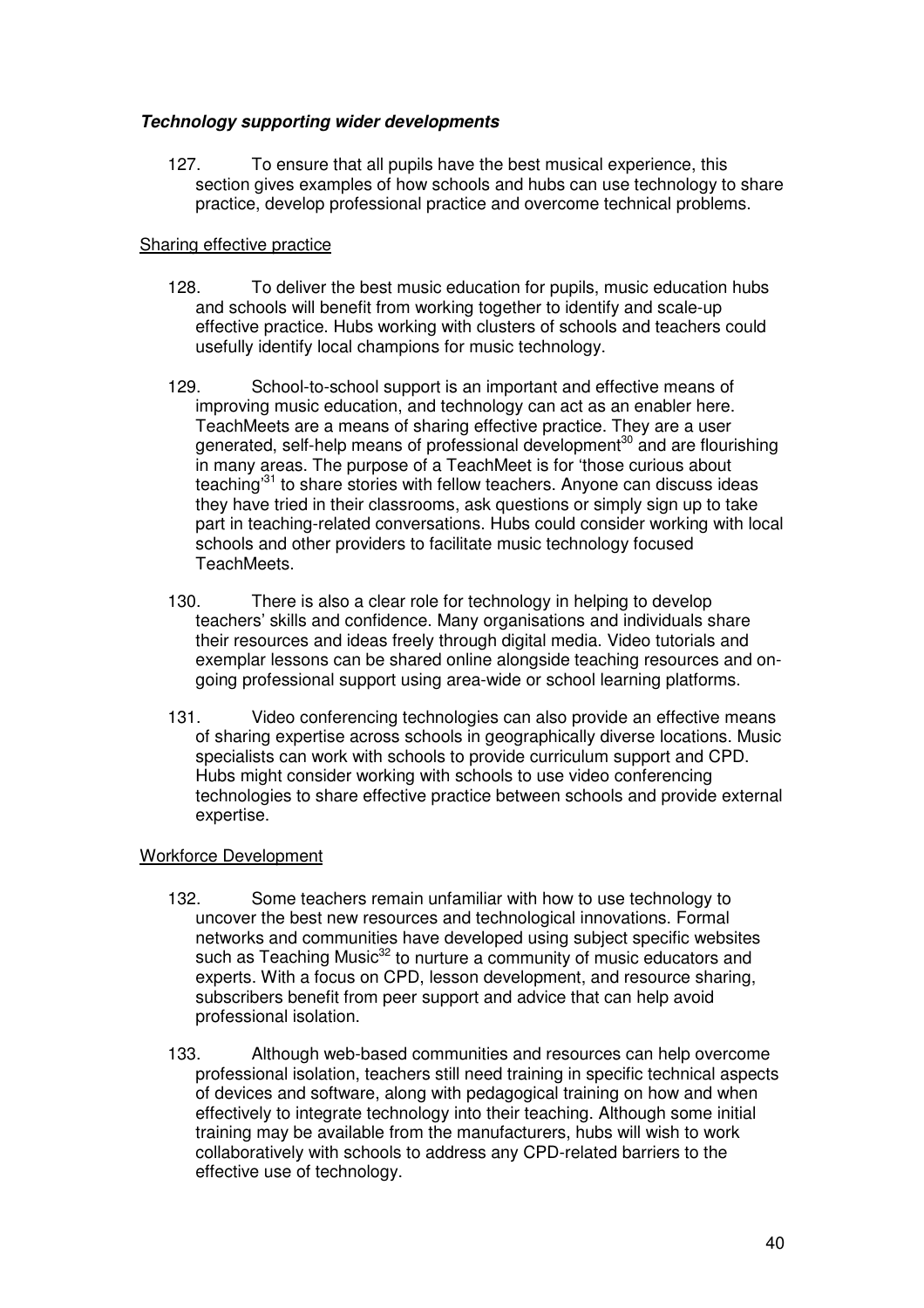134. Technology can help facilitate affordable CPD for music teachers who may otherwise find if difficult to access opportunities for professional training and development. Schools may wish to consider accessing online or blended learning CPD in music to meet the needs of their teachers.

### Overcoming technical problems

- 135. Many teachers and music departments do not receive dedicated music technology support. This means that when technology fails, there is often a lack of expertise and urgency in providing a solution. A lack of confidence in the robustness of music technology equipment, and the processes in place to address technical problems, can dissuade teachers from utilising technology.
- 136. Schools may wish to consider whether bespoke technical support needs to be provided to music departments. There may also be opportunities for hubs and school clusters to contribute by offering work placements to music technology graduates who understand how technology works and could support schools in using it effectively to teach music.
- 137. Institutional barriers can sometimes limit those teachers who wish to expand children's experiences and enliven music lessons by using technology. It is clear that unfiltered access to the internet is inappropriate, and decisions have to be made to safeguard children from unsuitable content accessed via the internet. However, schools should consider implementing measures that enable teachers and pupils to benefit from accessing the multitude of effective resources (for example, YouTube channels on music education such as http://www.youtube.com/user/SingUp) to support music teaching and instrumental instruction, including rich multimedia content, in a safe and responsible way.

# More for less

- 138. Although the costs of technology can sometimes be seen as a barrier, web-based technologies can deliver low cost or free access to browser-based applications which bring a wide range of sounds and resources into classrooms. Such applications can be accessed from home to provide wider access to music education, reducing the reliance on technical expertise and support.
- support.<br>139. Keyboard synthesisers and virtual keyboard software offer an affordable alternative to pianos where cost or space is an issue, and can replicate many other instruments and sounds. Many computers can be utilised using software to provide high quality multi-track recording facilities when studio recording equipment is unavailable or the cost is inhibitive. Such software also contains a large selection of authentic and usable loops that are recorded from an extensive array of instruments to enable the creation of vibrant compositions using many different sounds.
- 140. Pupils can benefit from the use of consumer technologies such as tablet devices that provide access to low cost or free applications to support the teaching of music. Applications are available that simulate keyboards and other instruments, that tutor pupils and allow them to compose, record, practise and refine their music without the need for additional equipment.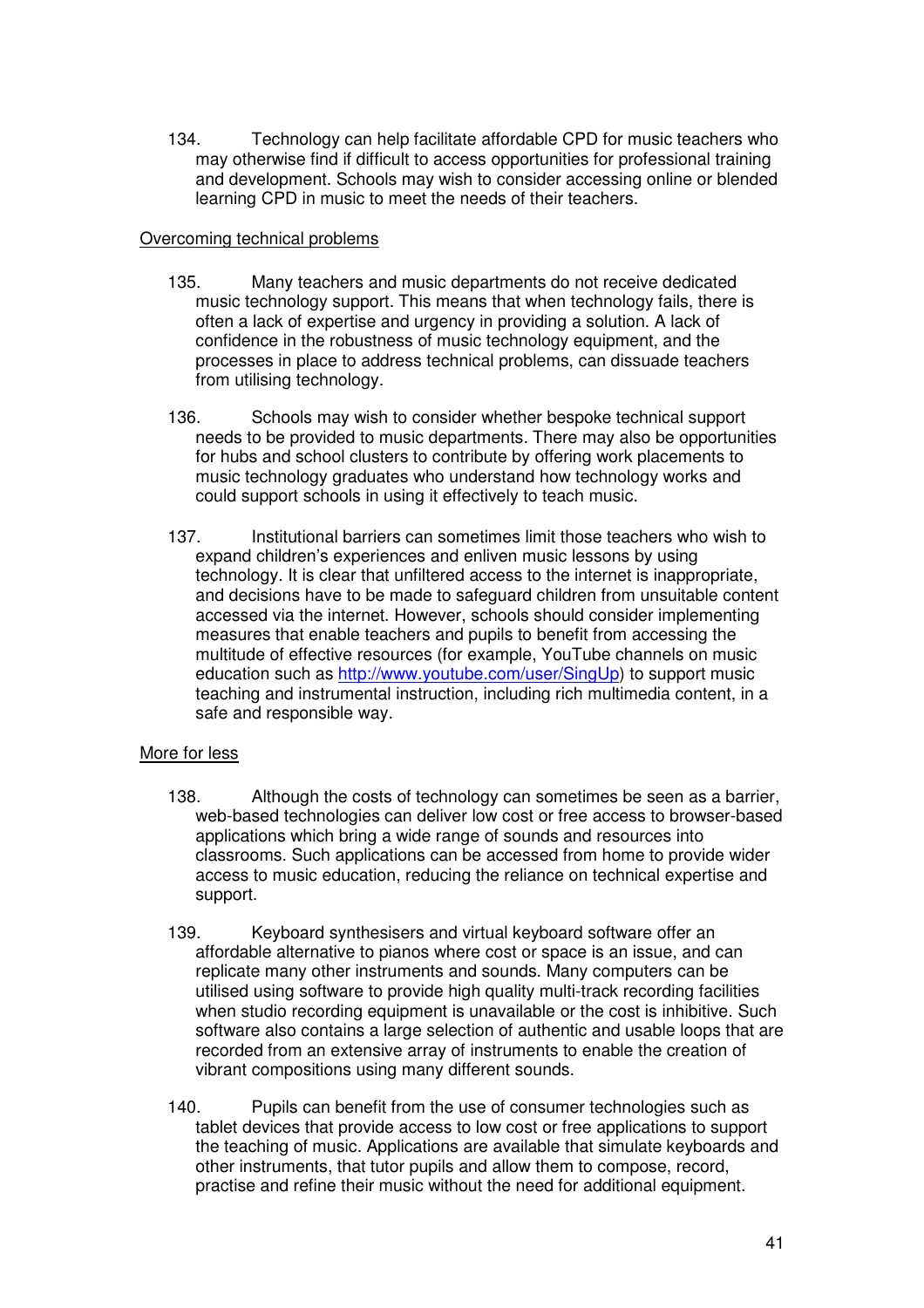# <span id="page-41-0"></span> **Annex 3: The benefits of music (academic literature review)**

### Introduction

- 141. Music can make a powerful contribution to the education and development of children, having benefits which range from those that are largely academic to the growth of social skills and contribution to overall development. It is a unique form of communication that can change the way pupils feel, think and act. Ofsted say that children's involvement in music engages and re-engages pupils, increasing their self esteem, and maximising their progress in education and not just in music $^{33}$ .
- 142. Music education is not just for those who go on to have careers in music. Some schools place a greater emphasis on music's importance than others. For example, 65% of pupils in independent schools and 62% of pupils at grammar schools achieved A\* or A in GCSE music, compared with just 26% in maintained mainstream schools. This means that while all pupils are receiving some music education, many are not realising the full benefits which music can deliver.

#### The academic value of music – the evidence

- 143. Research has shown a direct link between music and improved reading ability in children. It shows that pupils who were given certain types of music instruction had improved reading comprehension compared to those who did not<sup>34</sup>. Greatest improvement was seen when teaching was tailored to pupils' existing skills and abilities – for example if reading and language skills are of a high standard initially, more advanced musical education may be needed to have an impact on it<sup>35</sup>. There is also evidence that music education can have a significant effect on the reading ability of pupils who had been experiencing difficulties<sup>36</sup>, particularly teaching associated with rhythm. In addition, studies have shown that music instruction improved pupils' ability to remember words and so improve their vocabulary $37$ , and also enhance language development<sup>38</sup>.
- 144. Evidence also suggests a link between mathematics and music, but there needs to be a stronger match between the skills being used – for example some types of music education can encourage improvement in some elements of maths more effectively than others. Studies have also shown a connection between music and increased scores in  $IQ^{39}$ . In both cases it is rhythmic music training that has been shown to make the greatest improvement<sup>40</sup>. Other studies have demonstrated a link between music and creative skills, particularly musical improvisation and lessons which require children to be imaginative $41$ .

#### The social value of music – the evidence

 $145.$  have on personal and social development, including increased self reliance, confidence, self-esteem, sense of achievement and ability to relate to A number of studies have demonstrated the positive impact music can  $others<sup>42</sup>$ .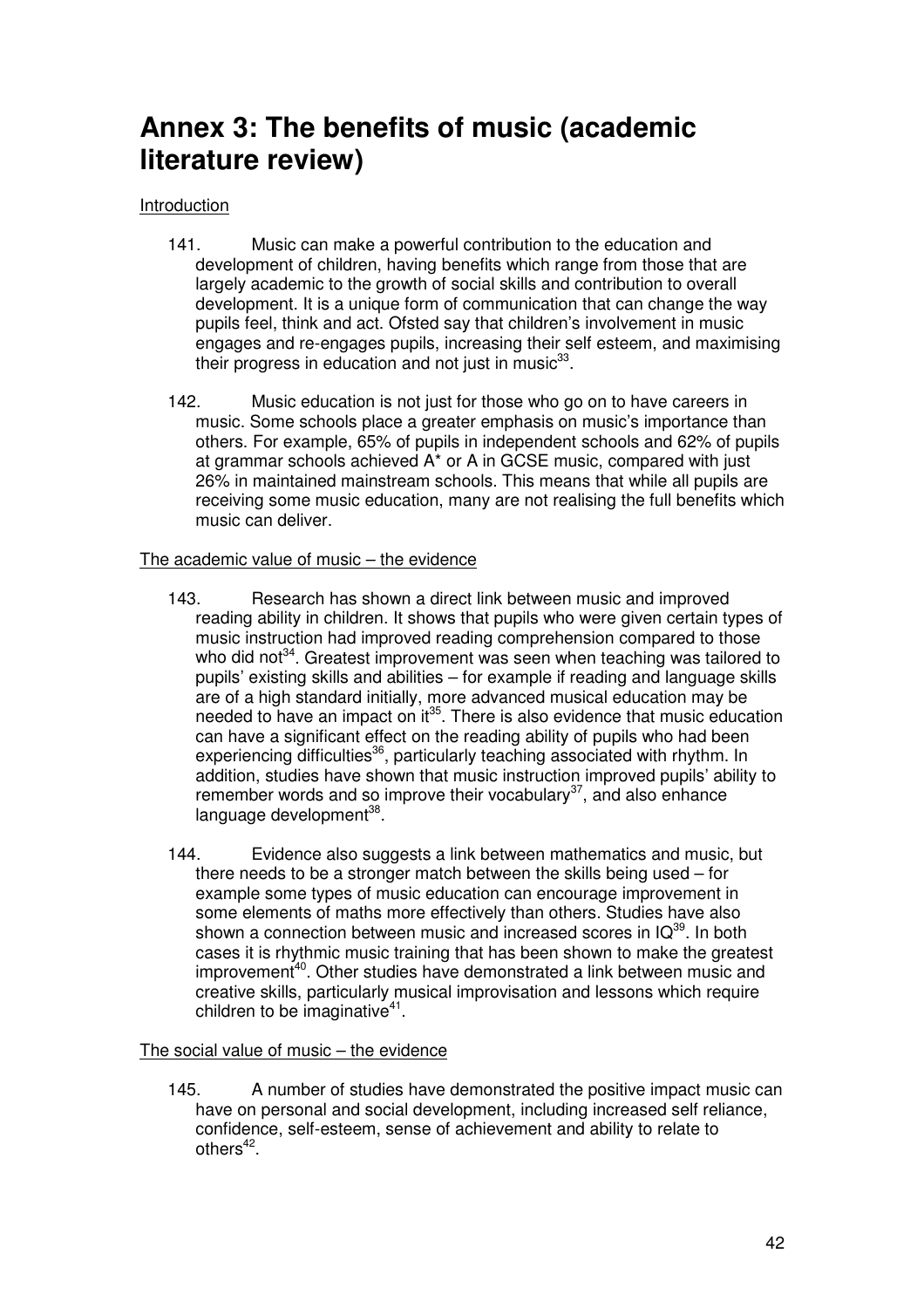- 146. Other studies have shown different benefits from participating in music groups and needing to work together towards a common goal, for example school bands. These include discipline, teamwork, cooperation, selfconfidence, responsibility and social skills $43$ .
- 147. These studies have focused on young people who are already engaged and enjoying music, rather than those who are not. There are a number of other factors which might determine whether involvement in music is a positive experience for children that enables them to realise these benefits, including quality of teaching, the type of music studied and whether or not it is a successful and rewarding experience<sup>44</sup>.

#### What this means for teaching

- $148.$  education, it needs to be enjoyable, challenging and also achievable. It needs to be supportive and provide space for children to be creative, and include group activity to help build social skills. The evidence suggests that for children to get the most from music
- 149. Music is a valuable academic subject, as well as being important for the wider benefits outlined above, for those who will go on to have careers in music and for those who pursue it for enjoyment.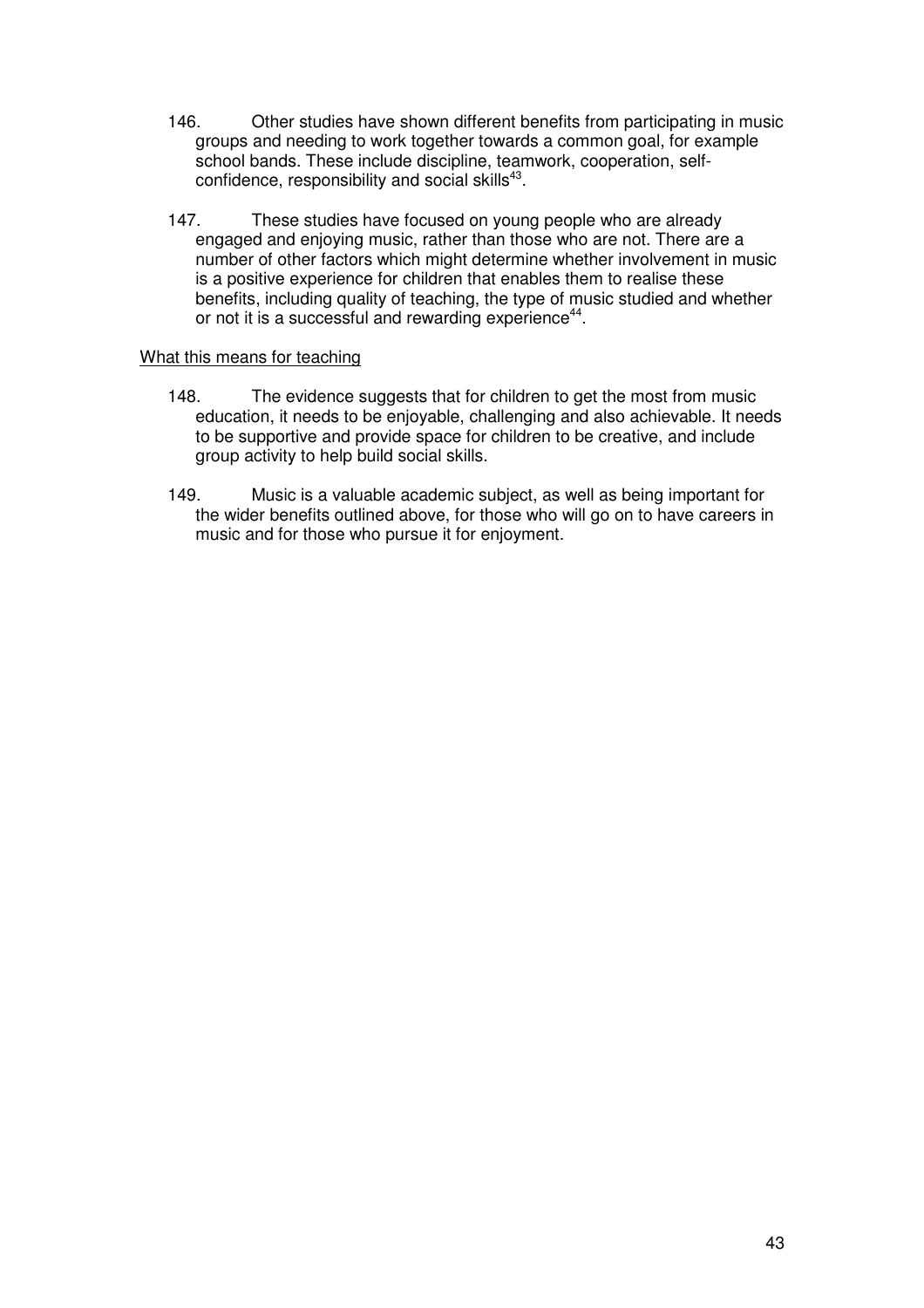# <span id="page-43-0"></span> **Annex 4: Case studies**

# **1. Success in boys' singing**

 It can be particularly difficult to motivate boys to sing when they reach secondary school. However, some schools avoid this problem by recognising that boys can be embarrassed about singing while their voices are changing, especially in front of girls. These schools understand that boys' voices do not "break" but change gradually, a process that is sometimes referred to as the cambiata principle.

 Guildford County School in Surrey, and Dowdales School in Dalton-in-Furness in Cumbria, both recognise how untrained boys' voices can "crack" or flip between the former child register and the emergent lower register that will become the adult voice. They provide separate singing opportunities for boys and girls which enables the boys to develop their new voices in a safe environment. This also benefits girls by removing any impatience generated by the boys' seeming slow progress.

 Guildford's approach has been so successful it now has a 160-strong boys' choir made up of 11 to 16 year-olds. While the school has a number of other choirs, bands and orchestral ensembles, including a large parallel girls' choir, it is the boys' choir that has attracted most interest. It was featured in Gareth Malone's TV series The Choir: Boys Don't Sing. The head of music, who stresses the importance of singing in the normal KS3 curriculum as well as the choir, has been skilful in selecting repertoire that can be sung in a range accessible to both new baritone voices and cambiata voices an octave apart. This understanding of the vocal range is crucial to the boys' enjoyment of their singing and the distinctive sound of young male voices.

 At Dowdales, the cambiata principle is explored in class music lessons, where the head of music has arranged a number of popular songs in parts that are appropriate to the different stages of voice change. As well as a lively culture of house singing, performances in assemblies and informal concerts in school, there is also a four part boys' choir that has performed with considerable success around the local community.

 Both Guildford and Dowdales have found that their boys' choirs have become ambassadors for their schools and provided role models for younger pupils. Another example is the 70-strong boys' choir from four primary schools in North Yorkshire - Swainby & Potto CofE Primary School, Osmotherley Primary School, Ingleby Arncliffe CofE Primary School, and Mill Hill Community Primary School. This involved several professional male singers, which in the words of one head of music "was such an experience for all the children, but for the boys it endorsed that male singing could be really cool". Even though they did not have a male music teacher, the younger boys felt secure when they were surrounded by older boys and young men singing.

singing.<br>The *Boys Keep Singing* Project (<u>www.boys-keep-singing.org</u>; free registration required) in collaboration with the National Youth Choirs of Great Britain has produced comprehensive guidance on how best to promote boys' singing.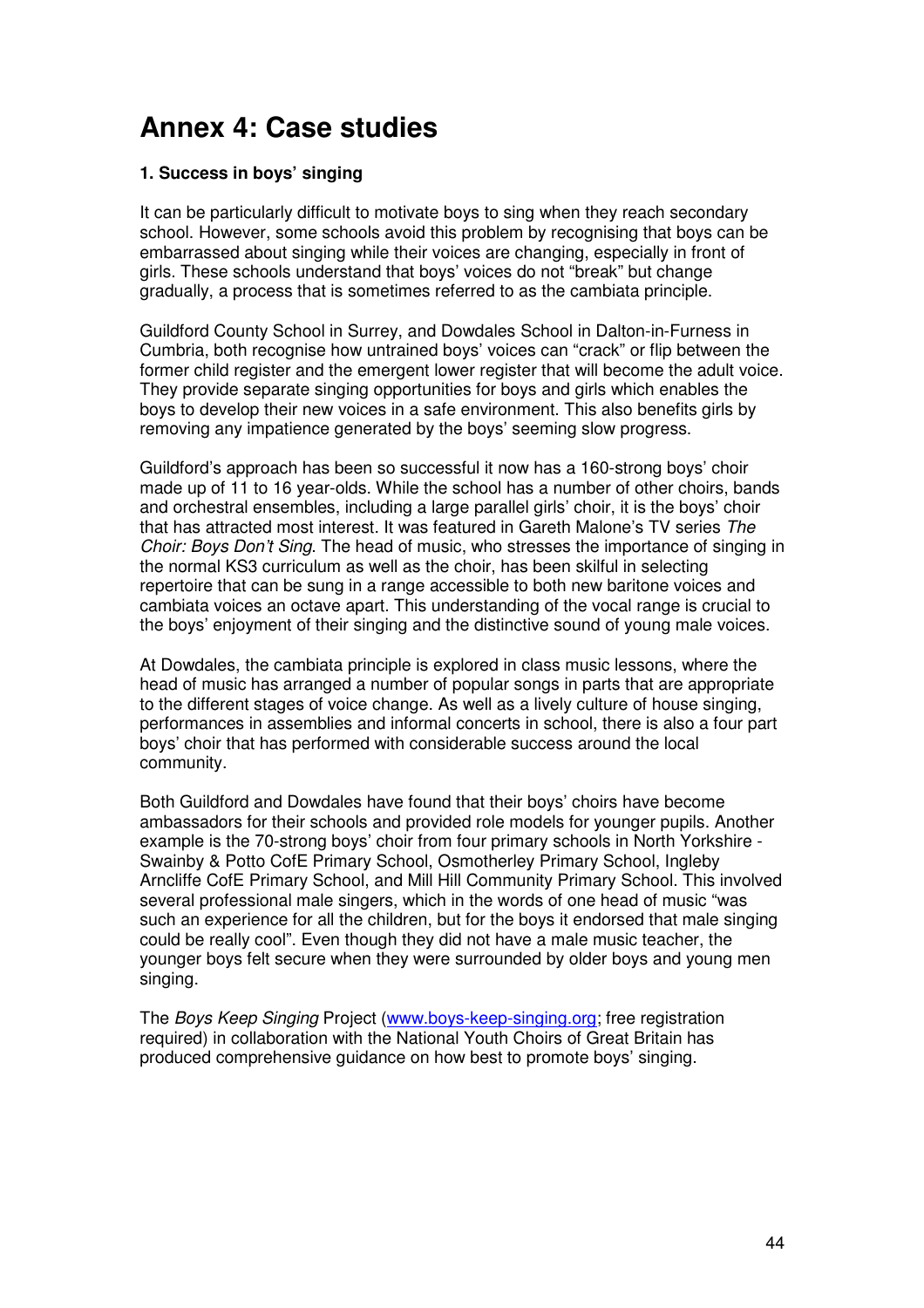# **2. Area ensembles leading to excellence: Northamptonshire**

 In Northamptonshire, a county with a large rural and urban population, music partners work together to provide all under-19s with access to local and national music making opportunities in ensembles from beginners to the highest levels of performance.

performance.<br>This work is supported by a culture of music in schools and the local community, fostered through the local authority's commitment to the music service, local theatres and the voluntary sector, including amateur orchestras and bands, choral societies, all enriched with links/residencies from visiting professional groups. The Castle Theatre in Wellingborough, Light House Theatre in Kettering, and the Core at Corby Cube all contribute to the opportunities available in terms of space and initiatives.

 While ensemble work in school is considered important, the county has also established 15 regional music and performing arts centres specifically to support "in- school" activity with an additional offer of ensemble work. These centres in turn feed 38 county ensembles, ensuring there are appropriate and wide ranging opportunities within easy reach of all children offering the potential of progression through to music making of a higher standard than any one individual school or local centre can offer.

 A three-level programme of progression from Junior through to Youth has proved extremely effective in meeting the needs of talented and committed young people, developing them to the highest standards. Many students go on to join National Youth Music Ensembles while retaining their membership of Northamptonshire groups.

groups.<br>Celebration is at the heart of what is achieved. Many collaborative activities such as the annual music or carol festivals and joint concerts mean that nearly every child in Northamptonshire currently has the opportunity to take part in a performance every year. Northamptonshire's youth ensembles have consistently achieved professional levels of performance, with walls full of awards as evidence. For example, 15 county- organised music groups were invited to the National Music for Youth Festival in Birmingham in July 2011, and nine of them received awards in recognition of their quality.

 The trumpet player from this year's youth orchestra has just been appointed principal cornet of the Grimethorpe Colliery band at the age of just 17. And this year's youth orchestra harpist is principal harp in the National Youth Orchestra at the age of 16.

 The progression can foster a sense of ambition and commitment from young people and have a major stabilising effect on their lives. For example, one boy in the youth orchestra had been excluded from school and was heavily involved with drugs. The only secure and positive thing in his life was coming to the youth orchestra practice every Saturday morning. The music service worked with him and he now has a career in music having won a place at the Birmingham Conservatoire as a bass player.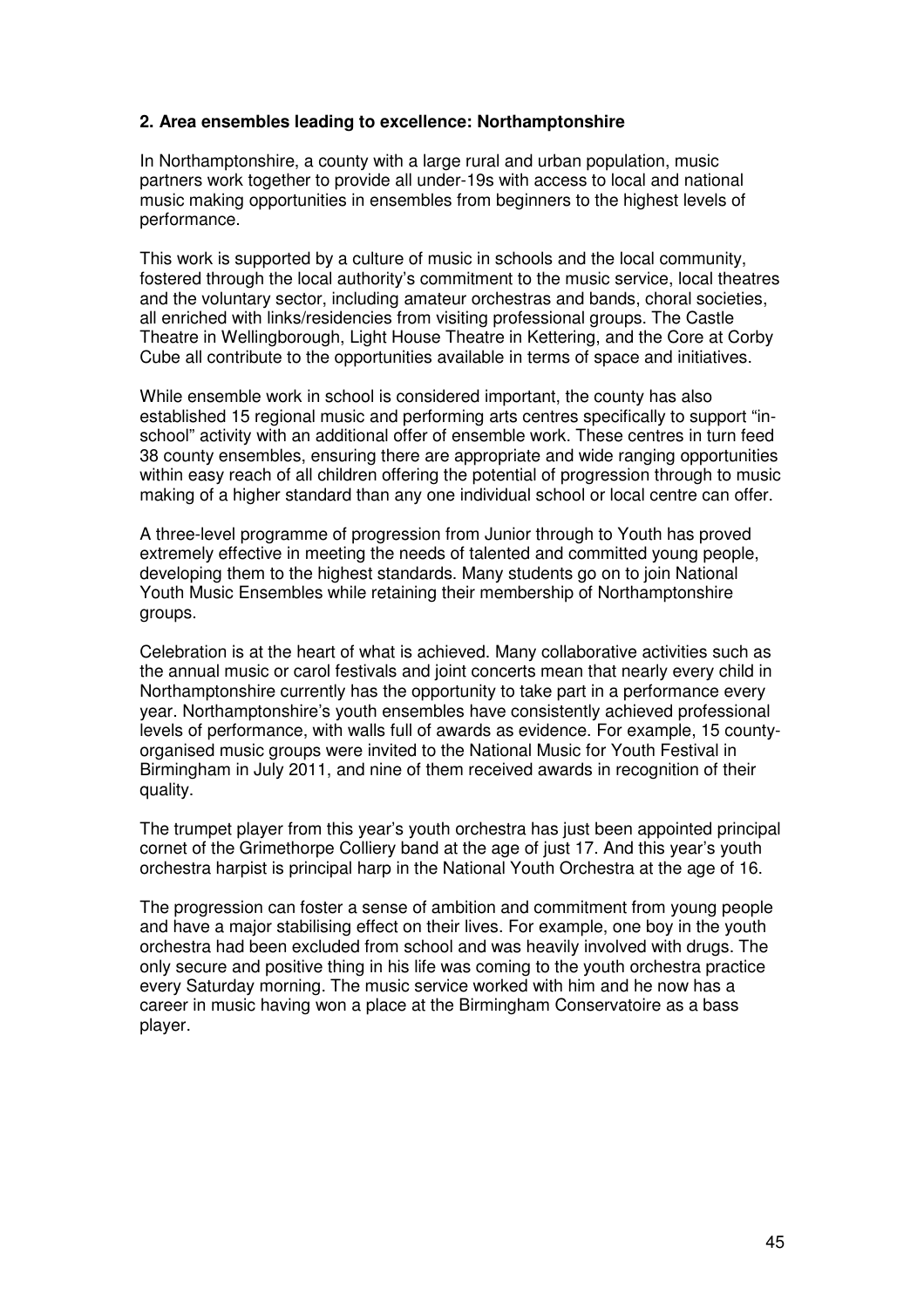# **3. Schools working together: Sing Up music clusters**

 Working in partnership with ContinYou, Sing Up supported 119 secondary schools to lead innovative singing projects with their feeder primary schools, adding value to their music education and building staff and pupil confidence. The work trained and inspired young singing leaders, and enabled schools to work positively on transition issues.

 The North Yorkshire 'super-cluster' project involved Bedale, Wensleydale and Allerton Secondary Schools, with Northallerton College and The Dales (Special) School, all working with their feeder primary schools – 14 in total. The project brought together 700 children to perform at Ripon Cathedral. "The main aim was to sing together," said Emily Smith who, with Rosi Keatinge, was the main singing leader on the project. "The fact that we also attracted over 100 parents despite most being at work at 10.30 on a Friday morning, and several parents having to travel considerable distances, seems to suggest support from all quarters for this approach".

 Central to the approach were 40 young singing leaders from secondary schools who, with their parents' permission, worked with children from the primary schools to lead rehearsals. "They had a very good learning experience and by being good ambassadors helped promote the school," said Graham Turner, headteacher of Bedale High School. Zena Bentley, the school's head of music commented that "several pupils who were not obvious musicians got a great deal out of it. One girl had a bad reputation in school. We saw a completely different side of her on the project".

 "The impact on their self-esteem and self-confidence has been remarkable," said Mike Sissons, head of music at Dale. "I was convinced one student would just not manage it – but he did. One girl who was often in tears with nerves in normal situations – but who has a great sense of rhythm – managed to count in the choir of 700 on the opening song using a microphone: a very moving achievement".

 "I liked first learning the songs and then figuring out how best to teach them," said Sam in Year 8 while Tori, also Year 8, was excited by "seeing how much the kids had practised and how they enjoyed the final concert." The primary school staff were full of admiration for the young singing leaders. "They were fabulous role models", said one. "They showed our Years 5 and 6s that singing was an okay thing to do".

 The experience of the project and the final concert seems to have been universally appreciated. "It was fantastic to be surrounded by such a buzz in the Cathedral," said one teacher. "The affirmation that 700 are doing the same thing just gave it a tremendous wow factor," said another, "particularly when we're such a small rural school". "My staff were very under-confident to start with but through the practices became really enthusiastic," said one head.

 The cluster has continued to work together, with plans to develop their large scale performance ideas further, and through Sing Up's existing relationship with the British Council, the cluster is connecting with a performing arts and education organisation in Brazil.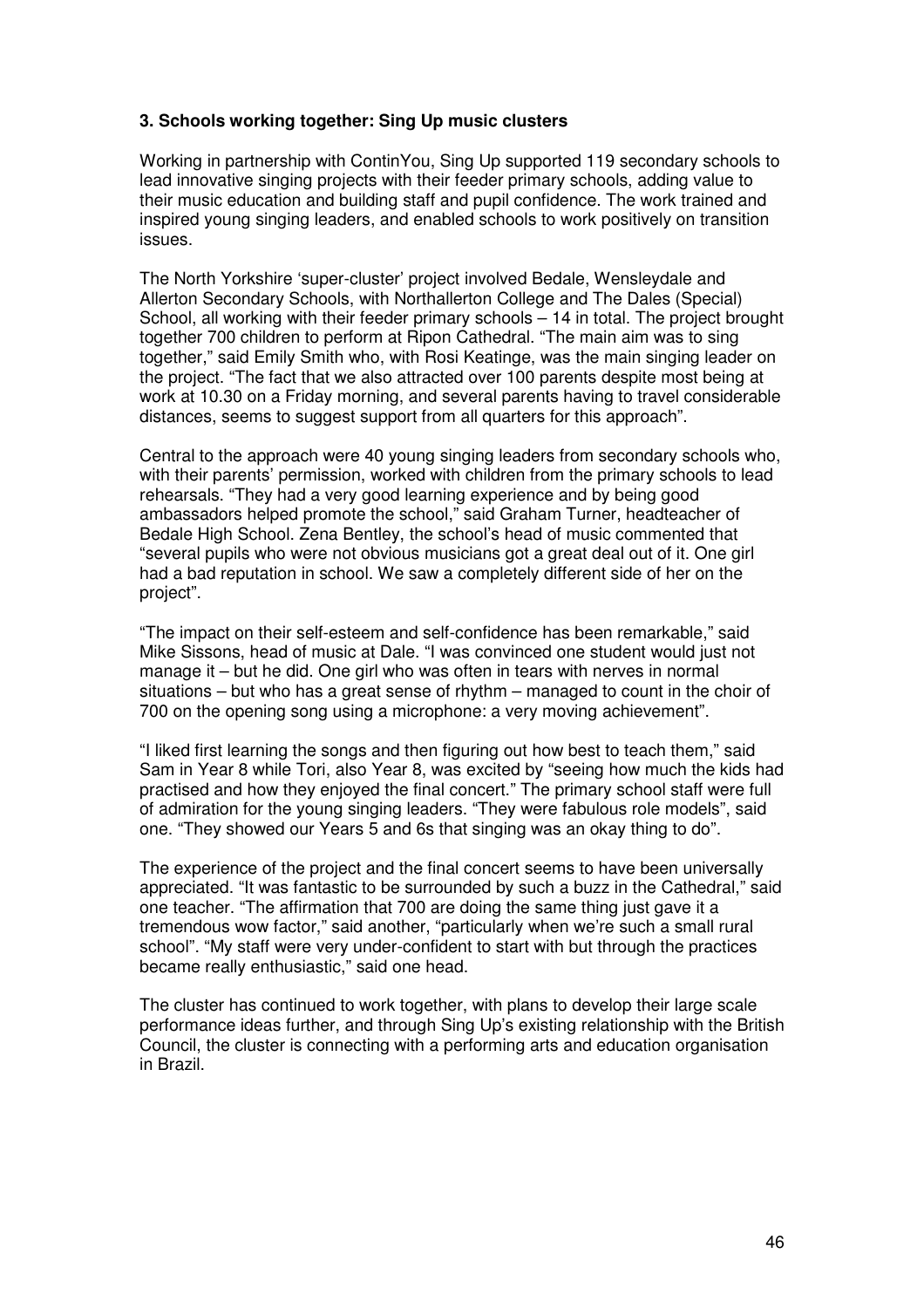#### **4. Brookfield Community School: Support for Continuing Professional Development**

 Hampshire County Council's music service has worked in partnership with Brookfield Community School for over 10 years, and the impact on music teaching has been dramatic. At the start, music in the school was struggling: participation in extended curriculum activities was very low: there were less than 10 students in the wind band and just 5% of pupils opted for music at GCSE.

 The school music department bought-in significant support from the music service's County Inspector. This included direct, one-to-one support covering lesson planning and observations, schemes of work (at both KS3 and KS4) and assessment procedures. Much of this was with the school's new and strategically appointed director of music, but included specific support for other members of the music department, including newly qualified teachers.

 The school engaged with county-wide music curriculum groups and conferences on the best ways to teach music in the national curriculum and at GCSE. Each involved taught sessions with the music service, liaison with other music departments in the county, and direct visits from the County Inspector to offer advice. The school has been part of a working party on KS2-KS3 transition in music, and the music service both trained local teachers in transition issues and offered technical support for primary / secondary playing days and festivals.

 In part due to the leadership of the school director of music, and in part to the continuing professional development offered by the music service, music teaching in the school has been transformed. The quality of teaching at KS3 and KS4 is now consistently good or better, and pupils opt in large numbers for GCSE music courses (approximately 10% of the cohort each year). KS4 results in music are now outstanding: this year the school achieved 100% A\*-C in GCSE music with over 75% of pupils gaining the highest A\*/A grades.

 The development of the music department has impacted hugely on the ethos and life of Brookfield, enhancing and enriching students' learning experience in music and beyond. Students' attitudes to learning and achievement are positive, the school's profile with parents and the local community has improved, and music has further strengthened the existing partnership with feeder primaries.

 The school's music department enjoys an excellent reputation both locally and beyond. Of particular note is the international dimension (with a particular focus on South Africa) which has been life-changing for all those involved. As OFSTED stated in its October 2010 report: 'The global voice music project promotes good links with young people… Its positive impact is recognised by the staff, students and parents and carers alike'.

Music has become a life-blood of the school.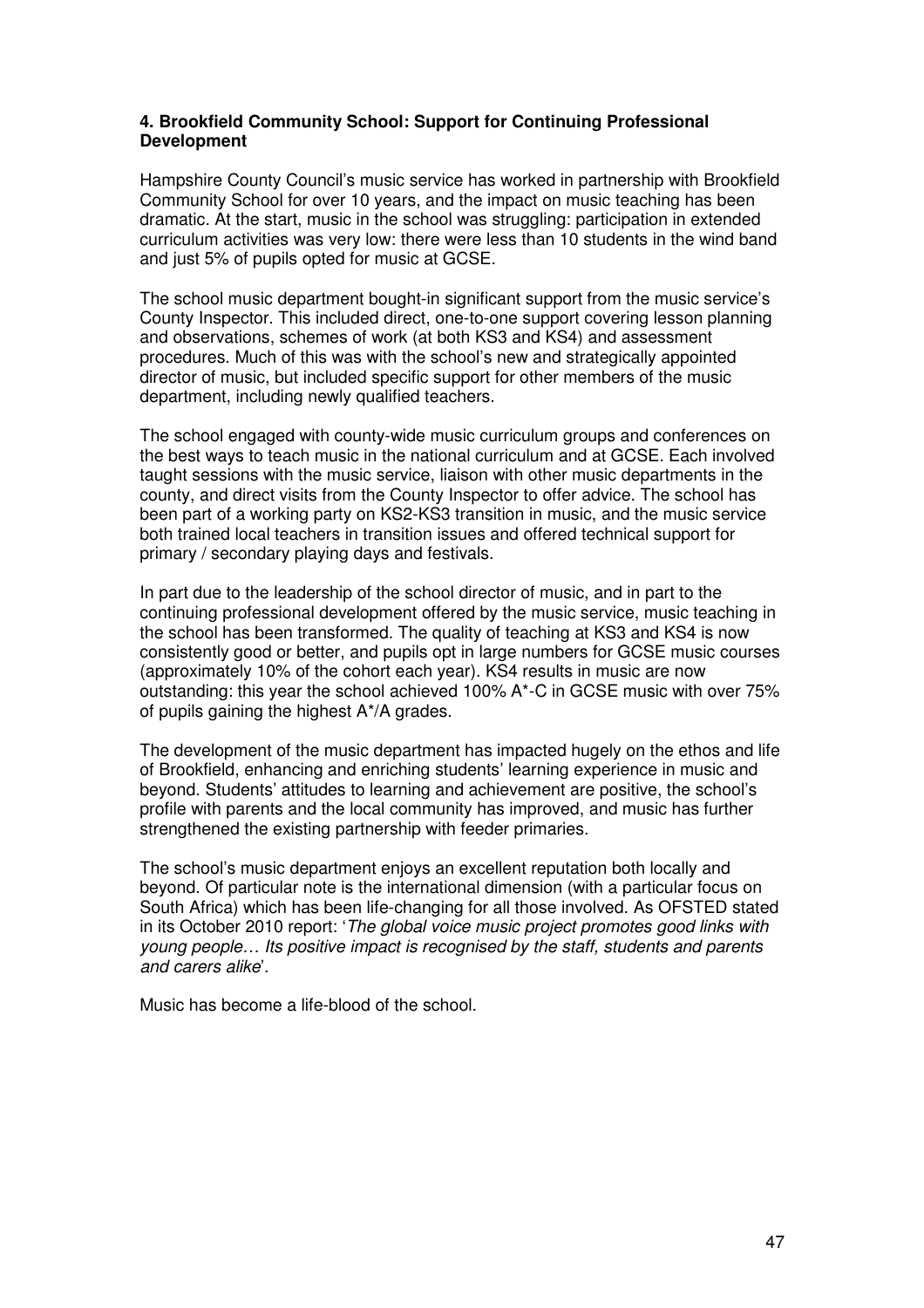### **5. Local music planning: Durham & Darlington**

 County Durham and Darlington developed a three-year strategic plan to ensure all young people had access to the best quality music education, while using resources as efficiently as possible. The plan was aligned to local provision and partnerships, and described relevant targets, milestones, timelines and the people responsible for developing a particular area of work. Led by the music service, a broad range of partners (including schools, other education interests, arts teams, regional music projects, and colleges of music) were involved in its construction, which helped them form a clear picture of music-making opportunities and progression routes available in the area.

 Partnership working has enabled diverse opportunities to be made available through world-class organisations that regularly work with the music service. In terms of musical outcomes, the value added is greater than the sum of the parts: the teaching is linked in a contextualised way rather than through isolated situations or one-off performances.

 School partnerships are strong, and network meetings at secondary and primary school level enable best practice to be shared. The work has had a major impact on the relationship between the music service and school music departments. It has facilitated good practice, methodology and dialogue between the instrumental and classroom lessons to raise levels of attainment.

 The plan also made reference to national and local programmes developed by the local authority such as those for the gifted and talented, for looked after children or for young people with special educational needs. This enables data to be collected to assess the levels of achievement for the young people in these groups, and to look at how any gaps can be addressed.

 "The impact of partnership work with the music service for us (as a primary school) is threefold: it ensures we provide high quality music education to our pupils in a fun and exciting way, it supports staff development (crucial in an area where many teachers may feel vulnerable) and finally music service involvement helps us to showcase the talents of our children to parents and the wider community." (Sandra Whitton, Headteacher, Finchale Primary School)

 "We have fantastic opportunities to learn and perform with some top world class musicians. I've played in the festivals for the past 4 years, and gained more experience every time. Performers such as Pee Wee Ellis, Abrham Wilson and the Soul Rebels have given tips about performance skills that I use all the time now. I can't wait to see what the festival has to offer this time" (Sixth form student)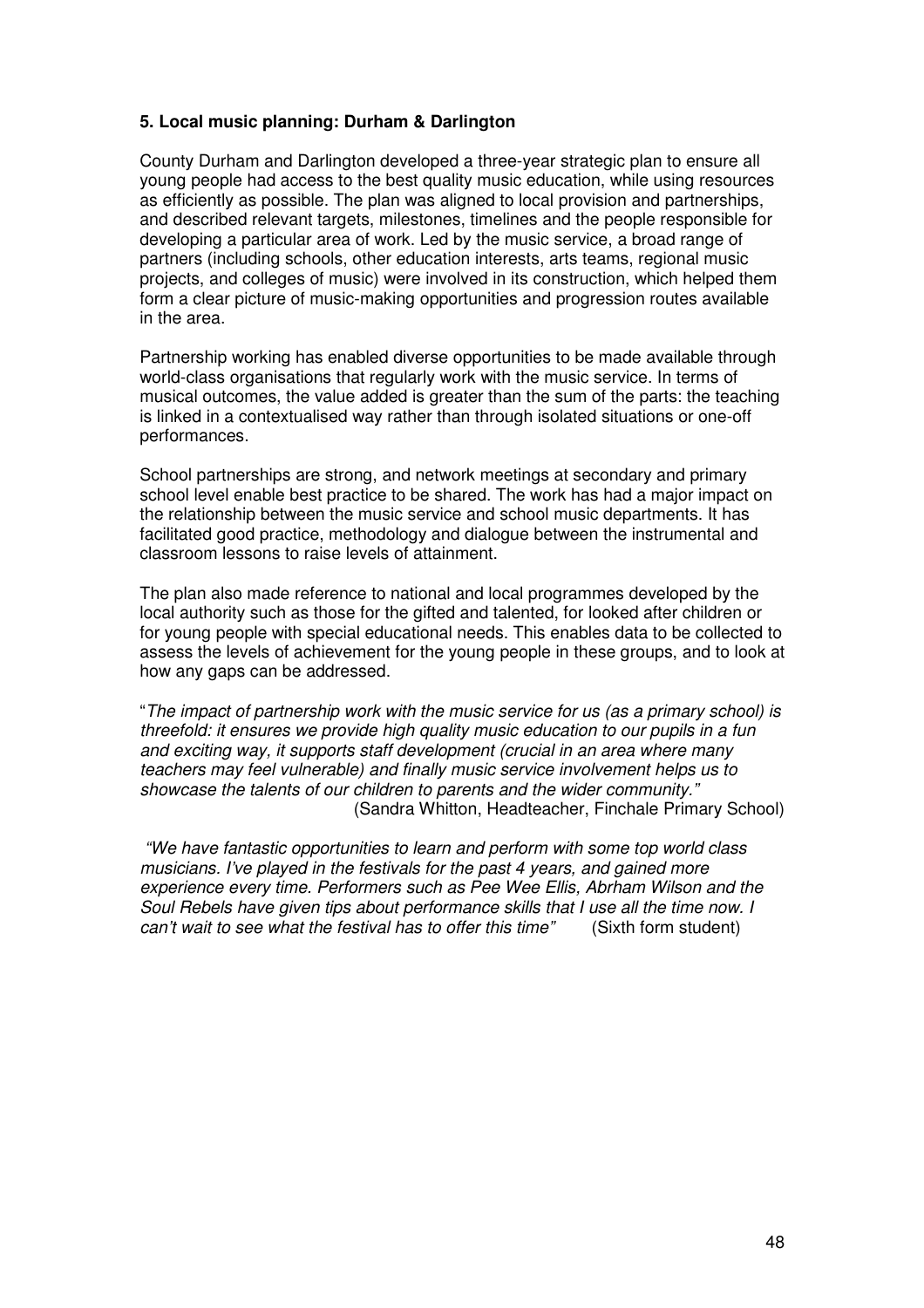# **6. Practising and building confidence for a solo**

 Annie, a promising young clarinet player, was asked to perform a solo item in her school's end of term concert. She and her peripatetic teacher had browsed the SmartMusic library repertoire and chose to prepare 'Maria' from Bernstein's 'West Side Story'. After she had been learning the piece for a couple of weeks, Annie started to practice with the SmartMusic software.

 The software provided a professional-sounding accompaniment that adapted to her occasional mistakes and hesitations as well as her intentional tempo variations. Annie found this way of working enjoyable and was very keen to practise and improve her performance.

 As the date of the concert drew near her teacher filmed Annie's performance. They were able to review the video together and discuss ways of improving her recital still further. She used a web cam to capture her recital while she practised at home and posted a recording on YouTube. She received positive messages of encouragement from her friends in the area youth orchestra.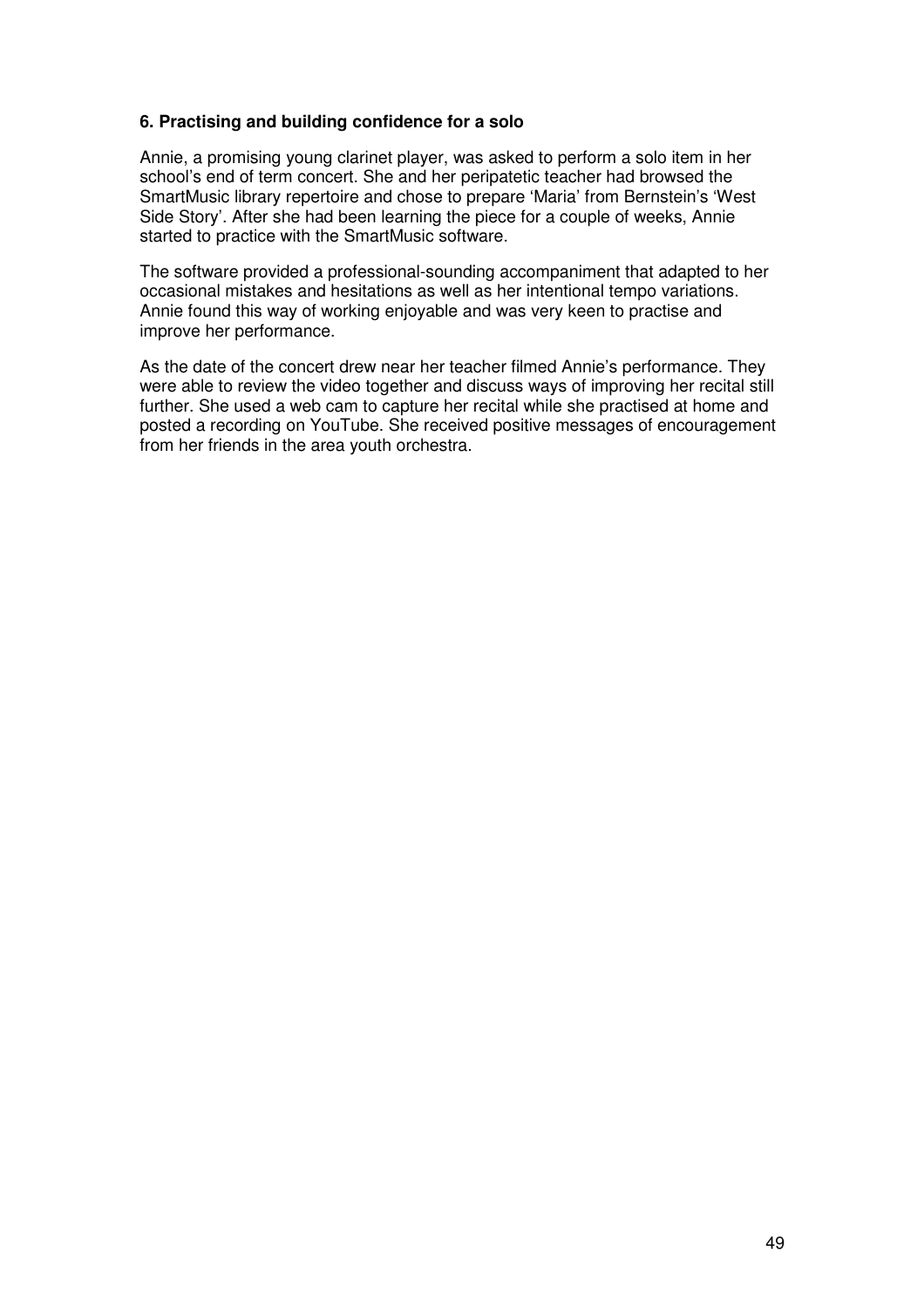# **7. Better educational outcomes for looked after children**

 Educational outcomes among looked after children remain significantly lower than those for all children. Their involvement in learning outside the classroom and in after-school activities is a key element in increasing the level of progress they  $make<sup>45</sup>$ .

 Working in partnership with Surrey local authority, Rhythmix, a music education charity focussed on young people in challenging circumstances, initiated an after- school project to enable wider access to music education and deliver better educational outcomes for children in care. Most of the children involved had not engaged with music in school, and were non instrumentalists. Technology provided a means by which the children could create original music in a variety of styles, using a medium they were both familiar with and enthused by.

 "Some of our young people have learnt DJ skills and many have enjoyed using music technology and producing interesting and exciting music."

(Youth worker)

 During weekly sessions the young people created and recorded their own composition using a combination of traditional and electronic instruments, and learnt how to use music technology software to arrange and edit their work. They mixed and refined the final composition at a professional recording studio using industry standard techniques, and also worked with a professional film maker to create and produce a video to accompany their composition. The final stage of the project required the young people to write strings parts and collaborate with a forty-piece Youth Orchestra which they then performed with at a large regional arts festival.

 As well as gaining musical and production experience, the project also instilled important social, educational and personal skills such as team work, personal confidence, positive self-expression and decision making.

 "I like working as a group. It's so much fun – I have learnt how to work as a team, about talking and listening to each other and singing with each other… I like to meet new people in the care system. I look up to them because they have their future – it's an inspiration for me."

(Child in care)

 In addition, all the young people participating passed a nationally recognised OCN qualification as part of the project, and received a Bronze Arts Award in recognition of their work.

 "The hard work and focus the young people invested over the ten weeks was rewarded here with great audience applause. These young people can hold their heads high at achieving such great results."

(Course tutor)

 "This work has been a huge step towards embedding music and the arts into the services provided by our colleagues in social services"

(Local authority arts service)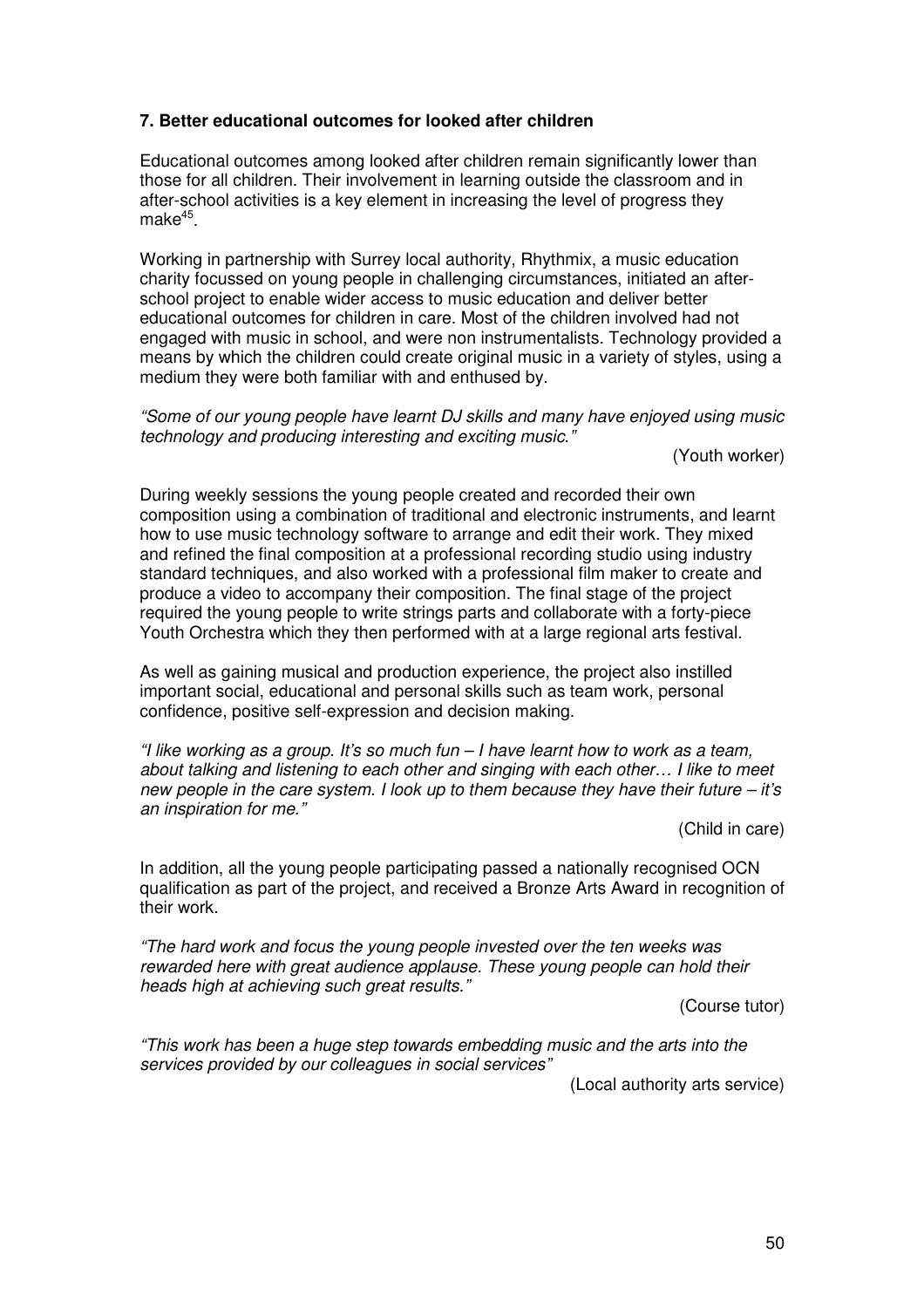# **8. Singing for children facing physical and communication barriers**

 Drake Music is a national charity working with teachers, children and young people to break down disabling barriers to music through innovative approaches to teaching and making music.

 One initiative focused on physical and communication barriers to singing. It has involved work with Sing Up to develop teaching approaches using touch-screen and switch technology to enable pupils to communicate and participate in class singling lessons.

 One pupil used a touch-screen voice output communication aid (VOCA) to enable her to join in with classmates during a singing session, by playing sound files at appropriate points during the song 'A Sailor Went to Sea'. In another example, a small group of pupils each used a different method to sing the song 'Alice The Camel' together; one pupil singing the 'call' using switch activated computer software, other pupils singing the 'responses' using a microphone with an echo effect, Makaton sign-language and their own voices.

 To facilitate this, Drake Music created singing set-ups for accessible computer software, as well as for a range of both hi-tech and lo-tech VOCAs. The resources do not require specialist music technology but instead use existing technology that is already owned by either the schools or the pupils, and are used for other school activities. To accompany the software resources, Drake Music also published a series of information documents containing ideas for including children with a range of SEND in singing activities.

 Feedback from teachers and speech & language therapists identified a number of benefits. The resources enabled pupils who would otherwise be unable to do so to participate actively in singing and this became a powerful means of motivating them to learn to use the communication devices. As their ability to interact developed, this in turn improved the quality of the pupils' involvement in other areas of the curriculum, and enabled them to communicate more effectively with teachers and their classmates.

 All of the accessible singing resources and ideas for accompanying activities have been made available to schools via the Sing Up Song Bank.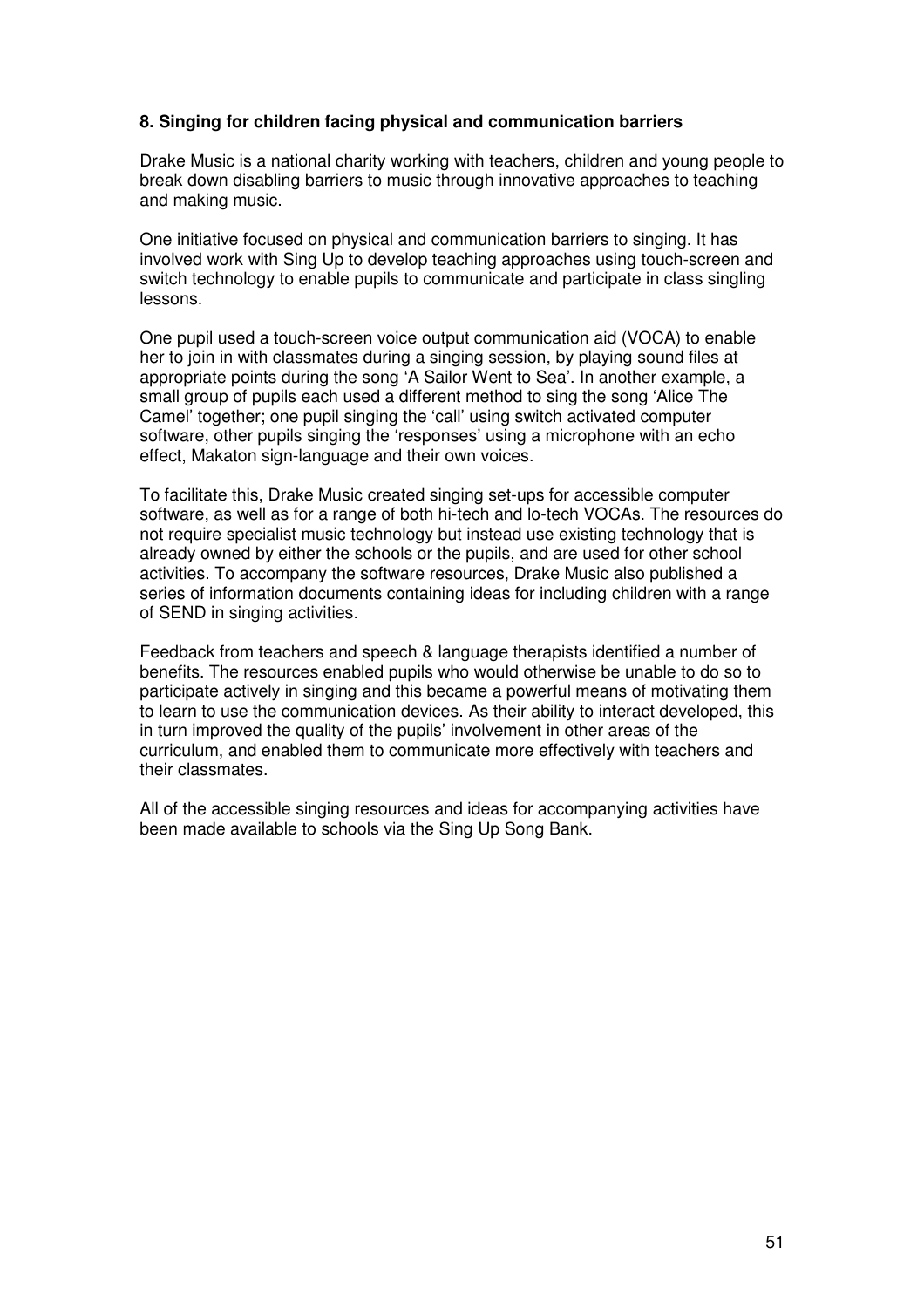# **9. Widening access for rural schools**

 Dumfries and Galloway council initiated a project to improve access to instrumental lessons for children from rural primary schools. Weekly brass music lessons were provided to groups of pupils in participating schools using video conferencing technology to link with a remote tutor based in Dumfries. In addition, some pupils also experienced live video conference lessons with the principal trumpet player from the London Symphony Orchestra.

The evaluation of the project by Warwick University $46$  found that pupils progressed at the same rate as, and in some cases better than, those children tutored in person. The project also led to considerably more pupils learning to play a musical instrument than would otherwise have been the case, and enabled increased participation from pupils unable to travel to the nearest secondary school, where instrumental tuition traditionally took place.

 The increased provision made possible by technology also meant that pupils could be chosen on the basis of their enthusiasm and commitment rather than their musical aptitude, therefore widening opportunities for more children to participate.

 The project has since been extended to provide pupils in more schools with opportunities to learn instruments remotely, with the addition of woodwind, string and guitar lessons. Improvements in broadband infrastructure have also reduced connectivity costs, and provided schools with a higher quality and more robust video link.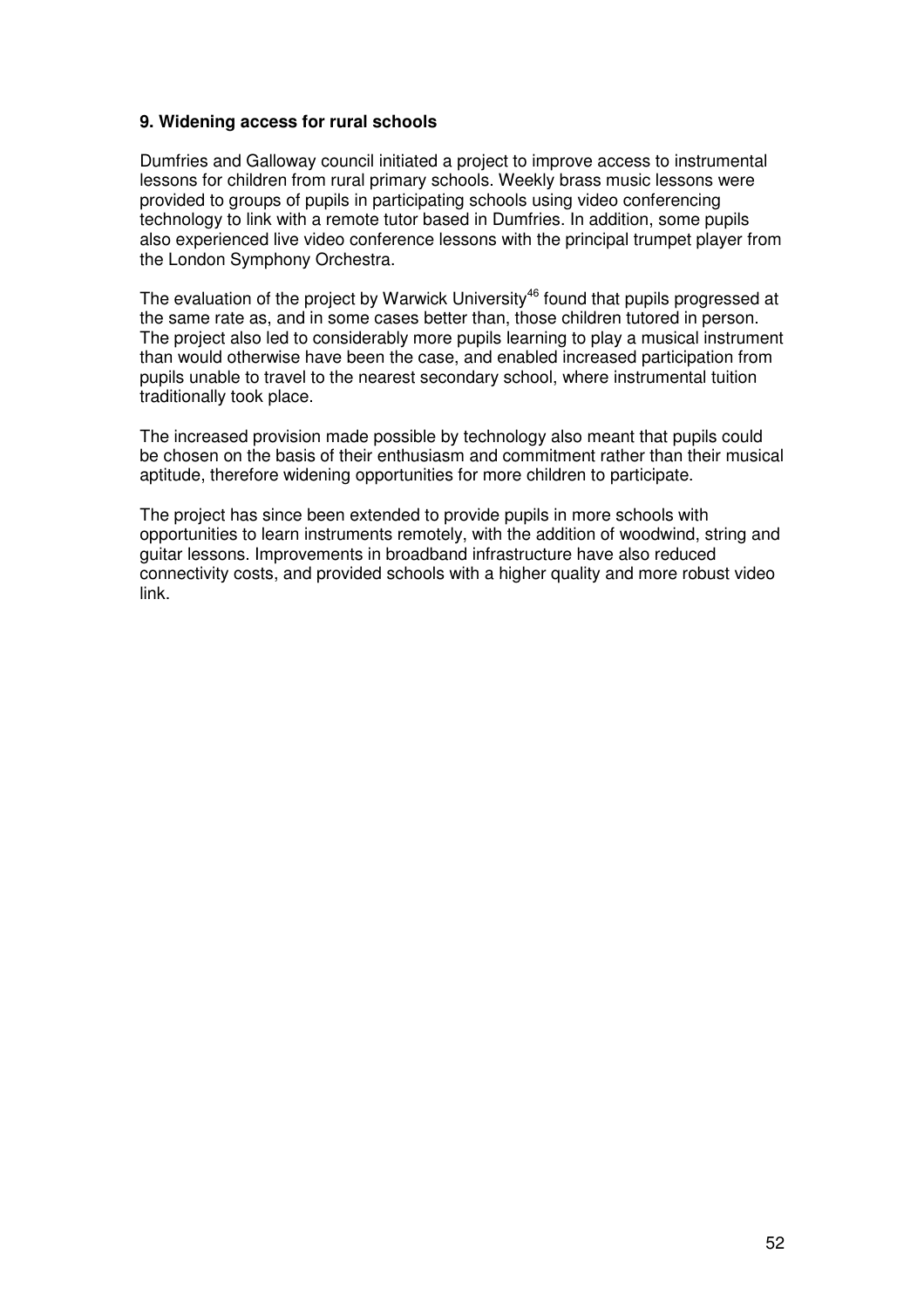$^{\text{2}}$  National Music Participation Director report, October 2010. http://www.thefms.org/wp content/uploads/2010/12/nmpd-music-data-report-october-2010-final.pdf

 $3$  Music Education in England: A review by Darren Henley for the Department for Education and Department for Culture, Media and Sport, 7 February 2011.

<sup>4</sup> All references to professional musicians include community musicians; freelance musicians and those employed by professional organisations such as orchestras and opera companies who also work in education.

 $<sup>5</sup>$  Ashley, M. (2002) Singing, gender and health: perspectives from boys singing in a church</sup> choir, *Health Education,* 102(4), 180-186 ; Clift, S. & Hancox, G. (2001) 'The perceived benefits of singing: Findings from preliminary surveys of a university college choral society'. The Journal of the Royal Society for the Promotion of Health, 121(4), 248-256.

 $6$  These benchmarks are aligned with the current Early Years Foundation Stage and current National Curriculum for music.

 $<sup>7</sup>$  Introductory whole-class instrumental experiences will ideally be for a full year but funding</sup> will provide for a minimum of one term. Schools should be able to decide which instruments to offer. For example, whether to offer stringed instruments to young children or wait to offer wind and brass instruments to older children.

 $^8$  Making more of music: an evaluation of music in schools 2005/08, Ofsted, February 2009.

 $^9$  Music Survey Visits: Generic grade descriptors and supplementary subject-specific guidance for inspectors on making judgements during visits to schools, Ofsted, September 2010.

<sup>10</sup> Making more of music: an evaluation of music in schools 2005/08, Ofsted, February 2009.

 $11$  2010 figures.

 $\overline{a}$ 

 $12$  73% of publicly funded secondary school music teachers hold a degree or higher qualification in the subject. (School Workforce Census, 2010).

<sup>13</sup> Making more of music: an evaluation of music in schools 2005/08, Ofsted, February 2009.

<sup>14</sup> Training Key Stage 1 Primary School Teachers (2010-2011), EMI Music Sound Foundation / Institute of Education, 2011.

http://www.emimusicsoundfoundation.com/images/uploads/Executive\_Summary\_IOE\_2011.p df

<sup>15</sup> Making more of music: an evaluation of music in schools 2005/08, Ofsted, February 2009.

<sup>16</sup> Making more of music: an evaluation of music in schools 2005/08, Ofsted, February 2009.

<sup>17</sup> Based upon Partnering for school improvement, National Audit Office, July 2009.

<sup>18</sup> Richard Hallam, Effective Partnership Working in Music Education: Principles and Practice, International Journal of Music Education, May 2011, vol. 29 no. 2 155-171.

<sup>19</sup> Music Survey Visits: Generic grade descriptors and supplementary subject-specific guidance for inspectors on making judgements during visits to schools, Ofsted, September 2010.

<sup>20</sup> The case studies and examples in this annex are intended to support schools and music education hubs to teach pupils effectively using music technology. They are not intended to represent the entirety of provision available, and schools/hubs will wish to look across the spectrum of provision available when planning their approach.

 $1$  For example, those involved in English music education are regularly visited by international delegations and asked to present at international conferences; English graded music examinations are routinely recognised and used worldwide; training on Wider Opportunities has been used internationally; and English practice on joining up in- and out-of school provision is being followed internationally. Jonathan Savage of the Manchester Metropolitan University has said "music education in the UK is, in my opinion, world leading".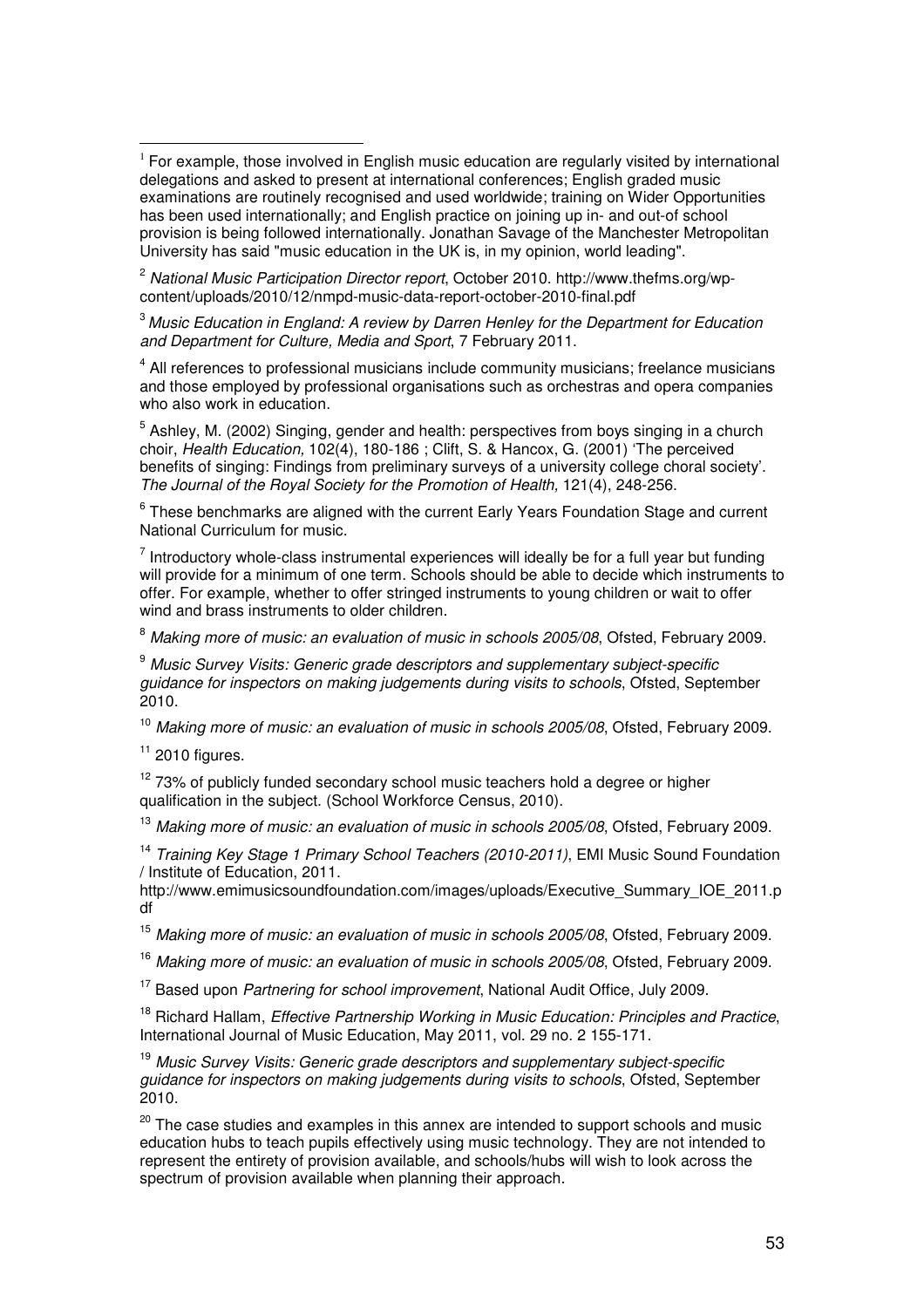<sup>21</sup> QCA (2005) Futures: Meeting the challenge

 $^{22}$  Making more of music: an evaluation of music in schools 2005/08, Ofsted, February 2009

<sup>23</sup> From ABRSM.

 $\overline{a}$ 

<sup>24</sup> Liz Mellor (2007) reports primary children improved their creativity in composing using technology regardless of their previous musical backgrounds in *Musicae Scientiae* 11(1), 61 88 similar results were found for secondary pupils the following year in *Music Education* Research vol 10, No 4 December 2008, 451 - 472.

 $^{25}$  A device that allows multiple users to create, rehearse and record music by connecting a number of electric instruments together. Each pupil uses headphones to focus on their own instrument, or listen in to the collective performance. This avoids disrupting other children working in the same classroom.

<sup>26</sup> http://dera.ioe.ac.uk/1565/<br><sup>27</sup> www.matd.org.uk

<sup>27</sup> www.matd.org.uk

28 http://www.tda.gov.uk/trainee-teacher/support-and-tools/sen-and-disability/sen-trainingresources/one-year-itt

 programmes/~/media/resources/teacher/sen/primary/music.ashx?keywords=music (page 12)

<sup>29</sup> Cross, J. (2012) Digital Media in the Music Classroom, Rhinegold Education.

<sup>30</sup> David Price OBE http://davidpriceblog.posterous.com /

<sup>31</sup> See http://teachmeet.pbworks.com/w/page/45032039/hullteachmeet

<sup>32</sup> www.teachingmusic.org.uk

 $^{33}$  Making more of music: an evaluation of music in schools 2005/08, Ofsted, February 2009.

 $34$  Hallam 'The power of music: its impact on the intellectual, social and personal development of children and young people'

 $^{\rm 35}$  Hallam 'The power of music: its impact on the intellectual, social and personal development of children and young people'

 $^{36}$  Nicholson, 1972; Long, 2007; Thomson, 1993 and Overy, 2000

 $37$  Chan et al, 1998

<sup>38</sup> Sylvain Moreno et al, *Short-Term Music Training Enhances Verbal Intelligence and* Executive Function, Psychological Science, September 2011, 0956797611416999.

<sup>39</sup> For example, Schellenberg, 2004

<sup>40</sup> Rauscher, 2009

<sup>41</sup> Koutsoupidou and Hargreaves, 2009

 $42$  Spychiger, et al, 1993; Zulauf, 1993; Harland, 2000

<sup>43</sup> Brown, 1980; Hallam and Prince, 2000

<sup>44</sup> Hallam 'The power of music: its impact on the intellectual, social and personal development of children and young people'

 $45$  Looked after children – good practice in schools, Ofsted, 2008.

<sup>46</sup> http://wayback.archive

%20Evaluation%20Report\_tcm4-450615.pdf it.org/1961/20100804145036/http://www.flatprojects.org.uk/Images/ITVC%20Project%20Final